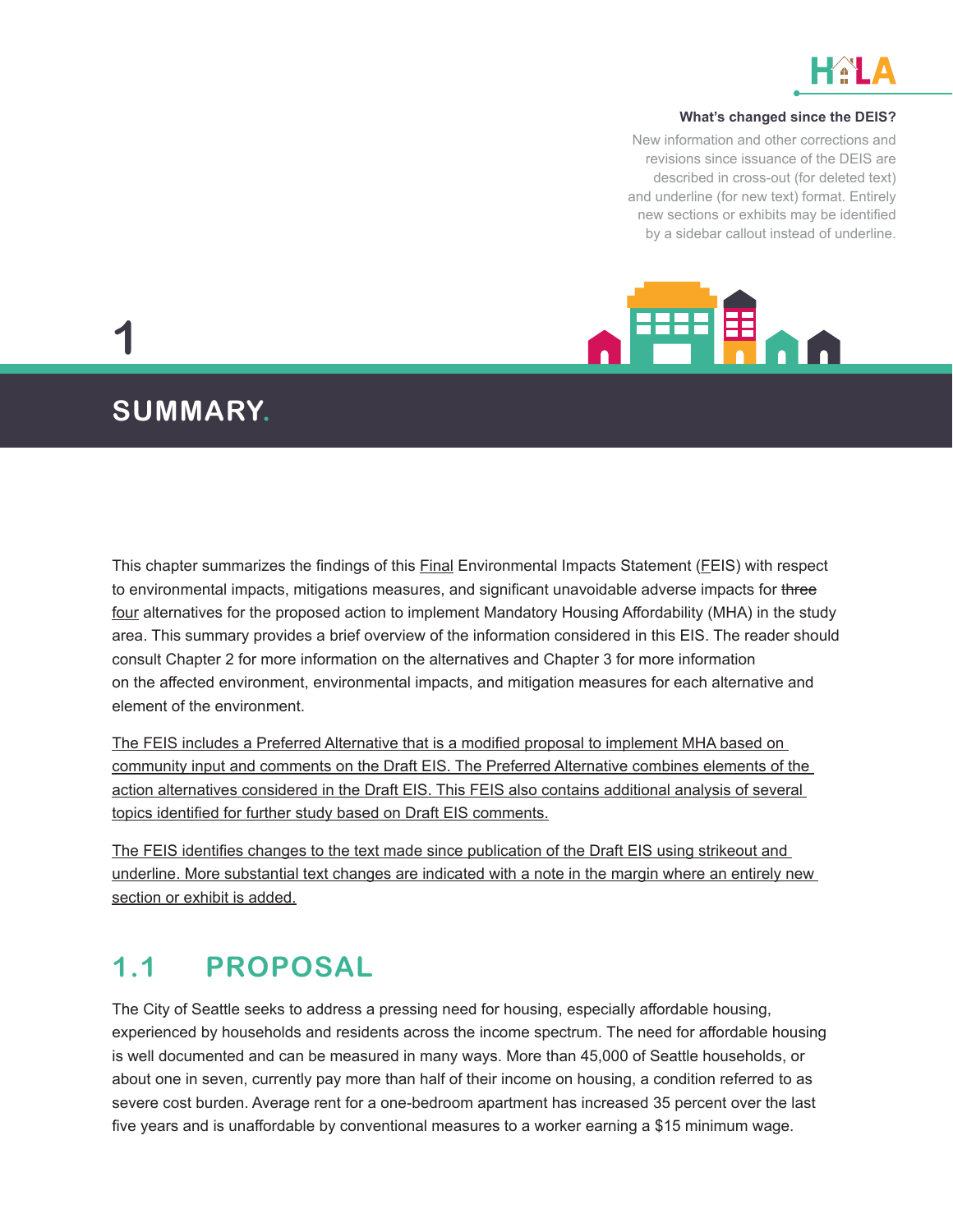

Affordable housing is further out of reach for certain populations. Nearly 35 percent of Black/African American renter households in Seattle pay more than half of their income on housing, compared to about 18 percent of White renter households. The City is pursuing numerous strategies to address Seattle's housing affordability challenge.

The proposal addressed in this **Draft Final EIS** is to implement MHA requirements for multifamily residential and commercial development in certain areas of Seattle. To put MHA in effect place, the City would grant additional development capacity through area-wide zoning changes and modifications to the Land Use Code. The proposed action includes several related components:

- Adopt requirements in the Land Use Code (SMC Chapter 23) for developers either to build affordable housing on-site or to make an in-lieu payment to support the development of rent- and incomerestricted housing when constructing new development meeting certain thresholds.
- Modify development standards in the Land Use Code to provide additional development capacity, such as increases in maximum height and floor area ratio (FAR) limits.
- Make area-wide zoning map changes.
- Expand the boundaries of certain urban villages on the Comprehensive Plan's Future Land Use Map (FLUM) near highfrequency transit, as studied in the Seattle 2035 Comprehensive Plan.
- Modify certain rezone criteria in the Land Use Code.

Additional development capacity would allow for the construction of more floor area, more housing units, or greater building height and scale compared to what existing regulations allow. In turn, this additional capacity may lead to additional household or job growth compared to the growth that would otherwise occur. Although it brings many benefits to a city, household and job growth can also have impacts to elements of the environment, such as services, transportation, and parks and open space. This **Draft Final EIS** evaluates potential environmental impacts associated with alternative approaches to implementing MHA.

#### **STUDY AREA**

The study area for this EIS includes existing multifamily and commercial zones in Seattle, areas currently zoned Single Family Residential in existing urban villages, and areas zoned Single Family Residential in potential urban village expansion areas identified in the Seattle 2035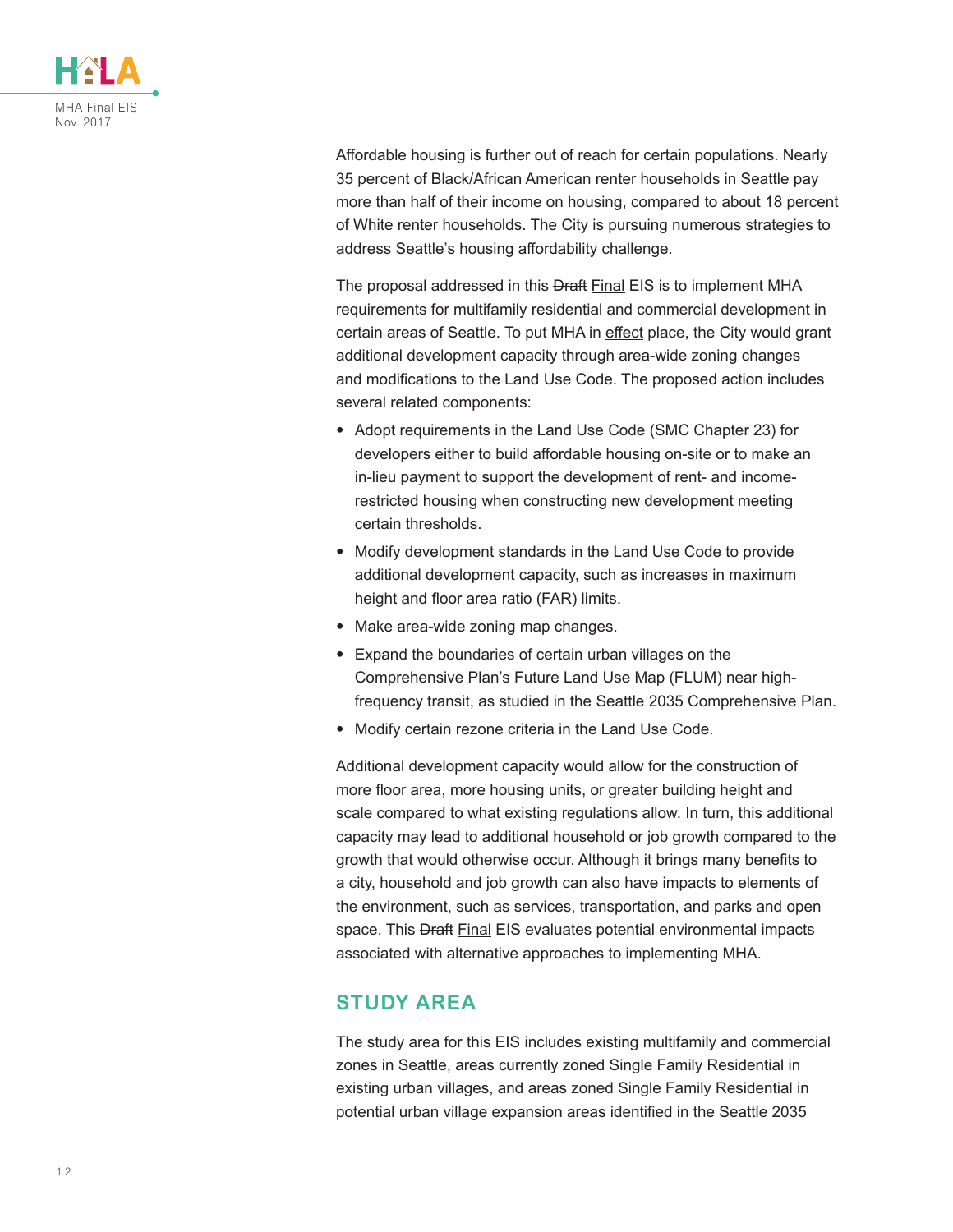

Comprehensive Planning process. The study area does not include the Downtown, South Lake Union, and Uptown Urban Centers; in each of these sub-areas a separate planning process has implemented or will implement increases in development capacity and MHA requirements with its own independent SEPA analysis. The study area also excludes the portion of University Community Urban Center addressed in the University District Urban Design Framework and EIS. A map of the study area is in Exhibit 2–1.

# **1.2 OBJECTIVES OF THE PROPOSAL**

The City's objectives for this proposal are to:

- Address the pressing need for housing affordable and available to a broad range of households.
- Increase overall production of housing to help meet current and projected high demand.
- Leverage development to create at least 6,200 net new rent- and income-restricted housing units serving households at 60 percent<sup>1</sup> of the area median income (AMI) in the study area over a 20-year period.
- Distribute the benefits and burdens of growth equitably.

# **1.3 PLANNING CONTEXT**

### **SEATTLE 2035 COMPREHENSIVE PLAN**

In October 2016, the City Council adopted the Seattle 2035 Comprehensive Plan, a major update to the prior Comprehensive Plan. The City prepared an EIS on the Comprehensive Plan update that evaluated potential environmental impacts of alternative distributions of housing and job growth. The Final EIS was released on May 5, 2016, and, consistent with the provisions of the State Environmental Policy Act (SEPA), is formally adopted in this EIS to provide current and relevant environmental information. The Seattle 2035 Final EIS identified a significant unavoidable adverse housing impact, stating that Seattle would continue to face a housing affordability challenge under all of the

*<sup>1</sup> The majority of MHA rent-restricted affordable units will serve the 60% AMI level, however some small studio units will serve 40% AMI, and some home-ownership units may serve households up to the 80% AMI level.*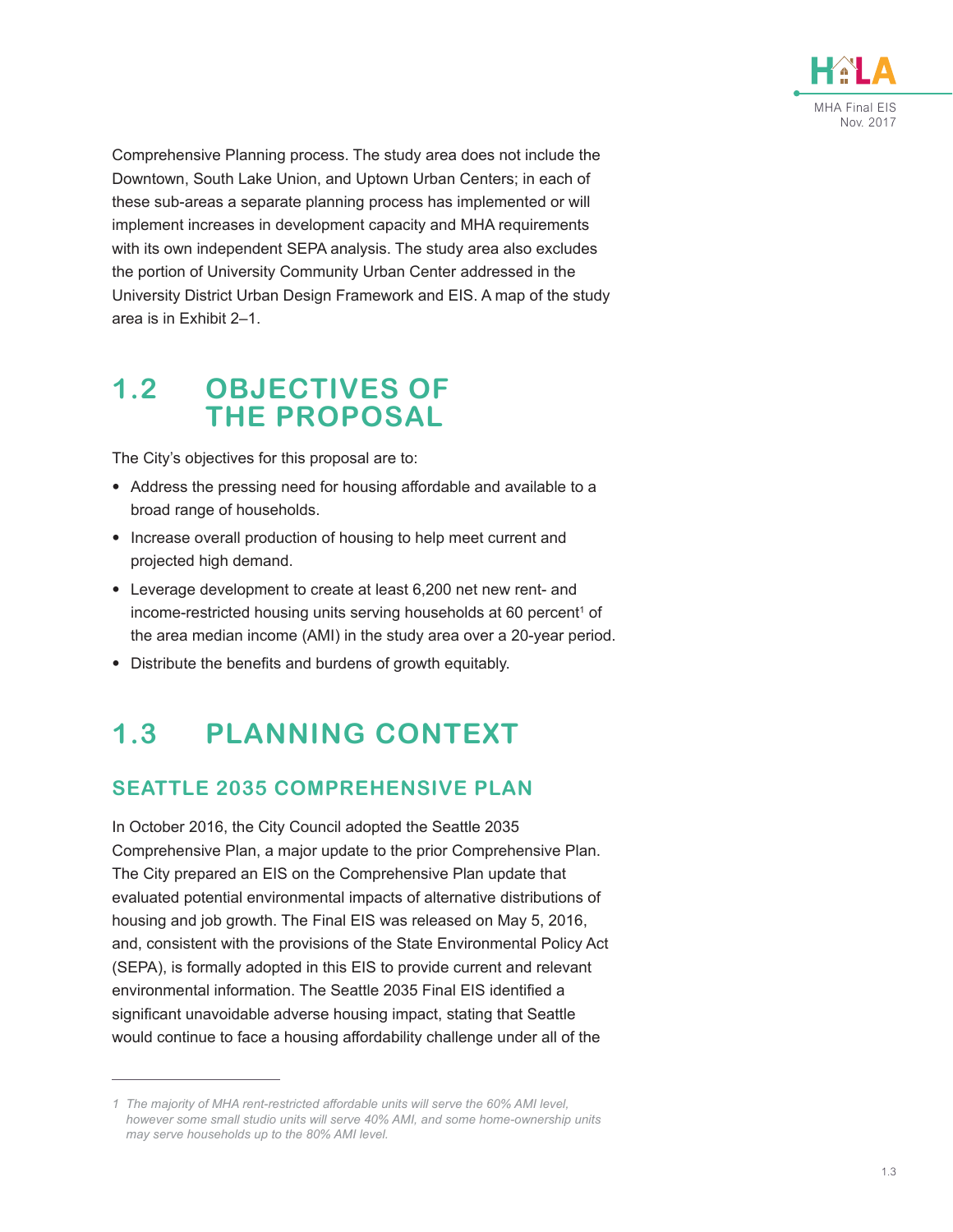

growth alternatives studied. The proposed MHA program evaluated in this EIS is one action the city is studying to partially mitigate the housing affordability challenge.

The Seattle 2035 Comprehensive Plan and EIS provide key context for the MHA proposed action, and this EIS builds on the prior analysis. The MHA EIS uses the same 2035 planning horizon as the Seattle 2035 Comprehensive Plan and EIS. The No Action alternative in this MHA EIS closely parallels the preferred alternative of the Seattle 2035 Comprehensive Plan Final EIS. The environmental analysis of the Action Alternatives for MHA implementation in this EIS study the potential for housing and job growth that is greater than the estimates adopted in the Seattle 2035 plan. These larger growth amounts are similar to the increment of additional growth that was studied in a 'sensitivity analysis' in the Seattle 2035 Final EIS, which also studied additional growth in anticipation of potential future strong demand for housing.

#### **GROWTH AND EQUITY ANALYSIS**

City policies call for reducing racial and social disparities, achieving equity through growth, and conducting equity analyses before taking policy actions. As a companion document to the Seattle 2035 EIS, the City prepared a Growth and Equity Analysis to identify how growth could benefit or burden marginalized populations (Appendix A). The MHA EIS strives to meet these policy objectives by integrating consideration of the Growth and Equity Analysis into the formation and the analysis of the alternatives studied. (See Chapter 2 and Appendix A for more information on the Growth and Equity Analysis).

The Growth and Equity Analysis considered people and places. The findings are expressed as the Displacement Risk Index and the Access to Opportunity Index. The Displacement Risk Index identifies areas of Seattle where displacement of marginalized populations may be more likely to occur. The Access to Opportunity Index identifies populations' access to certain key determinants of social, economic, and physical well-being. Together, these indices show that displacement risk varies across Seattle neighborhoods, and key determinants of well-being are not equitably distributed, leaving many marginalized populations without access to factors necessary to succeed and thrive in life.

Urban villages are categorized into four types based on the Growth and Equity Analysis, as listed in [Exhibit 1–1](#page-4-0). The EIS action alternatives summarize the potential impacts and environmental benefits for these four categories of urban villages.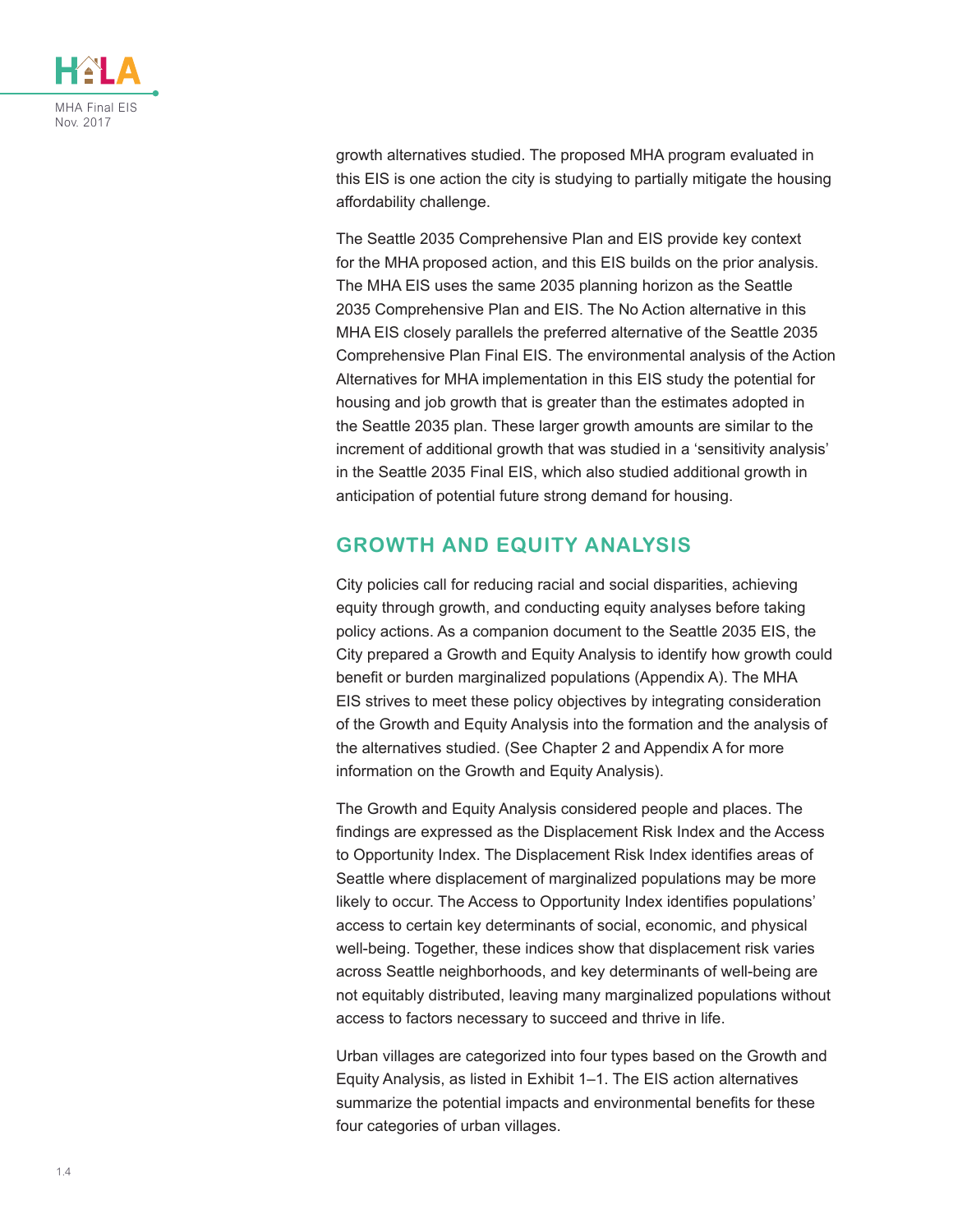

<span id="page-4-0"></span>

| Exhibit 1–1 | Urban Village and Center by Displacement Risk and Access to Opportunity Typology |  |
|-------------|----------------------------------------------------------------------------------|--|
|-------------|----------------------------------------------------------------------------------|--|

|                                                                        | <b>Study Area Urban Village or Urban Center</b>                                                                 |                                                                                                                                      |  |
|------------------------------------------------------------------------|-----------------------------------------------------------------------------------------------------------------|--------------------------------------------------------------------------------------------------------------------------------------|--|
| <b>High Displacement Risk and</b><br><b>Low Access to Opportunity</b>  | • Rainier Beach<br>Othello<br>$\bullet$<br>Westwood-Highland Park<br>$\bullet$                                  | • South Park<br><b>Bitter Lake Village</b><br>$\bullet$                                                                              |  |
| Low Displacement Risk and<br><b>High Access to Opportunity</b>         | • Green Lake<br>• Roosevelt<br>• Wallingford<br>• Upper Queen Anne<br>$\cdot$ Fremont<br>• Ballard<br>• Ravenna | • Madison-Miller<br>Greenwood-Phinney Ridge<br>$\bullet$<br>$\cdot$ Fastlake<br>• Admiral<br>• West Seattle Junction<br>• Crown Hill |  |
| <b>High Displacement Risk and</b><br><b>High Access to Opportunity</b> | • Columbia City<br>Lake City<br>$\bullet$<br>Northgate<br>$\bullet$<br>• First Hill-Capitol Hill                | • North Beacon Hill<br>• North Rainier<br>• 23rd & Union-Jackson                                                                     |  |
| Low Displacement Risk and<br><b>Low Access to Opportunity</b>          | • Aurora-Licton Springs<br>Morgan Junction                                                                      |                                                                                                                                      |  |

*Source: City of Seattle, 2017.*

### **MANDATORY HOUSING AFFORDABILITY (MHA) FRAMEWORK**

The Seattle Municipal Code (SMC) Chapters 23.58.B and 23.58.C already contains an adopted framework for MHA affordable housing requirements. These codes establish many basic MHA program parameters and regulations, such as the income qualifications and duration of affordable housing term. However, MHA does not apply anywhere unless and until the City Council adopts legislation for zoning changes to increase development capacity. Both action alternatives reflect the program elements of MHA already established by code.

Developers would comply with MHA by either providing affordable housing on-site (performance option) or paying into a fund that the Office of Housing (OH) uses to support the creation and preservation of affordable housing throughout Seattle (payment option). Overall, if implemented in the study area MHA would require from 5 percent to 11 percent of housing built to be income-restricted affordable in the performance option, or would require payments ranging from \$7.00 to \$32.75 per square foot for residential development for the payment option.

MHA requirements would vary based on geographic areas of the city, and the scale of the zoning change. Higher MHA requirements would apply in strong market areas, and lower MHA requirements in weaker market areas. Larger development capacity increases (i.e., bigger zoning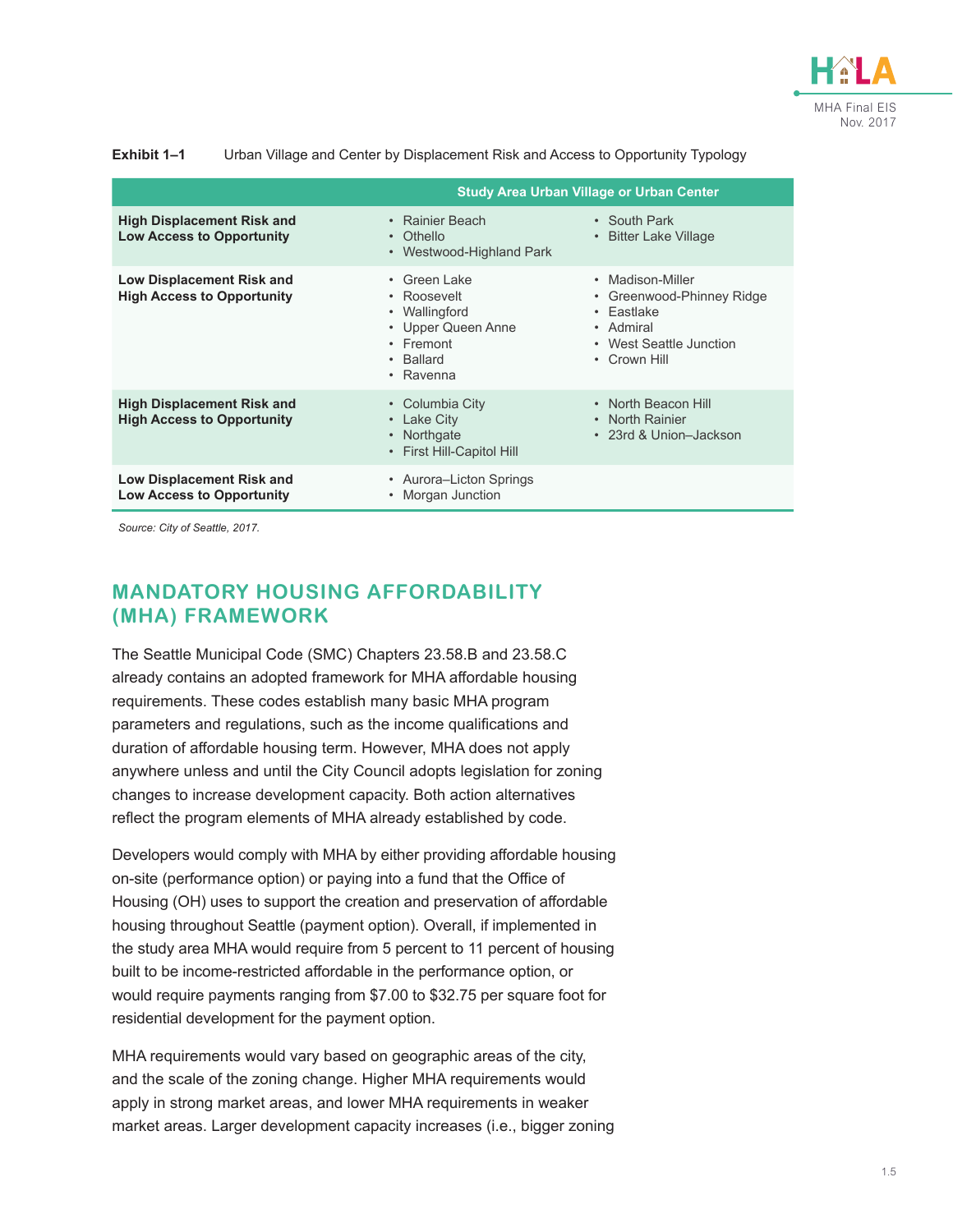

changes) would also result in higher affordable housing requirements. The scale of the zoning change and amount of the MHA requirement would be indicated by an (M), (M1), or (M2) suffix at the end of the zone title. These suffixes (M), (M1), and (M2) tiers would be an indication of the degree of the MHA change in an area, with larger changes for (M1) tier capacity increases, and the largest degree of change in areas of (M2) capacity increases.

# **1.4 ALTERNATIVES**

The City FEIS has identifiesd three four alternatives: a No Action alternative, which is required by SEPA, and three action alternatives, which would implement MHA in different ways. The FEIS reviews the three alternatives that were evaluated in the Draft EIS along with a new Preferred Alternative that combines elements of the DEIS action alternatives. Noneis formally proposed or preferred at this time. Modified alternatives and/or a preferred alternative may be identified in the Final EIS.

## **ALTERNATIVE 1 NO ACTION**

Alternative 1 assumes that MHA is not implemented in the study area; no development capacity increases or area-wide rezones would be adopted, and there would be no urban village boundary expansions. Overall growth would be similar to the scenario described in the adopted Seattle 2035 Comprehensive Plan.

## **ACTION ALTERNATIVES**

Alternatives 2, and 3, and the Preferred Alternative all both assume implementation of MHA to achieve the stated objectives. The total amounts of growth and MHA income-restricted affordable housing is similar between in Alternatives 2, and 3, and the Preferred Alternative. However, Alternatives 2 and 3 the action alternatives differ in the intensity and location of development capacity increases and the patterns and amounts of housing and job growth across the city that could result. The size of urban village boundary expansions for different urban villages also varies between among Alternatives 2, and 3, and the Preferred Alternative. Each action alternative is associated with a detailed zoning map and a set of urban village boundary expansions (See Appendix H).

The location and intensity of zone changes, and the urban village boundary expansions varies between Alternatives 2 and 3 based on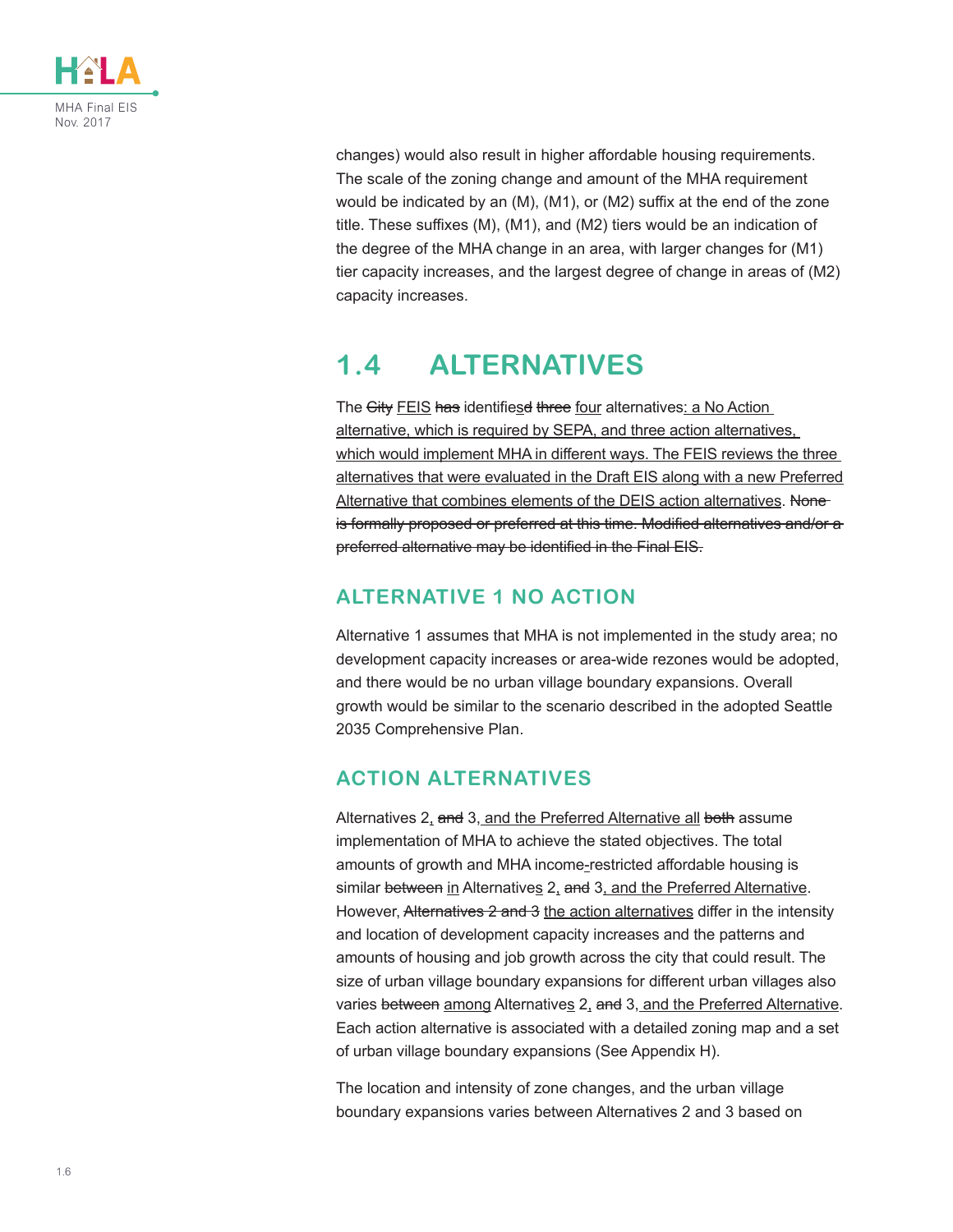

different approaches to the urban village displacement risk and access opportunity types. The intent is to test whether and how the policy objective of growing equitably is achieved by directing more growth to areas of opportunity, and moderating growth in areas at high risk of displacement, as well as measuring other potential environmental impacts associated with the amount and location of additional growth. The Preferred Alternative also considers the displacement risk and access to opportunity typology and introduces additional topics of emphasis to guide the MHA zoning changes.

## **Alternative 2**

Alternative 2 implements MHA, applying specific zoning map changes based on a set of basic planning concepts, policies in the Comprehensive Plan, and MHA Implementation Principles developed during community engagement. However, it does not specifically consider risk of displacement or access to opportunity when allocating development capacity increases to individual urban villages. Under Alternative 2, incrementally greater density of housing and employment would occur in the same overall pattern and proportions identified in the Seattle 2035 Comprehensive Plan.

## **Alternative 3**

Alternative 3 uses the same guiding concepts but allocates more or less development capacity based on each urban village's relative level of displacement risk and access to opportunity, as identified in the Growth and Equity Analysis. The overall pattern and distribution of growth in Alternative 3 also follows the Urban Village and Centers growth strategy. Under Alternative 3 incrementally greater density of housing and employment would occur within the same overall pattern of the Seattle 2035 Comprehensive Plan. Alternative 3 would focus relatively more housing and job growth in areas with high access to opportunity, and relatively less in areas with high risk of displacement.

## **Preferred Alternative**

The Preferred Alternative is a hybrid of Alternatives 2 and 3 with features most similar to Alternative 3. Specific MHA development capacity increases would be based on the guiding concepts, MHA Implementation Principles, and guidance from the Comprehensive Plan. The Preferred Alternative would also consider each urban village's relative level of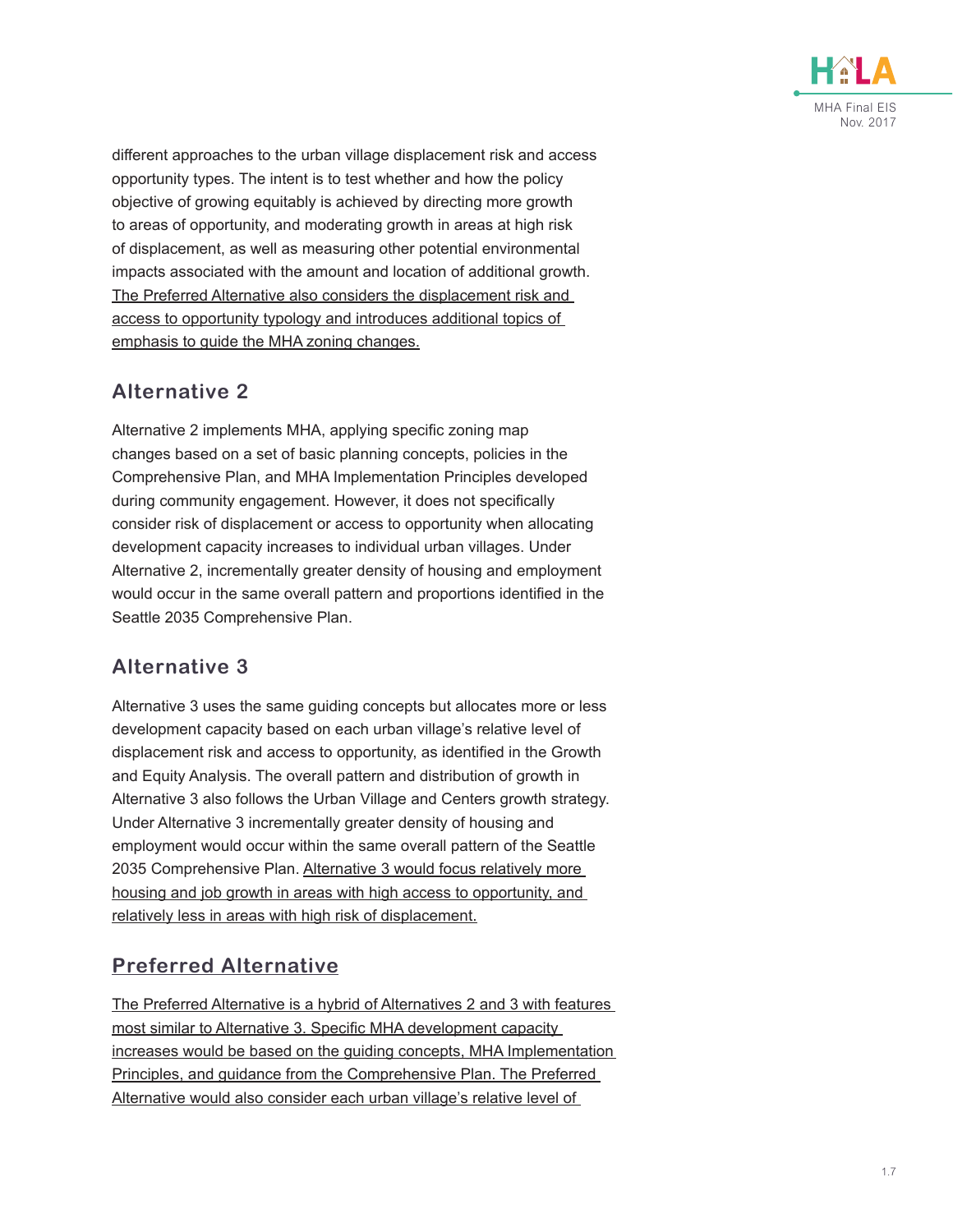

displacement risk and access to opportunity. In addition, the Preferred Alternative would apply a distribution of zoning capacity increases that emphasizes:

- Increasing housing and jobs near transit nodes
- Moderating development capacity increases in areas with environmental constraints
- Increasing development capacity on known sites of future affordable housing development

The amount of commercial development and resulting job growth would also vary between among the Alternatives. Under No Action, 51,734 additional jobs are expected over 20 years, which would increase to 59,786 and 59,496 in Alternative 2 and Alternative 3 respectively, and 60,410 in the Preferred Alternative.

The number of new income-restricted affordable housing units that would be generated by development in the study area under each alternative study is estimated. The term "Ggenerated" is used to describes MHA or Incentive Zoning (IZ) performance units and units funded with MHA or IZ payments from new development in the study area.

MHA has already been implemented in several neighborhoods outside the study area, including Downtown, South Lake Union, and the University District. MHA payments generated by development in these other neighborhoods would also fund affordable units raising the total number that would be built in the study area under all three four alternatives. Detailed discussion of the total number and distribution of income-restricted affordable housing units is including in Section 3.1 Housing and Socioeconomics.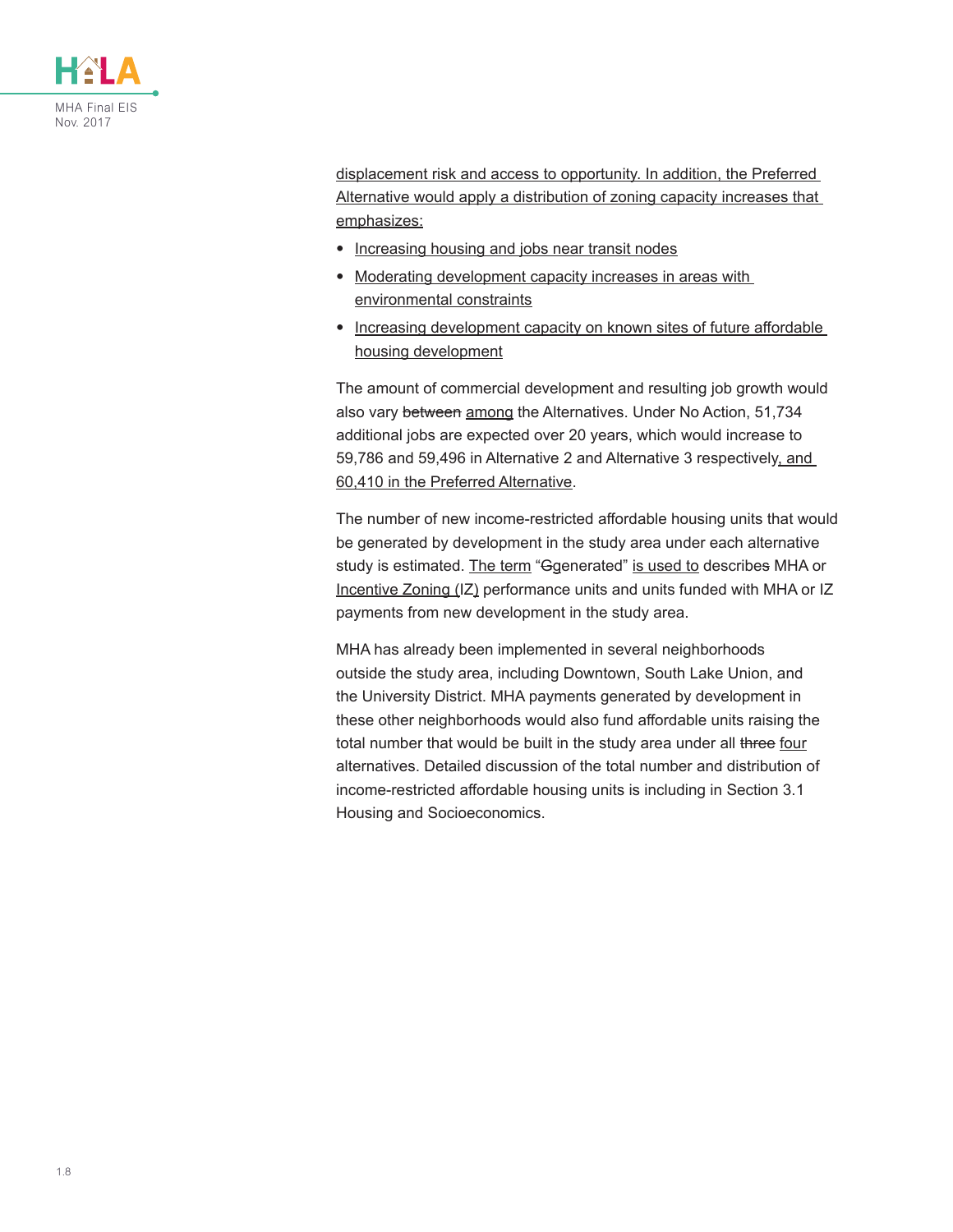





*Source: City of Seattle, 2017.*



**Exhibit 1–3** Income-Restricted Affordable Housing Units Generated from Study Area, 20 Years *Source: City of Seattle, 2017.*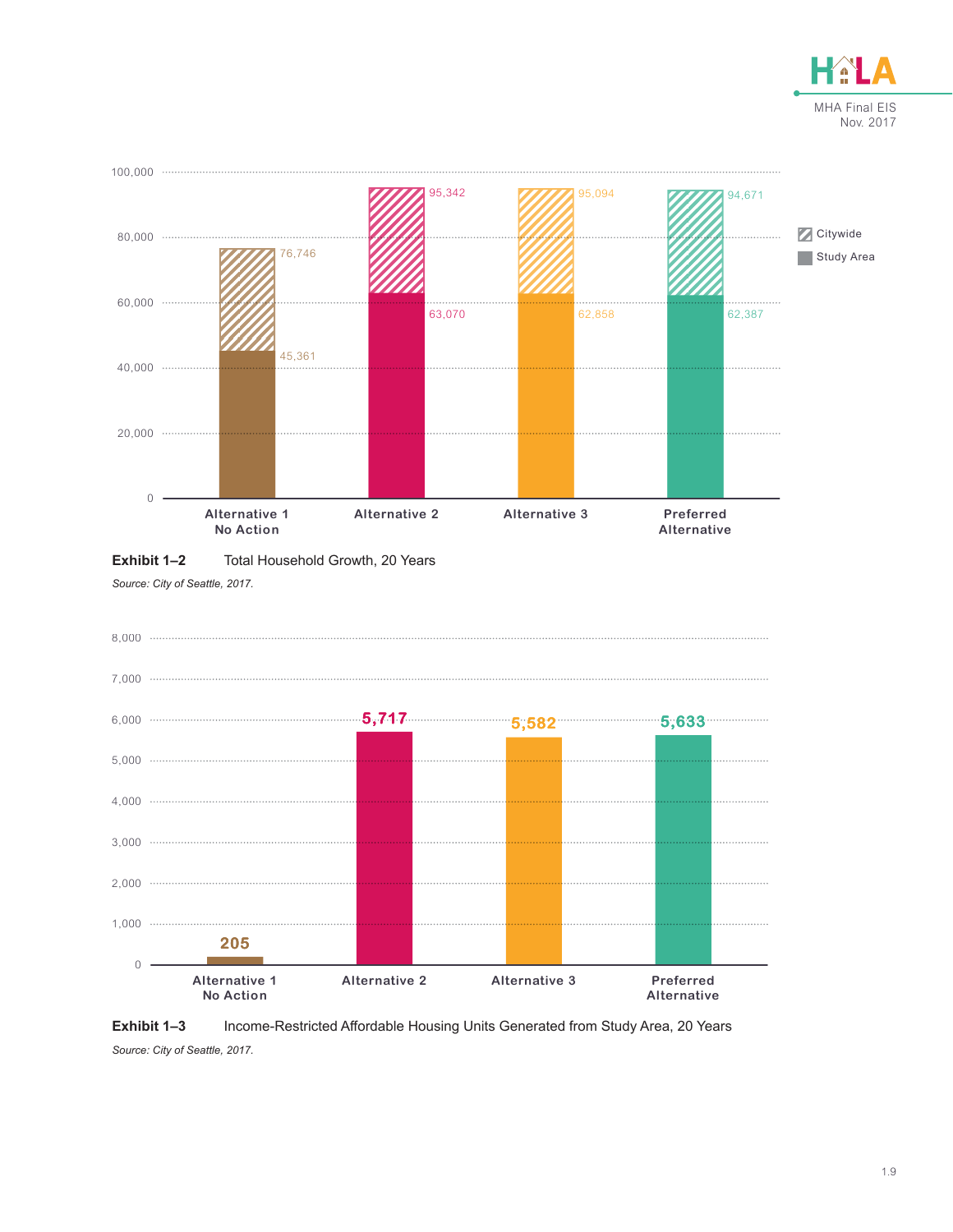

| Displacement Risk and<br><b>Access to Opportunity</b>                               | <b>Development Capacity Increases and Expansion</b><br>of Urban Village Boundaries                                                                                                                                              |
|-------------------------------------------------------------------------------------|---------------------------------------------------------------------------------------------------------------------------------------------------------------------------------------------------------------------------------|
| Not used explicitly to<br>influence the location and<br>amount of additional growth | Apply development capacity increases using basic planning concepts,<br>Comprehensive Plan policies and Land Use Code criteria, and MHA<br>implementation principles, resulting in a mix of (M), (M1), and (M2)<br>designations. |

Apply urban village boundary expansions to a full 10-minute walkshed from the

#### **Exhibit 1–4** Approach to MHA Development Capacity Increases, Alternative 2

*Source: City of Seattle, 2017.*

| Exhibit 1–5 |  |  | Approach to MHA Development Capacity Increases, Alternative 3 |
|-------------|--|--|---------------------------------------------------------------|
|-------------|--|--|---------------------------------------------------------------|

frequent transit station.

| <b>Displacement Risk and</b><br><b>Access to Opportunity</b>           | <b>Intensity of Development Capacity Increases and</b><br><b>Expansion of Urban Village Boundaries</b>                                                                                                   |  |
|------------------------------------------------------------------------|----------------------------------------------------------------------------------------------------------------------------------------------------------------------------------------------------------|--|
| <b>High Displacement Risk and</b><br><b>Low Access to Opportunity</b>  | Apply small development capacity increases resulting in a high proportion<br>of MHA (M) designations, with limited instances of (M1), and no (M2)<br>designations.                                       |  |
|                                                                        | Apply smaller urban village boundary expansions to a 5-minute walkshed or<br>less from the frequent transit station.                                                                                     |  |
| <b>Low Displacement Risk and</b><br><b>High Access to Opportunity</b>  | Apply large development capacity increases, resulting in a high proportion of<br>MHA (M1) and (M2) designations, along with some (M) designations.                                                       |  |
|                                                                        | Apply full urban village boundary expansions to a 10-minute walkshed from the<br>frequent transit station.                                                                                               |  |
| <b>High Displacement Risk and</b><br><b>High Access to Opportunity</b> | Apply medium development capacity increases, resulting in a substantial<br>proportion of (M) zoning changes, but also resulting in some (M1) designations<br>and limited instances of (M2) designations. |  |
|                                                                        | Apply smaller urban village boundary expansions to a 5-minute walkshed or<br>less from the frequent transit station.                                                                                     |  |
| <b>Low Displacement Risk and</b><br><b>Low Access to Opportunity</b>   | Apply medium development capacity increases, resulting in a substantial<br>proportion of (M) zoning changes but also some (M1) designations and limited<br>instances of (M2) designations.               |  |
|                                                                        | Apply full urban village boundary expansions to a 10-minute walkshed from the<br>frequent transit station.                                                                                               |  |

*Source: City of Seattle, 2017.*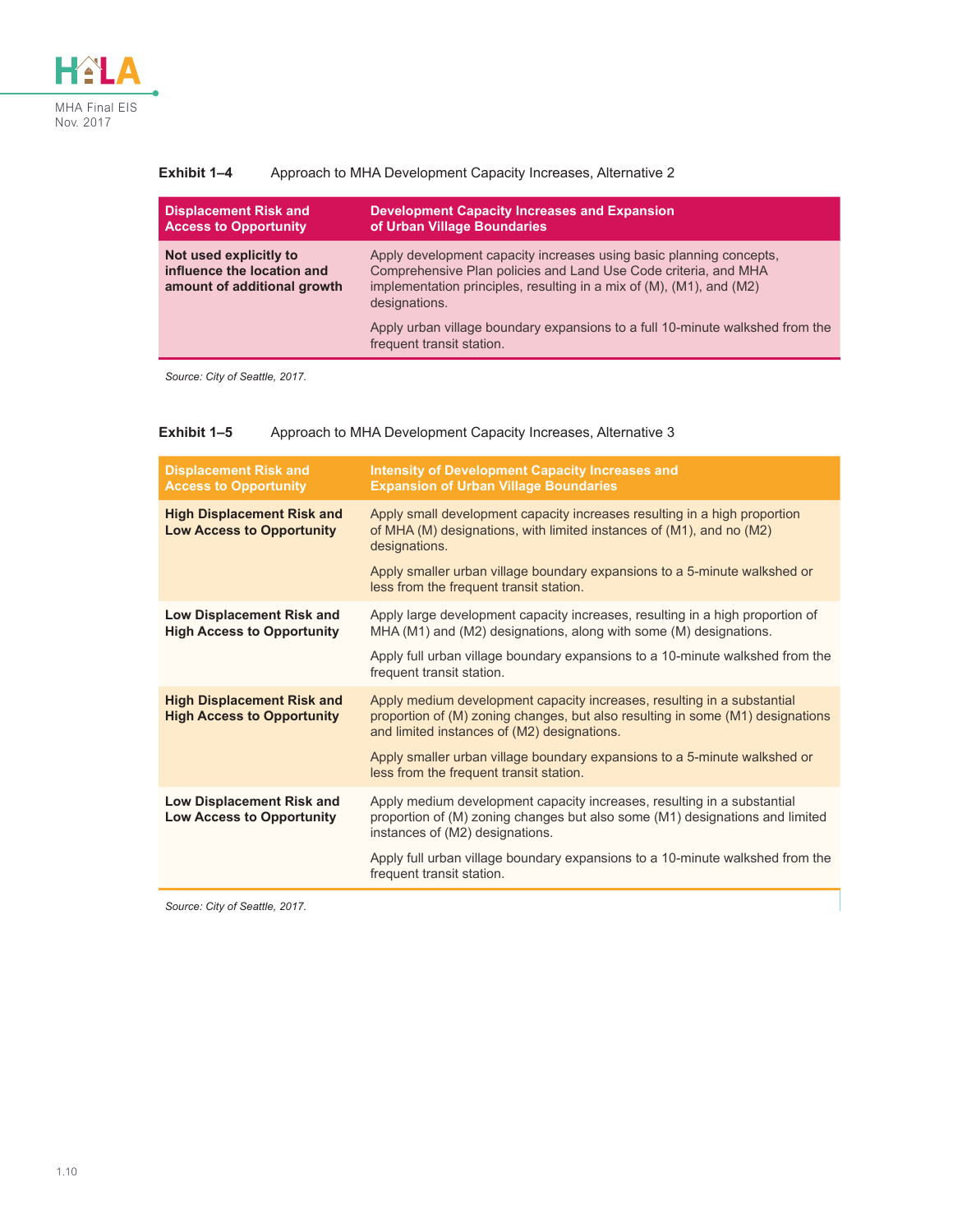

| Exhibit 1–6 | Approach to MHA Development Capacity Increases, Preferred Alternative |  |  |  |  |  |
|-------------|-----------------------------------------------------------------------|--|--|--|--|--|
|-------------|-----------------------------------------------------------------------|--|--|--|--|--|

| <b>Displacement Risk and</b><br><b>Access to Opportunity</b>                                                                                                                                                                                                      | <b>Intensity of Development Capacity Increases and</b><br><b>Expansion of Urban Village Boundaries</b>                                                                                          | <b>Urban Villages</b>                                                                                                                                                                                                                |  |  |
|-------------------------------------------------------------------------------------------------------------------------------------------------------------------------------------------------------------------------------------------------------------------|-------------------------------------------------------------------------------------------------------------------------------------------------------------------------------------------------|--------------------------------------------------------------------------------------------------------------------------------------------------------------------------------------------------------------------------------------|--|--|
| <b>High Displacement Risk and</b><br><b>Low Access to Opportunity</b>                                                                                                                                                                                             | Primarily (M) development capacity increases throughout the urban<br>village, except some (M1) and very limited (M2) capacity increases within<br>a 5-minute walk to frequent transit nodes.**  | • Rainier Beach*<br>• Othello*<br>• Westwood-Highland Park<br>• South Park<br>• Bitter Lake                                                                                                                                          |  |  |
| Low Displacement Risk and<br><b>High Access to Opportunity</b>                                                                                                                                                                                                    | Many (M1) capacity increases and some (M2) capacity increases<br>throughout the urban village and especially in close proximity to frequent<br>transit nodes, along with some (M) designations. | • Green Lake<br>• Roosevelt*<br>• Wallingford<br>• Upper Queen Anne<br>• Fremont<br>• Ballard*<br>• Madison-Miller<br>• Greenwood-Phinney Ridge<br>• Eastlake<br>• Admiral<br>• West Seattle Junction*<br>• Crown Hill*<br>• Ravenna |  |  |
| Mostly (M) development capacity increases throughout the urban village,<br><b>High Displacement Risk and</b><br><b>High Access to Opportunity</b><br>except some (M1) and (M2) capacity increases in areas within a 5-minute<br>walk to frequent transit nodes.** |                                                                                                                                                                                                 | • Columbia City*<br>• Lake City<br>• Northgate<br>• First Hill-Capitol Hill<br>• North Beacon Hill*<br>• North Rainier*<br>• 23rd & Union-Jackson*                                                                                   |  |  |
| <b>Low Displacement Risk and</b><br><b>Low Access to Opportunity</b>                                                                                                                                                                                              | A mix of (M) and (M1) capacity increases throughout the urban village,<br>• Aurora-Licton Springs<br>• Morgan Junction<br>with very limited (M2) capacity increases.                            |                                                                                                                                                                                                                                      |  |  |
| <b>All Urban Villages</b>                                                                                                                                                                                                                                         | Apply urban village boundary expansions to a full 10-minute walkshed from the frequent transit station for<br>areas studied in the Seattle 2035 Comprehensive Plan.                             |                                                                                                                                                                                                                                      |  |  |
|                                                                                                                                                                                                                                                                   | Moderate development capacity increases in areas with environmental constraints.                                                                                                                |                                                                                                                                                                                                                                      |  |  |
|                                                                                                                                                                                                                                                                   | Apply (M1) or (M2) development capacity increases to sites under the purview of non-profit affordable<br>housing entities.                                                                      |                                                                                                                                                                                                                                      |  |  |

*\* Includes a proposed urban village expansion.*

\*\* There are two small exception areas where greater than (M) tier capacity increases are included outside of the 5-minute walkshed.

*Source: City of Seattle, 2017.*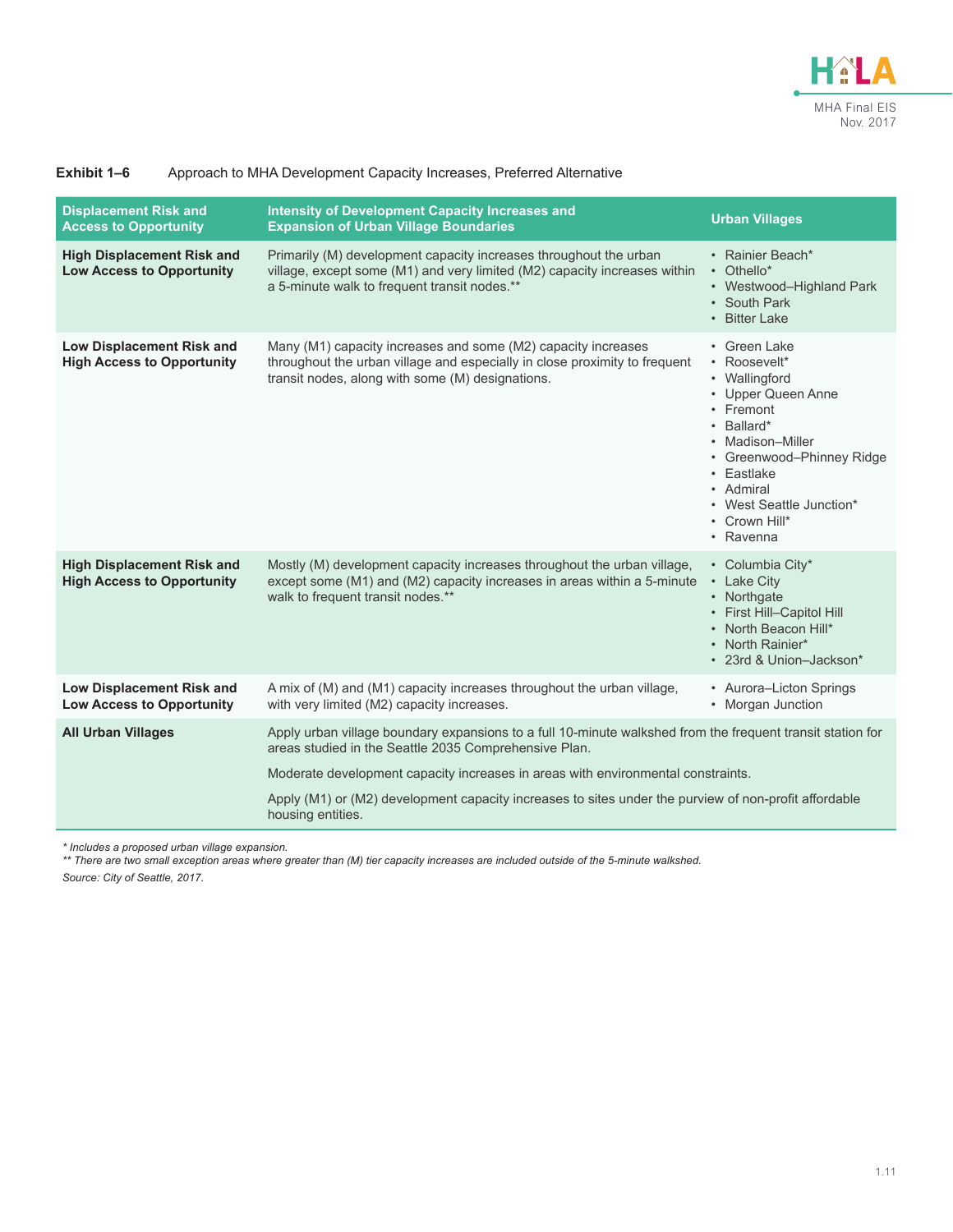

The location and pattern of the development capacity increases varies between the action alternatives, resulting in differing estimated levels of growth and different quantities of MHA affordable housing in various urban villages. [Exhibit 1–7](#page-12-0) summarizes the estimated percentage increase of total housing growth compared to Alternative 1 No Action. [Exhibit 1–8](#page-12-1) shows the estimated number of MHA affordable housing units built in urban villages in the different displacement risk and access to opportunity categories.

Chapter 2 describes many other aspects of the proposed action, including employment growth estimates and the size of proposed urban village boundary expansions. Since the proposed action is intended to address housing affordability, this summary focuses on housing aspects of the proposal.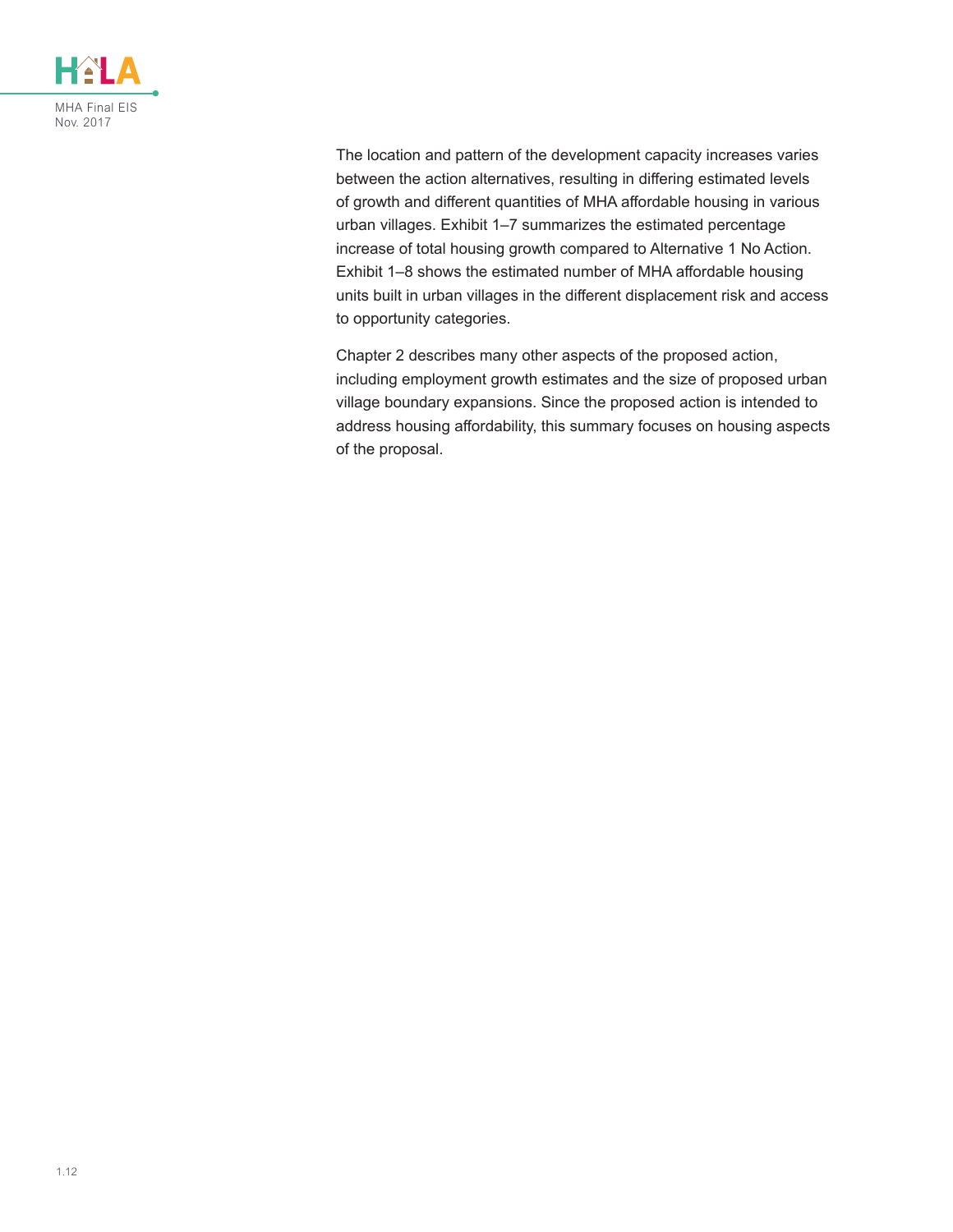



<span id="page-12-0"></span>**Exhibit 1–7** Percentage Increase in Housing Compared to Alternative 1 No Action *Source: City of Seattle, 2017.*

![](_page_12_Figure_3.jpeg)

<span id="page-12-1"></span>![](_page_12_Figure_4.jpeg)

*Source: City of Seattle, 2017.*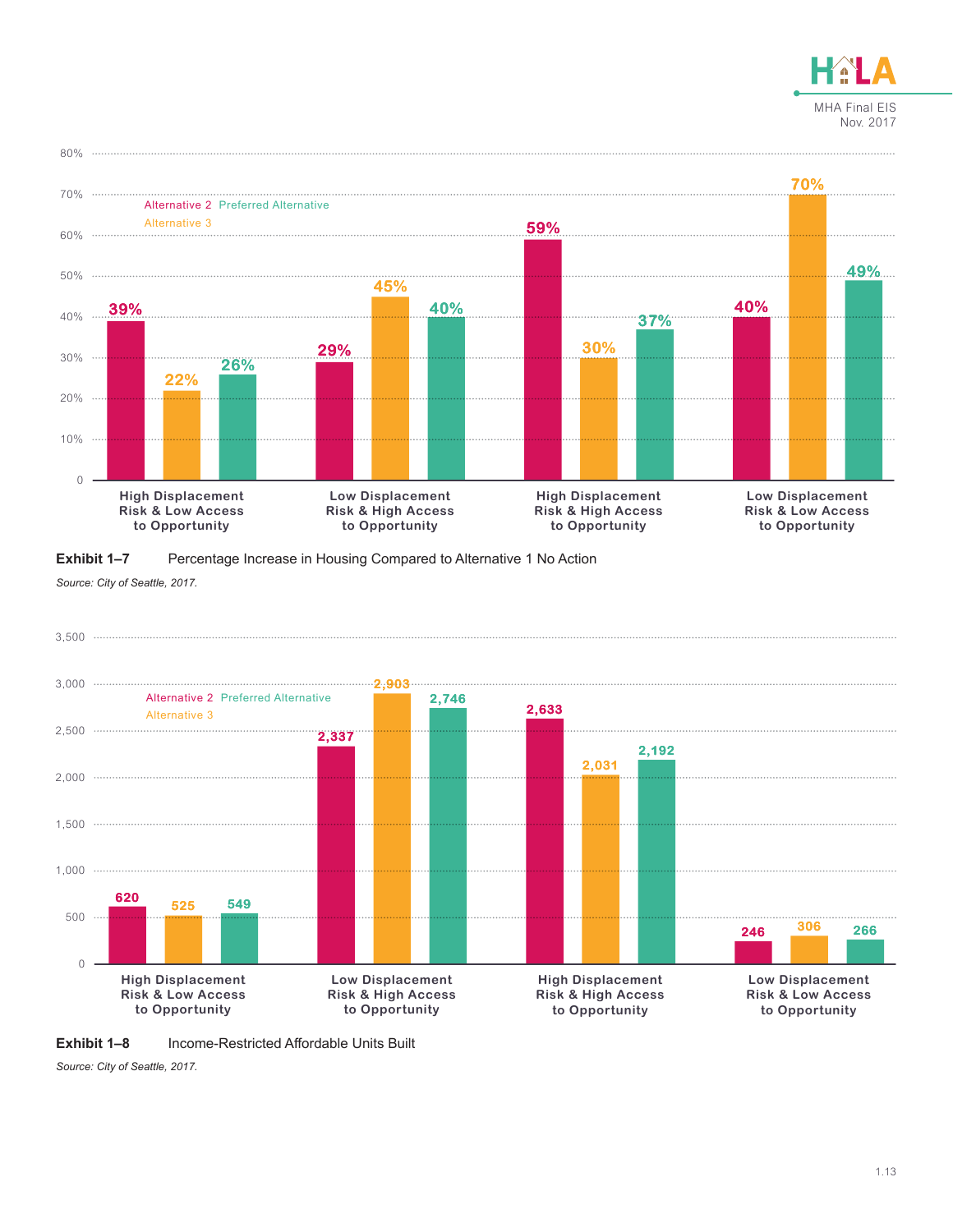![](_page_13_Picture_0.jpeg)

# **1.5 SUMMARY OF IMPACTS AND MITIGATION STRATEGIES**

The following pages summarize impacts of the alternatives and mitigation strategies for each element of the environmental analysis. This is an overview of conclusions about impacts and mitigation and is not intended to be a substitute for the comprehensive analysis contained in the **Draft** Final EIS. Chapter 3 has a complete discussion of impacts and mitigation strategies for each element of the environment.

## **HOUSING AND SOCIOECONOMICS**

## **Major Additions or Revisions in the FEIS**

The following substantial additions or revisions were added to Section 3.1 Housing and Socioeconomics since the Draft EIS was published. Areas of additional analysis respond to comments received from agencies and the public.

- Analysis of the impacts of the Preferred Alternative
- Historical context of racial segregation
- Expanded discussion of racial and ethnic composition of neighborhoods
- Expanded economic displacement analysis
- Expanded qualitative analysis of cultural displacement

### **Impacts Common to All Alternatives**

The affordability of market-rate housing would continue to be a concern and a burden for many residents under all three four alternatives, notwithstanding the significant contribution from implementation of MHA. This is a result of economic forces beyond the reach of MHA.

#### **Housing Supply**

- All three alternatives have sufficient capacity to accommodate planned growth, but Alternative 2, and Alternative 3, and the Preferred Alternative are better able to accommodate strong housing growth than Alternative 1 No Action because they increase total capacity for housing.
- Alternatives 2, and 3, and the Preferred Alternative provide greater housing capacity and supply in lowrise, midrise and residential small lot housing, which have the potential to diversify the supply of new housing.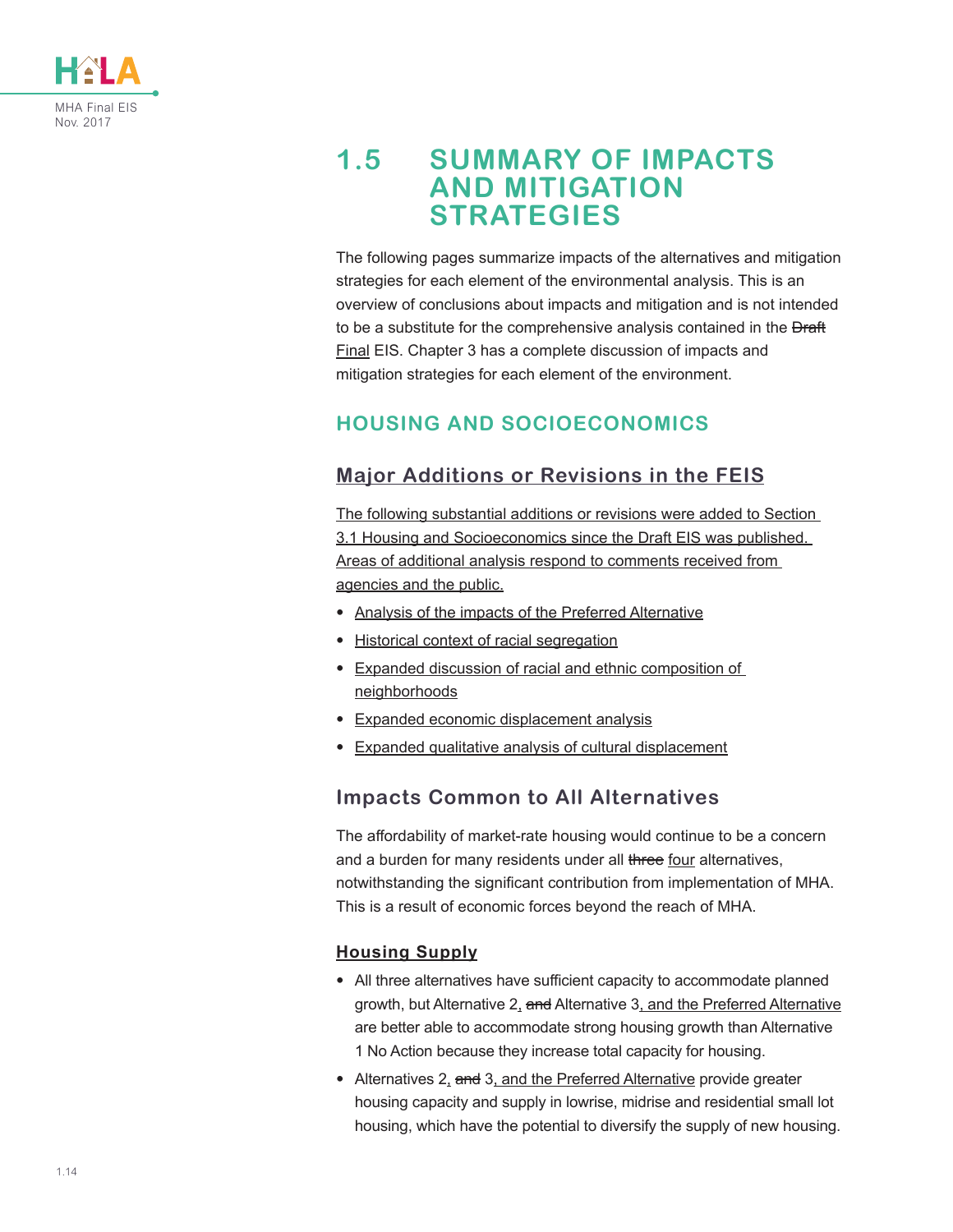![](_page_14_Picture_0.jpeg)

#### **Housing Affordability**

- Alternatives 2, and 3, and the Preferred Alternative would provide increased market-rate housing supply, which is likely to reduce upward pressure on market-rate housing costs compared to Alternative 1 No Action.
- For low-income households, the most significant positive impact on housing affordability will be the production of new income-restricted affordable units.
- While all alternatives result in some new income-restricted affordable units in the study area, the action alternatives would generate about 28 times more rent- and income-restricted units than Alternative 1 No Action.
- Increased production of rent- and income-restricted units would disproportionally serve people of color because low-income households are more likely to be households of color and because subsidized housing programs have historically served high percentages of non-white households.

#### **Displacement**

- Alternatives 2, and 3, and the Preferred Alternative could result in more total demolished units than Alternative 1 No Action.
- Alternatives 2, and 3, and the Preferred Alternative would produce more new housing in the study area for every demolished unit—about 14 new units for every demolition compared to 10 under Alternative 1 No Action.
- Based on assumptions, about approximately 13 new affordable units would be built in the study area in Alternatives  $2<sub>1</sub>$  and  $3<sub>1</sub>$  and the Preferred Alternative, for every displaced low-income household that would be displaced.
- Additional housing supply provided in Alternatives 2, and 3, and the Preferred Alternative would reduce economic displacement pressures compared to Alternative 1 No Action. However, impacts could vary by neighborhood.
- Overall, loss of low-income households does not appear to be correlated with areas of rapid housing growth based on a historical analysis.
- Additional housing and job growth under the action alternatives and Preferred Alternative could incrementally increase the likelihood of cultural displacement of racial and ethnic minority populations compared to Alternative 1 No Action.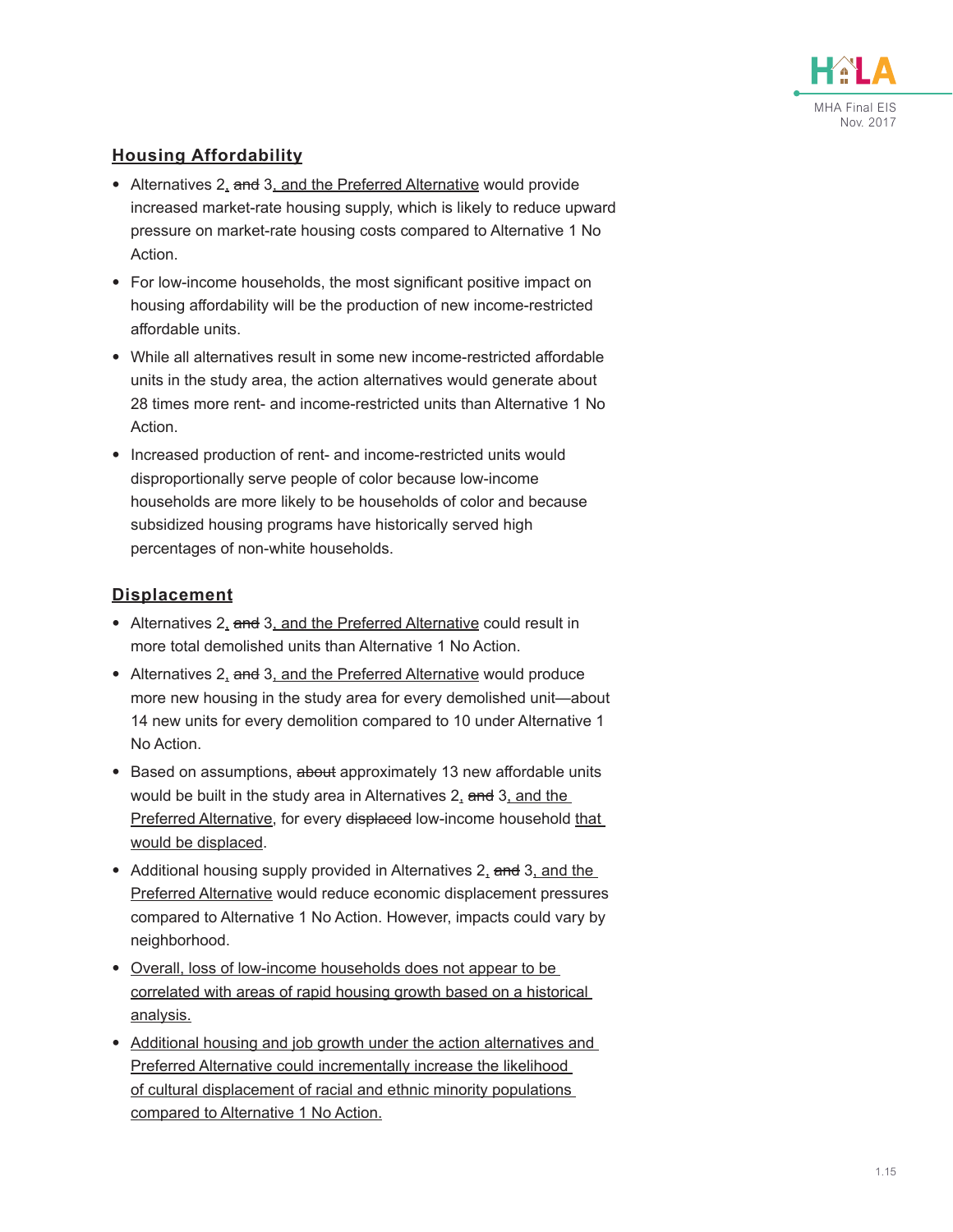![](_page_15_Picture_0.jpeg)

### **Alternative 1**

Alternative 1 No Action would not implement MHA in the study area and would result in substantially less affordable housing than the action alternatives, providing less direct positive impact to low-income households. Alternative 1 would also provide less market-rate housing supply, which provides weaker moderation of upward pressures on market-rate housing costs compared to the Action Alternatives. The amount of physical displacement could be slightly lower under Alternative 1 (using one estimation technique). However, the smaller growth in housing supply compared to the action alternatives could result in greater upward pressure on housing costs and additional economic displacement.

## **Alternative 2**

Under Alternative 2 an estimated 7,513 new affordable units would be built in the study area, about 4,358 more affordable units than Alternative 1, resulting in much greater direct positive impacts for low income households than No Action. Total housing growth would be roughly the same as Alternative 3. The distribution of positive and adverse housing impacts varies for urban villages of different displacement risk and access to opportunity types.

Compared to Alternative 3, Alternative 2 would generate more total housing production in high displacement risk and low access to opportunity areas like Rainier Beach, Othello, and Westwood–Highland Park, and less total new housing in areas with low displacement risk and high access to opportunity like Green Lake, Wallingford, and Madison– Miller. As a result, new market-rate housing would provide a weaker moderating effect on upward pressure on market rents in some of the city's highest cost neighborhoods, compared to Alternative 3.

Areas with high displacement risk and high access to opportunity, such as Columbia City, First Hill–Capitol Hill, and North Beacon Hill are assumed to receive the greatest share of new affordable housing in Alternative 2. This provides positive impacts, as it increases the number of low-income households able to find affordable housing in areas with high displacement risk that also provide good access to opportunity. Conversely, compared to Alternative 3, Alternative 2 would yield fewer rent- and income-restricted MHA housing units in areas with low displacement risk and high opportunity like Green Lake, Wallingford, Madison–Miller, and Ballard. This would result in fewer affordable housing opportunities in neighborhoods where housing costs are among the city's highest.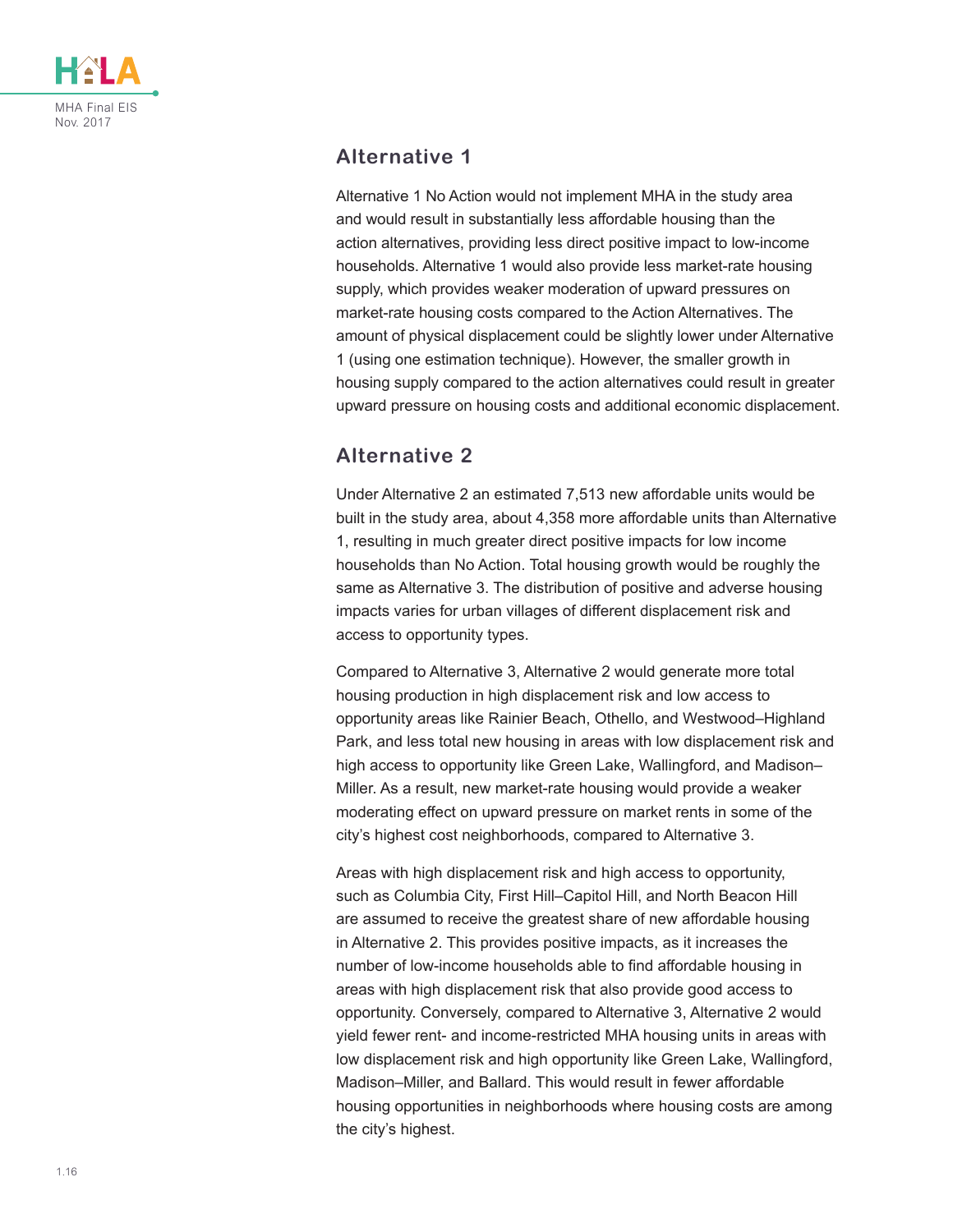![](_page_16_Picture_0.jpeg)

Alternative 2 would result in a similar total number of low-income households experiencing physical displacement compared to Alternative 3. The pattern of displacement would vary between these alternatives, with Alternative 2 expected to result in slightly more physical displacement in areas with high displacement risk. However, throughout the city as a whole, there is little difference between Alternative 2 and Alternative 3 in the amount of total expected physical displacement of low-income households.

Alternative 2 focuses more growth in urban villages with high displacement risk and high access to opportunity. This additional housing supply has the potential to reduce economic displacement pressures in those same neighborhoods. However, new growth also has the potential to attract new amenities that could increase housing demand and potentially increase economic displacement in some neighborhoods, even while reducing economic displacement pressures in the city as a whole.

### **Alternative 3**

Alternative 3 is expected to result in production of 7,415 new affordable units in the study area, significantly more than Alternative 1 and about the same amount as Alternative 2. In Alternative 3, areas with low displacement risk and high access to opportunity, such as Madison– Miller, Wallingford, and Ballard, are assumed to receive the greatest share of new affordable housing. More rent- and income-restricted housing in these locations would have a positive housing impact because more low-income households could live in areas with high average housing costs and good access to opportunity.

The greatest share of new housing growth would occur in areas with low displacement risk and high access to opportunity like Green Lake, Wallingford, Madison–Miller, and Ballard. Given the strong housing demand in these neighborhoods, additional housing could result in more housing opportunities in these neighborhoods and provide a positive impact in the form of less upward pressure on housing costs here.

Alternative 3 is estimated to produce fewer new income-restricted affordable units in areas with high displacement risk and high access to opportunity, such as Columbia City, North Beacon Hill, and 23rd & Union-Jackson, compared to Alternative 2. Many of these neighborhoods also have historically high percentages of people of color. It may be concluded, therefore, that Alternative 3 provides weaker direct affordable housing benefits to low-income households who wish to gain or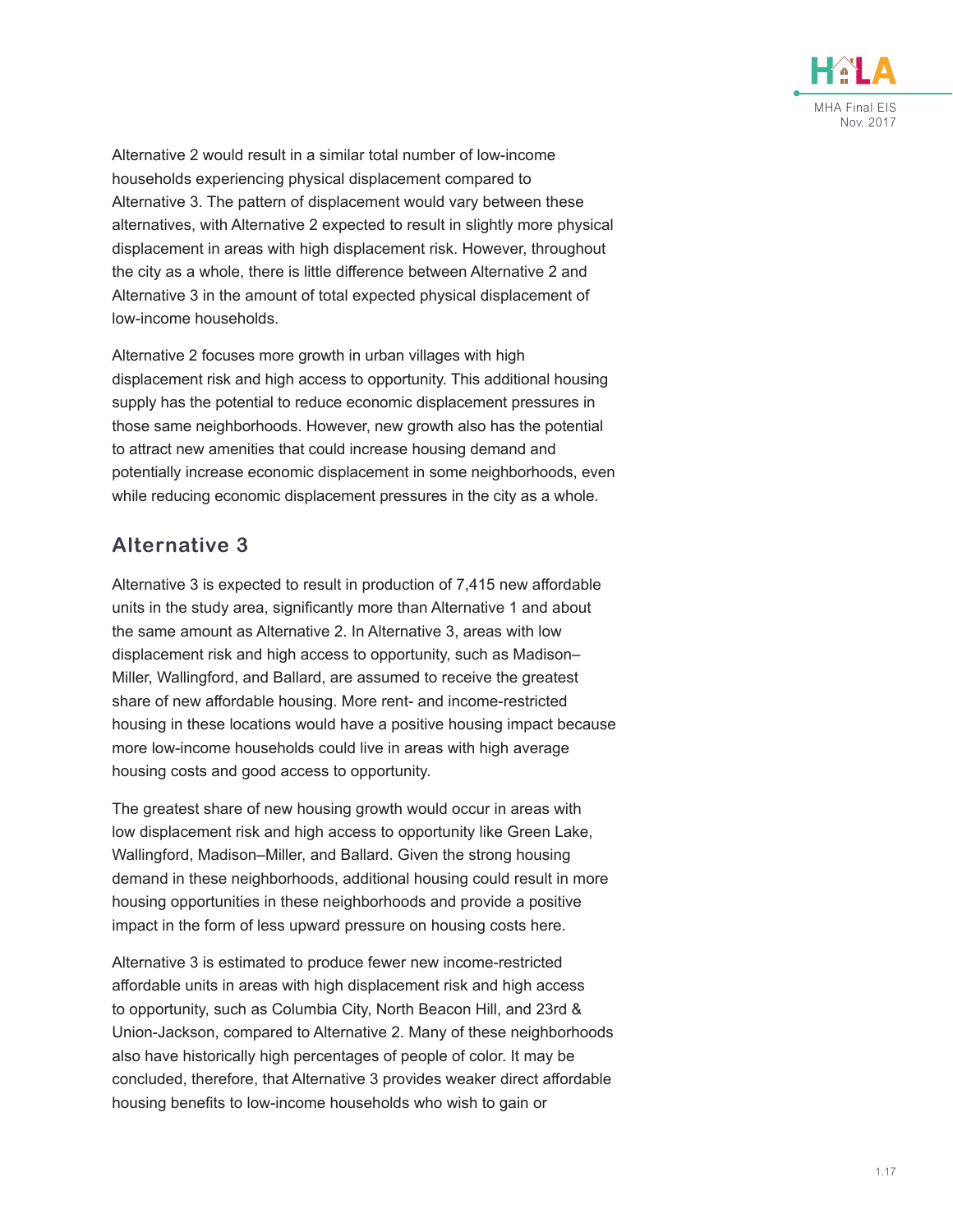![](_page_17_Picture_0.jpeg)

retain access to these neighborhoods in the form of income restricted affordable housing, compared to Alternative 2.

Alternative 3 would result in a similar total number of low-income households experiencing physical displacement compared to Alternative 2. The pattern of displacement would vary between these alternatives, with Alternative 3 expected to result in slightly more physical displacement in areas with high access to opportunity. However, throughout the city as a whole, there is little difference between Alternative 2 and Alternative 3 in the amount of total expected physical displacement of low-income households.

Alternative 3 focuses less growth in urban villages with high displacement risk and high access to opportunity, like 23rd & Union– Jackson, and First Hill–Capitol Hill. Compared to Alternative 2, the smaller supply of both market-rate housing and new affordable housing in these neighborhoods has the potential to increase economic displacement pressures in those neighborhoods.

#### **New to the FEIS**

*Preferred Alternative* is a new section since issuance of the DEIS

### **Preferred Alternative**

The Preferred Alternative is expected to result in production of 7,418 new affordable units in the study area, significantly more than Alternative 1 and similar to Alternatives 2 and 3.

Like Alternative 3, areas characterized by low displacement risk and high access to opportunity are assumed to receive the greatest share of new affordable housing (2,746 units); the quantity would be greater than Alternative 2 (2,337), but slightly less than Alternative 3 (2,903). This would result in a positive impact of more low-income households gaining access to neighborhoods with high average housing costs and good access to opportunity.

The Preferred Alternative is estimated to produce fewer new incomerestricted affordable units in areas with high displacement risk and high access to opportunity, such as Columbia City, North Beacon Hill, and 23rd & Union–Jackson (2,192), compared to Alternative 2 (2,633), and slightly more than Alternative 3 (2,031). Therefore, the Preferred Alternative would provide slightly greater direct affordable housing benefits to low-income households who wish to gain or retain access to these neighborhoods compared to Alternative 3, but less than Alternative 2.

The Preferred Alternative is estimated to result in a similar total number of low-income households experiencing physical displacement compared to Alternatives 2 and 3.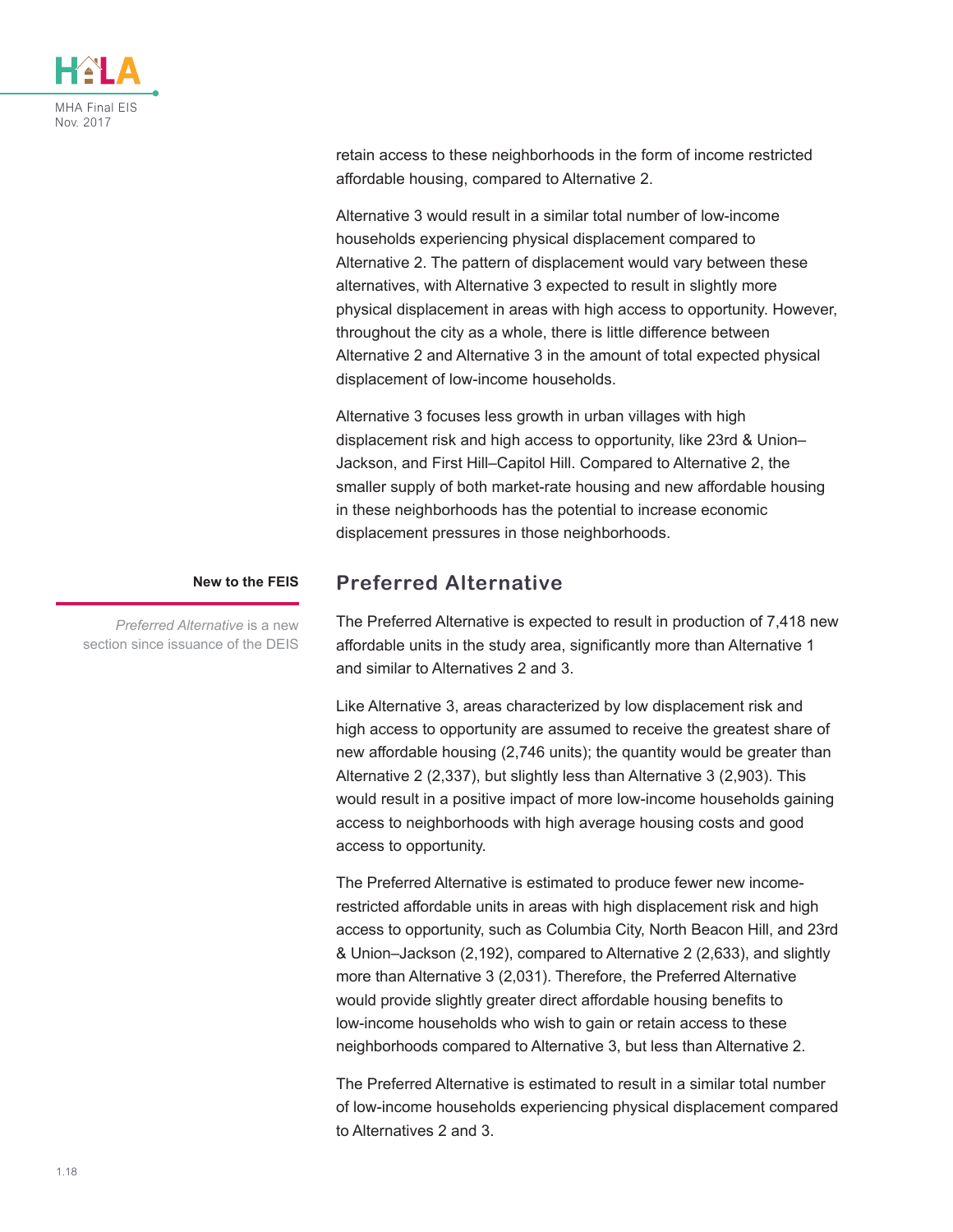![](_page_18_Picture_0.jpeg)

Estimated total housing growth in eight urban villages with high proportions of people of color in the Preferred Alternative (8,641 units) is less than Alternative 2 (9,590 units) and greater than Alternative 3 (8,074 units). Therefore, cultural displacement pressure under the Preferred Alternative in these neighborhoods could be expected to be less than under Alternative 2, but greater than under Alternative 3.

### **Mitigation Measures**

The following strategies are identified to address significant housing affordability challenges and displacement of vulnerable populations.

#### **Incorporated Plan Features**

- By implementing MHA in the study area while increasing development capacity, the action alternatives provide increased housing supply and additional rent-restricted affordable housing.
- The Preferred Alternative moderates development capacity increases in urban villages with high displacement risk. These urban villages generally tend to have relatively higher percentages of racial and ethnic minority populations. Moderating growth capacity in these areas would mitigate the potential for cultural displacement.

#### **Housing Affordability**

- In addition to increasing housing choice by strategically locating new affordable housing investments, Office of Housing can work with private owners to ensure that affordable units are affirmatively marketed to those with higher barriers to accessing housing.
- Continue to use additional sources to fund preservation and creation of affordable housing, including the Federal low-income housing tax credit (LIHTC) program and the voter-approved Housing Levy.
- Use the public-private Regional Equitable Development Initiative (REDI) Fund to help finance the acquisition of property along transit corridors to preserve the affordability of future housing and community facilities.
- Continue to make the Multifamily Tax Exemption (MFTE) program available to incentivize builders to rent- and income-restrict 20 percent or more of housing units in new multifamily structures, in exchange for a partial property tax exemption for up to 12 years.
- The development capacity increases in the action alternatives could be implemented with Incentive Zoning if implementation of MHA did not occur.
- Seek state legislation to enact a local-option property tax exemption for existing rental homes. The Preservation Tax Exemption could create a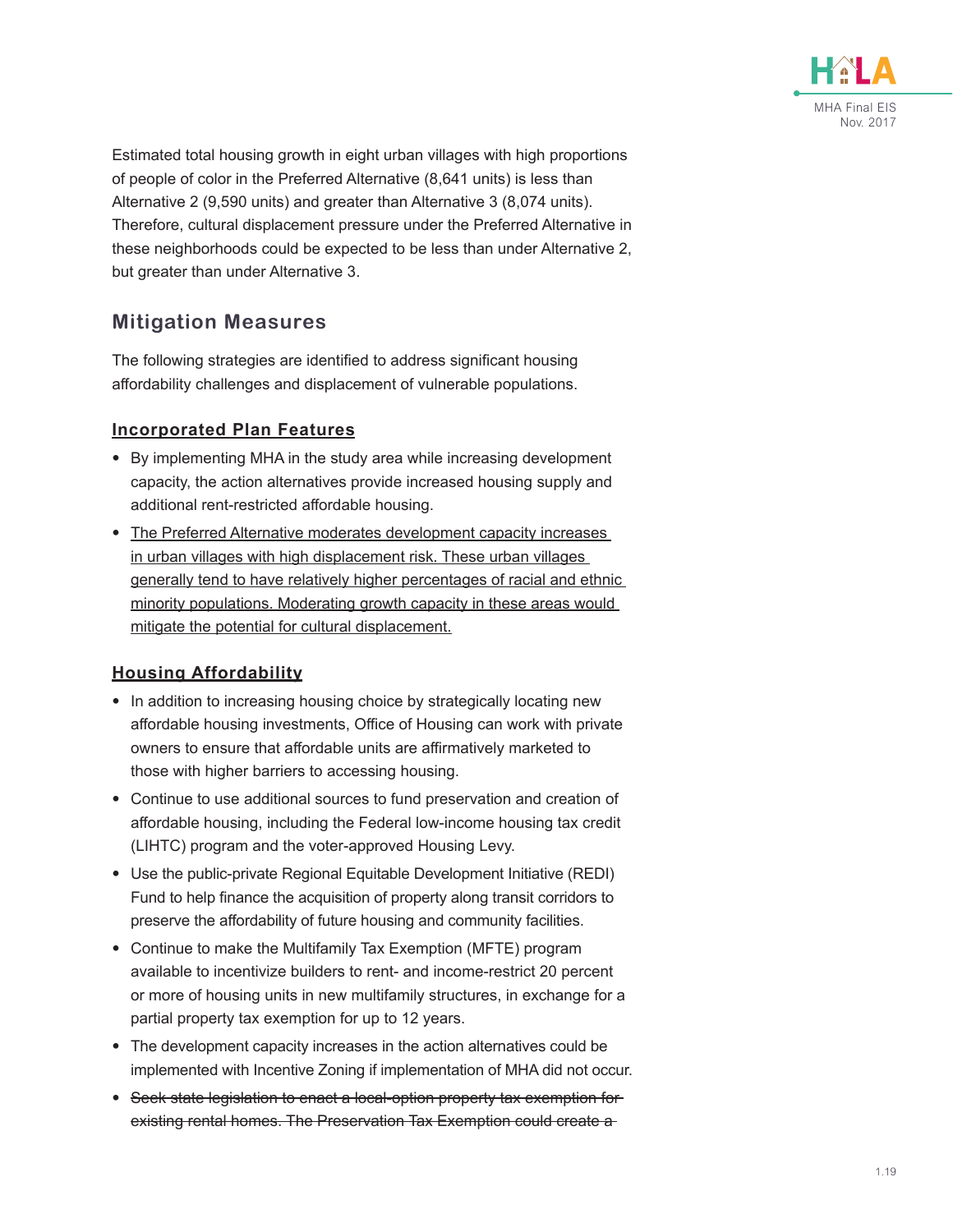![](_page_19_Picture_0.jpeg)

local option for a 15-year tax exemption for property owners in the private market who agree to set aside 25 percent of units in their buildings for low-income tenants.

- Partner with major employers to contribute to a City fund that builds and preserves affordable housing.
- Pursue state legislation to authorize a local option Real Estate Excise Tax (REET) to allow municipalities to re-capture a portion of increased land value upon the transfer of property and reinvest it in critical affordable housing infrastructure.

#### **Anti-Displacement**

- Increase the effectiveness of the Tenant Relocation Assistance Ordinance (TRAO) by providing assistance to tenants with language barriers or those suffering from mental illness or cognitive disabilities, revising the definition of "tenant household," and seeking authorization in State law to increase the income eligibility level for TRAO payments.
- Continue and expand the Equitable Development Initiative (EDI), a set of strategies that emerged from the Growth and Equity Analysis. EDI involves many City departments coordinating to address equity in underserved communities and displacement as Seattle grows.
- To curb potential cultural displacement, seek new funding sources and expand existing sources to support commercial space for culturally significant businesses or cultural institution tenants. Implement strategies in the May 2017 report "30 Ideas for the Creation, Activation, and Preservation of Cultural Space" (the CAP report)

### **Significant Unavoidable Adverse Impacts**

Implementing MHA cannot meet the City's entire need for affordable housing. Seattle will continue to face housing affordability challenges. Implementing MHA in the study area would be a step towards mitigating the housing affordability challenge identified in the Seattle 2035 Comprehensive Plan, but it would not fully alleviate the need for affordable housing. Some demolition of housing and displacement of existing residents will occur with or without MHA. Housing costs will continue to be a burden for a segment of Seattle's population due to high demand and competition for housing generated by a strong job market and attractive natural and cultural amenities. Therefore, even with implementation of MHA in the study area, Seattle will continue to face a significant challenge in the area of housing affordability. This condition is a result of market and economic forces, however, and not an impact of MHA.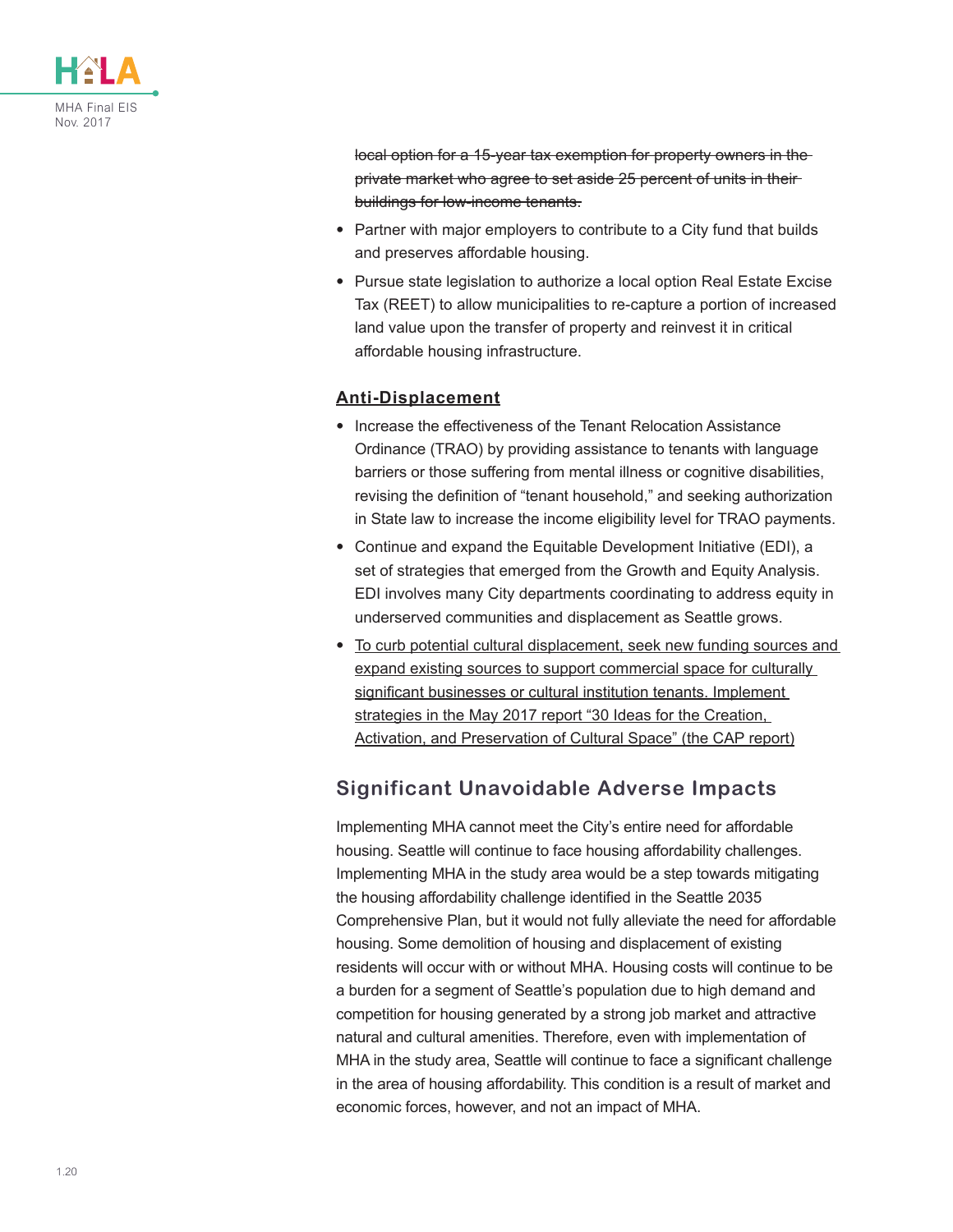![](_page_20_Picture_0.jpeg)

## **LAND USE**

### **Major Additions or Revisions in the FEIS**

The following substantial additions or revisions were added to Section 3.2 Land Use since publishing the Draft EIS. Areas of additional analysis respond to comments received.

- Analysis of the impacts of the Preferred Alternative
- Updates to reflect recent amendments to the Design Review program
- Additional mitigation measures for land use impacts

### **Impacts Common to All Alternatives**

Under all alternatives, Seattle would likely experience continued housing and employment growth. Under all alternatives, most future growth would occur in urban centers and urban villages, as encouraged by Comprehensive Plan policies. Because Alternative 1 No Action would not implement MHA or modify existing land use regulations, the following discussion pertains to Alternatives 2, and 3, and the Preferred Alternative and describes the impacts of these two three alternatives relative to what would be allowed under existing zoning and development regulations.

Overall, at the citywide scale, land use impacts may be summarized as follows:

- Changes to land use patterns would be consistent with the overall Comprehensive Plan strategy.
- Denser and more intensive housing and commercial development would occur primarily in existing and expanded urban villages.
- Changes would result in gradual shifts from single-family to multifamily or mixed residential and commercial uses, primarily in urban villages and urban village expansion areas.
- Changes would result in gradual intensification of density, use, and scale in all rezoned areas over time.
- Most land use changes would be minor or moderate in level of impact, with significant impacts occurring in particular locations.
- Significant land use impacts would be most likely to occur near frequent transit stations, at transitions between existing commercial areas and existing single-family zones, and in areas changing from existing single-family zoning in urban villages and urban village expansion areas.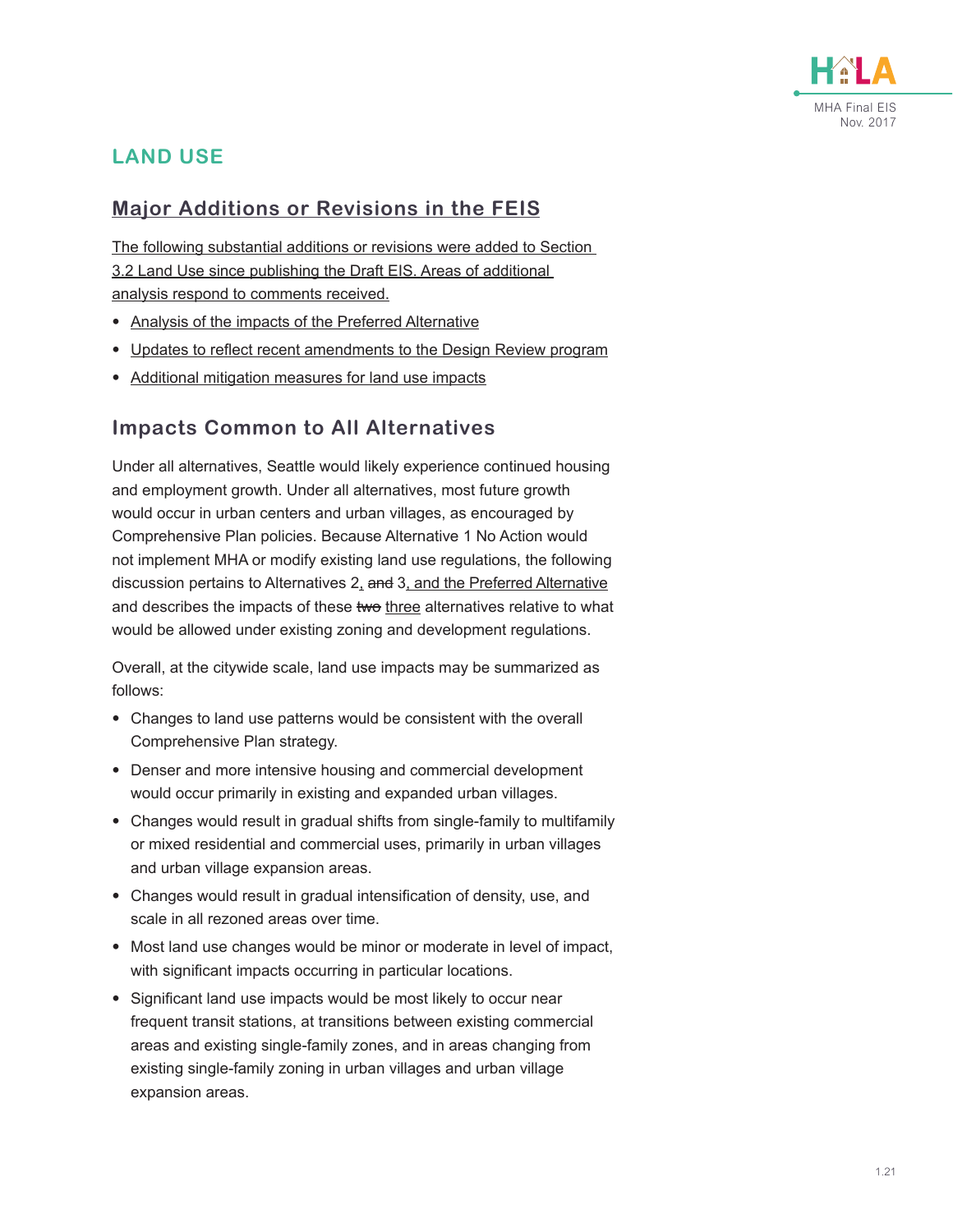![](_page_21_Picture_0.jpeg)

- A greater variety of housing types would occur in Seattle's residential areas, as Residential Small Lot zoning is applied to some current single-family areas and the amount of land zoned multifamily increases, while the current high percentage of land zoned Single Family would decrease incrementally.
- In general, the potential for land use impacts and the severity of land use impacts would tend to increase as the degree of change allowed by rezoning increases, but impacts would also vary depending on the specific zoning change and location.

Development capacity increases would generally be proportional to each area's Seattle 2035 20-year growth estimates and would result in more intense land use patterns in affected areas and some changes in building height, bulk, and scale. The boundaries of some urban villages would expand and would incorporate rezones of some land currently zoned single-family residential. As a result, compared to Alternative 1 No Action, these changes would have impacts in the form of: changes of use, density increases, and building scale increases. The degree of land use impacts ranges from minor to significant.

In general, greater land use impacts would result in areas where zoning changes allow greater development intensity, which generally corresponds with areas proposed for (M1) and (M2) tier MHA capacity increases. However, specific existing localized conditions can lead to larger or smaller land use impacts for any given zoning change. Alternatives 2 and 3 differ in the location and distribution of (M1) and (M2) zoning changes.

### **Alternative 2**

Compared to Alternative 3, Alternative 2 would have the following relative land use impacts:

- High Displacement Risk and Low Opportunity urban villages (e.g., Rainier Beach, Othello, Westwood–Highland Park) would have a higher percentage of lands in the (M1) and (M2) tiers and more instances of moderate and significant land use impact.
- Low Displacement Risk and High Opportunity urban villages (e.g., Wallingford, Green Lake, Madison–Miller) would have a much lower percentage of lands in the (M1) and (M2) tiers and fewer instances of moderate and significant land use impact.
- High Displacement Risk and High Opportunity urban villages (e.g., First Hill–Capitol Hill, 23rd & Union–Jackson) would have a higher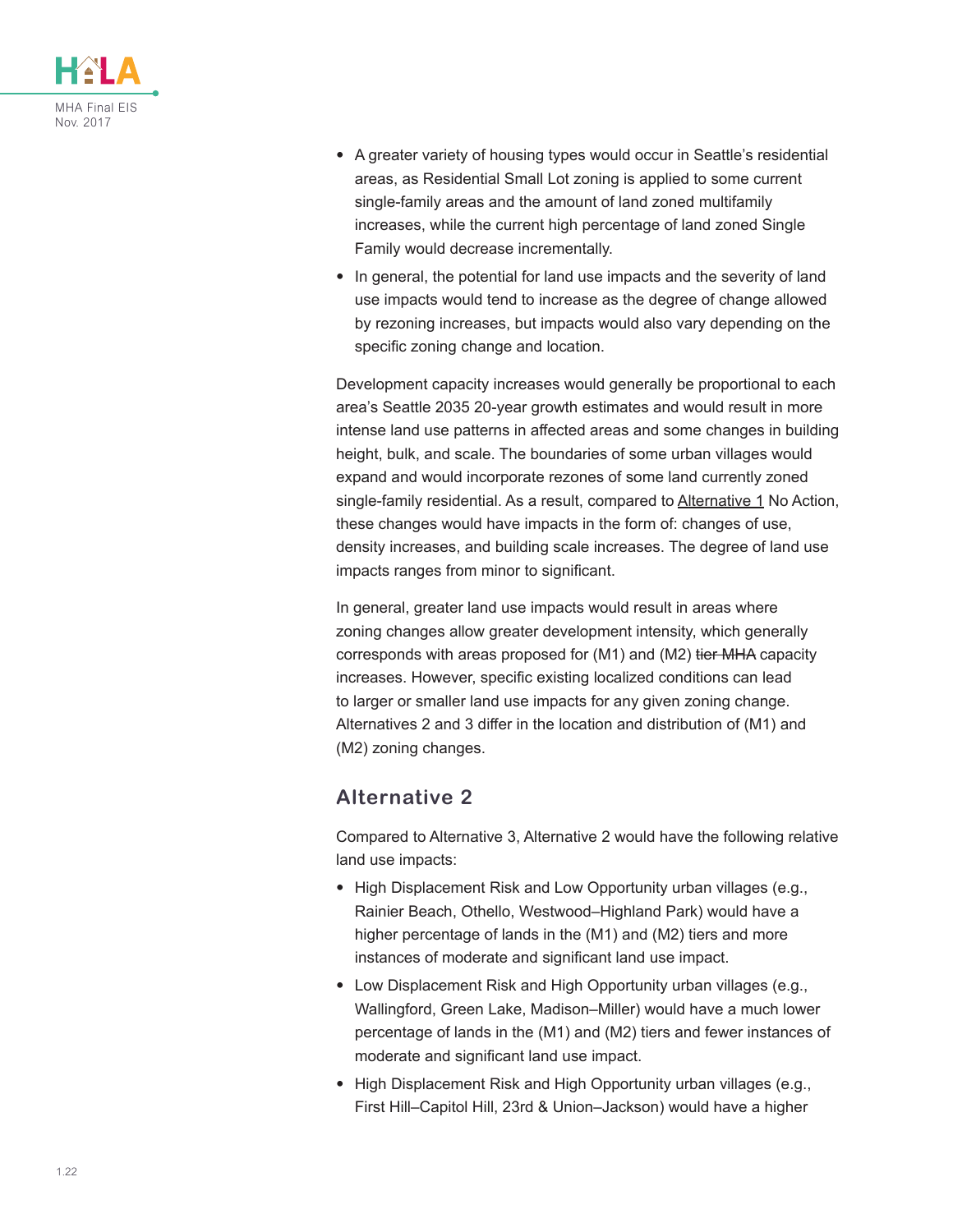![](_page_22_Picture_0.jpeg)

percentage of lands in the (M1) and (M2) tiers and more instances of moderate and significant land use impact.

• Low Displacement Risk and Low Opportunity urban villages (e.g., Morgan Junction) would have a lower percentages of lands in the (M1) and (M2) tiers and fewer instances of moderate and significant land use impact.

### **Alternative 3**

Compared to Alternative 23, Alternative 32 would have the following relative land use impacts:

- High Displacement Risk and Low Opportunity urban villages (e.g., Rainier Beach, Othello, Westwood-Highland Park) would have a lower percentage of lands in the (M1) and (M2) tiers and fewer instances of moderate, and significant land use impact.
- Low Displacement Risk and High Opportunity urban villages (e.g., Wallingford, Green Lake, Madison–Miller) would have a much higher percentage of lands in the (M1) and (M2) tiers and more instances of moderate and significant land use impact.
- High Displacement Risk and High Opportunity urban villages (e.g., First Hill–Capitol Hill, 23rd & Union–Jackson) would have a lower percentage of lands in the (M1) and (M2) tiers and fewer instances of moderate and significant land use impact.
- Low Displacement Risk and Low Opportunity urban villages (e.g., Morgan Junction) would have a higher percentages of land in the (M1) and (M2) tiers and more instances of moderate and significant land use impact.

### **Preferred Alternative**

The pattern and distribution of land use impacts under the Preferred Alternative would resemble Alternative 3. However, the degree of land use impact under the Preferred Alternative would be generally less than under Alternative 3. Among the action alternatives, the Preferred Alternative includes the fewest instances of the most impactful (M2) capacity increase.

• High Displacement Risk and Low Access to Opportunity urban villages would have a lower percentage of lands in the (M1) and (M2) tiers compared to Alternative 2. The Preferred alternative would result in some moderate to significant land use impacts in specific locations directly adjacent to frequent transit stations, such as around the Rainier Beach light rail station.

#### **New to the FEIS**

*Preferred Alternative* is a new section since issuance of the DEIS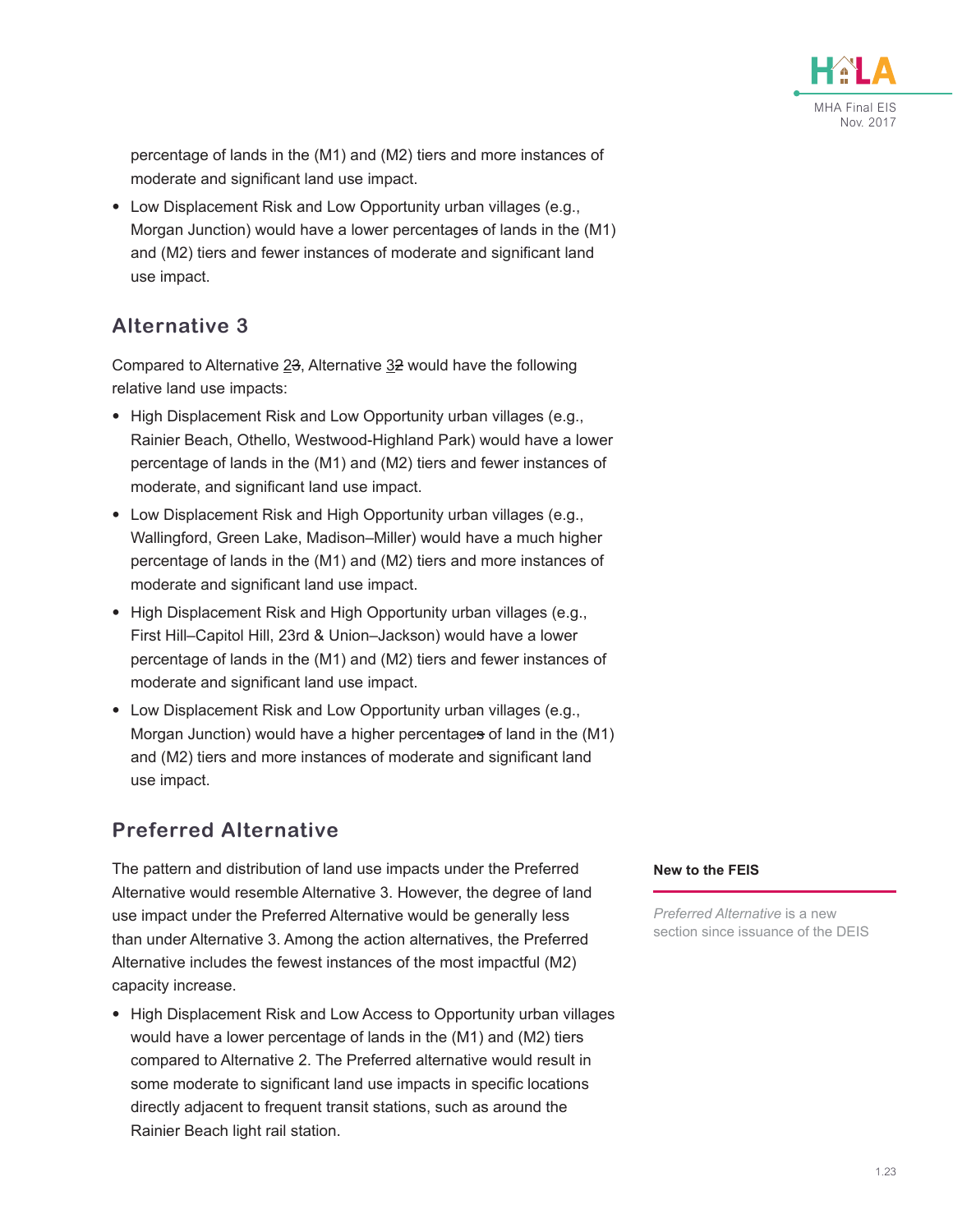![](_page_23_Picture_0.jpeg)

- Low Displacement Risk and High Access to Opportunity urban villages would have a notably higher percentage of lands in the (M1) and (M2) tiers and more instances of moderate and significant land use impact than Alternative 2. However, in these urban villages the percentage of lands with (M2) tier capacity increases is lower than Alternative 3. As a result, locations of potentially significant land use impact are fewer compared to Alternative 3.
- High Displacement Risk and High Access to Opportunity urban villages would have similar proportions of lands in the (M1) and (M2) tiers compared to Alternative 3, and compared to Alternative 2 would result in fewer instances of moderate and significant land use impact. Locations of moderate or significant land use impact would be focused near frequent transit nodes.
- Land use impacts in Low Displacement Risk and Low Opportunity urban villages would be expected to fall between the degree of impact under Alternatives 2 and 3.

Compared to Alternatives 2 and 3, MHA zoning map changes under the Preferred Alternative included reduce impacts to environmentally critical areas and air quality, which also result in lesser land use impact.

## **Mitigation Measures**

#### **Incorporated Plan Features**

- Changes in intensity permitted by MHA rezones are generally minor to moderate in degree. Although some changes to land use would occur, most would not be considered significant when viewed in the context of existing land use patterns and the city's planned growth.
- Land use changes that create more gradual transitions between higher- and lower-scale zones, may mitigate land use impacts over the long term as this may achieve less abrupt edges between land uses of different scales and intensity.
- Implement a family-sized housing requirement in the LR1 zone.
- Retain a density limit for rowhouse and townhouse building types of one unit per 1,350 square feet of lot area in the LR1 zone.
- Institute a maximum dwelling unit size of 2,200 square feet in the RSL zone. This requirement will encourage infill structures of a scale similar to older stock of single-family homes.
- Add new side facade modulation and privacy standards in the Lowrise multifamily zones. (See also Section 3.3 Aesthetics).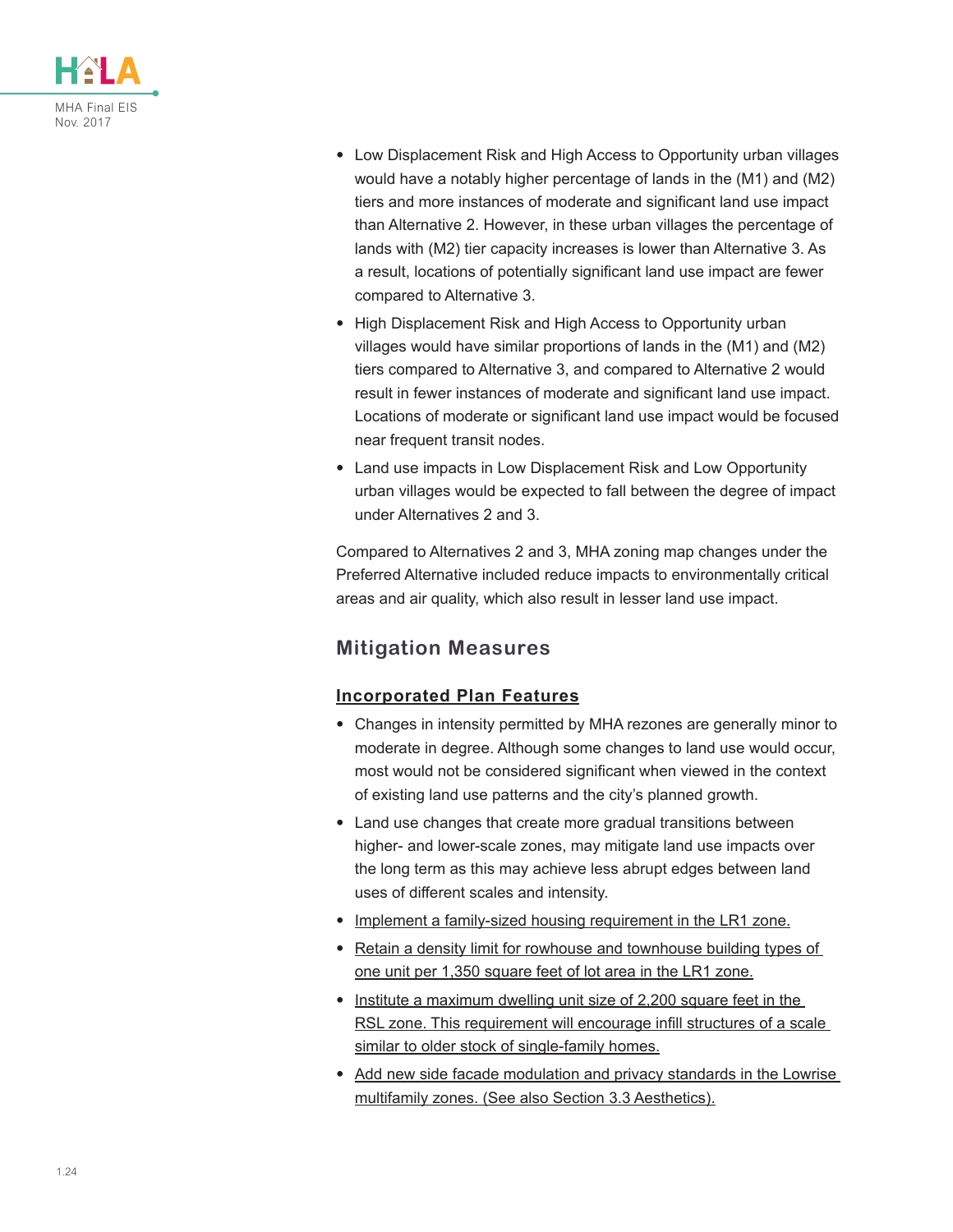![](_page_24_Picture_0.jpeg)

#### **Regulations and Commitments**

- Chapter 23.41 of the Seattle Municipal Code establishes citywide requirements for Design Review. The Design Review process ensures that new development complies with adopted design guidelines and is compatible with surrounding land uses.
- In October 2017, the City Council passed Ordinance 125429 making amendments to the Design Review program. Amendments include a lower threshold for Design Review for lots rezoned from single-family within five years of the ordinance date. The lowered threshold will mitigate land use impact for existing single-family zones where MHA is implemented.

#### **Other Possible Mitigation Measures**

The following tools are available if the City wishes to provide additional mitigation of identified land use impacts:

- Amend zoning regulations in urban villages to explicitly address transitions to surrounding areas, particularly single-family residential areas adjacent to urban village boundaries.
- Implement specific regulations for infill development in urban village expansion areas to address temporary land use incompatibilities that could arise as newer, more intense development occurs alongside existing lower-intensity uses.
- Implement specialized development standards to address (M2) Tier Rezones or other land use changes that would result in a significant change of use or scale.
- Address potential land use impacts as part of neighborhood-level planning efforts.
- Consider topographical changes, and reduce the proposed degree of land use change, or select a lesser intensive alternative, in specificlocations where topography could exacerbate impacts
- Consider specific block patterns and access conditions (such as lackof an alley, where mitigation will more likely be needed), and reduce the degree of land use change, or select a lesser intensive alternative, in specific locations with constraints.
- Create a new development standard to require or incentivize the inclusion of small businesses spaces in Neighborhood Commercial zones or pedestrian-designated zones.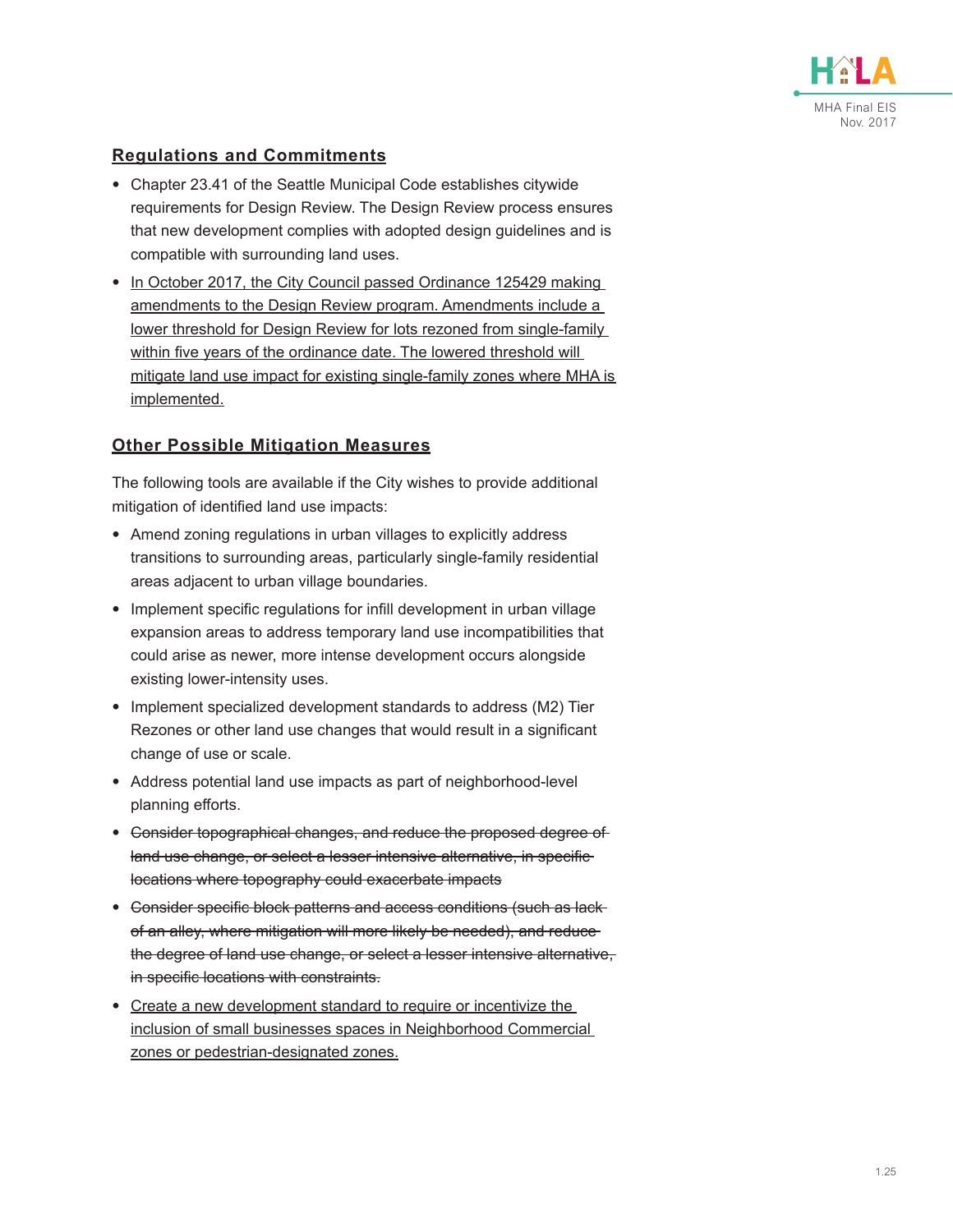![](_page_25_Picture_0.jpeg)

## **Significant Unavoidable Adverse Impacts**

Under all three four alternatives, Seattle would experience housing and job growth, and much of it is expected to occur in locations in the study area. Generally, these areas will see an increase in building height and development intensity as some areas convert from lower-density residential to higher-density patterns and a more urban character. Some of these changes to land use patterns would rise to the level of a significant land use impact, and would be an unavoidable consequence of MHA, which uses the availability of increased development capacity as an incentive to generate needed affordable housing. Such changes are also an expected and common outcome of the continuum of change of urban development form over time as urban population and employment growth occurs. Some localized land use conflicts and compatibility issues in the study area are likely to arise as growth occurs; adopted regulations and procedures would mitigate the impact of changes.

## **AESTHETICS**

### **Major Additions or Revisions in the FEIS**

The following substantial additions or revisions were added to Section 3.3 Aesthetics since the Draft EIS was published. Areas of additional analysis respond to comments received from agencies and the public.

- Analysis of the impacts of the Preferred Alternative
- Updates to reflect recent amendments to the Design Review program
- Review of modified development standards for the Highrise (HR) zone
- Additional mitigation measures for aesthetic impacts

#### **Impacts Common to All Alternatives**

All EIS alternatives would result in a general increase in the level of development in the study area compared to existing conditions. The increase may result from expected growth as anticipated in the Comprehensive Plan and/or an additional increment of growth from the proposed zoning changes. As described in Chapter 2, each alternative would distribute capacity for future residential and commercial growth to different areas of the city, though all alternatives would locate most future growth in urban villages.

MHA implementation under Alternatives 2, and 3, and the Preferred Alternative would resulting in an incremental increase in the scale and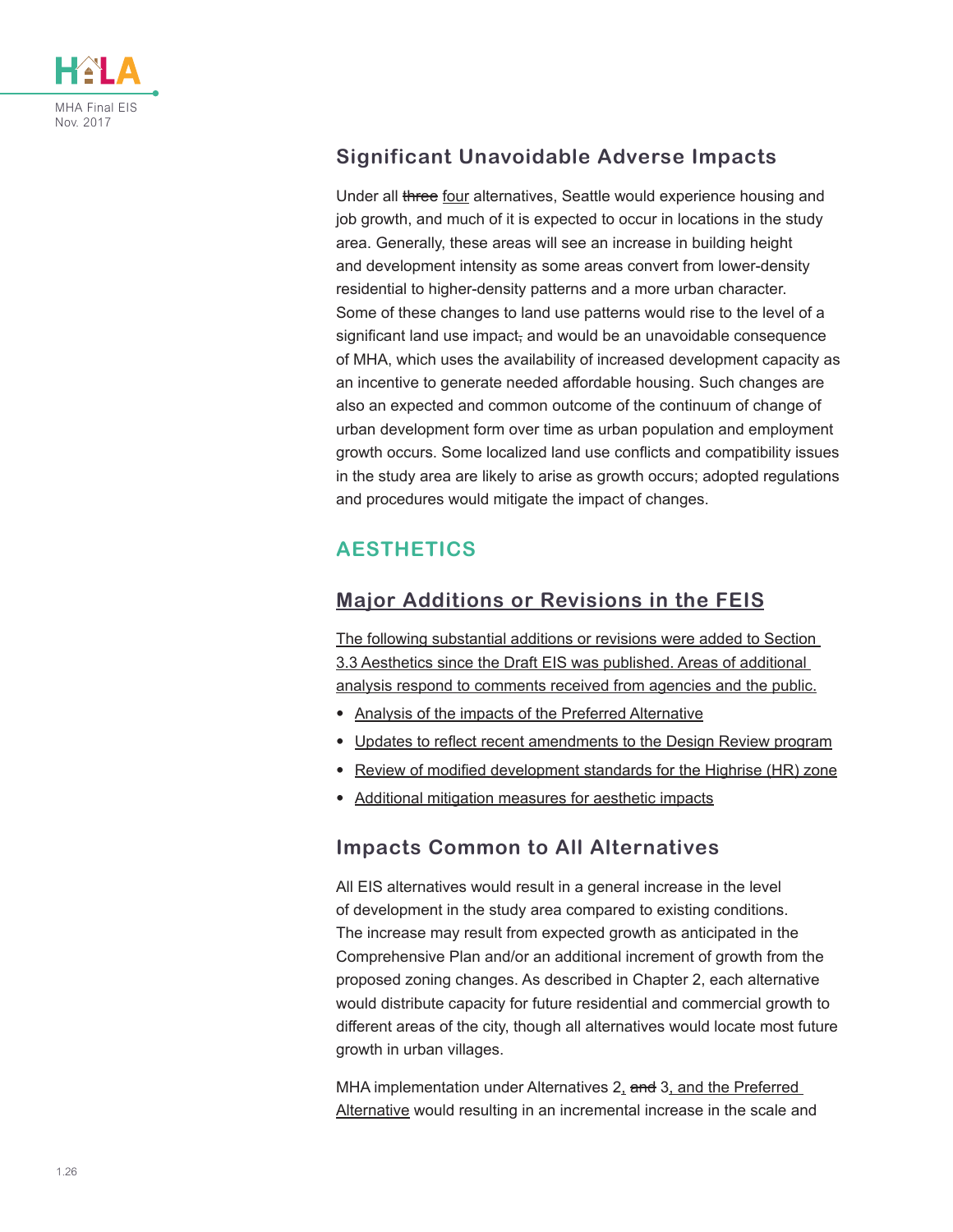![](_page_26_Picture_0.jpeg)

intensity of development. The effects of this increase on development character include greater building height, bulk, and scale, as well as view obstruction and shading effects, all of which can result in aesthetic impacts. The distribution of greater or lesser aesthetic impacts in different urban villages in Alternative 2, and 3, and the Preferred Alternative parallels the distribution of greater or lesser land use impacts summarized above for Land Use, and in Chapter 3.

### **Mitigation Measures**

#### **Incorporated Plan Features**

The Action Alternatives include features intended to reduce the negative effects associated with increased development intensity:

- Requirements for upper-level setbacks in certain zones
- Font and side façade design standards in certain zones
- Implementation of side and rear setbacks and building depth limits in certain zones
- Add new side facade modulation and privacy standards in the Lowrise multifamily zones
- Add a new tree planting requirement in the Residential Small Lot (RSL) zone
- Modify green factor landscaping requirements to place greater emphasis on ground-level landscaping and vegetation adjacent to rights-of-way
- Add area-specific design standards in new Seattle Mixed zones near the Rainier Beach and Northgate light rail stations
- To encourage taller, more slender single-tower structures in HR zones instead of bulkier two-tower developments, increase height limits to 440 feet instead of 340 feet

#### **Regulations and Commitments**

Existing policies and regulations can mitigate aesthetic impacts:

- Policies for the protection of public views
- Policies to protect open spaces from shading and shadow effects caused by development
- Citywide requirements for Design Review
- In October 2017, the City Council passed Ordinance 125429 making amendments to the Design Review program. Amendments include a lower threshold for Design Review for lots rezoned from single-family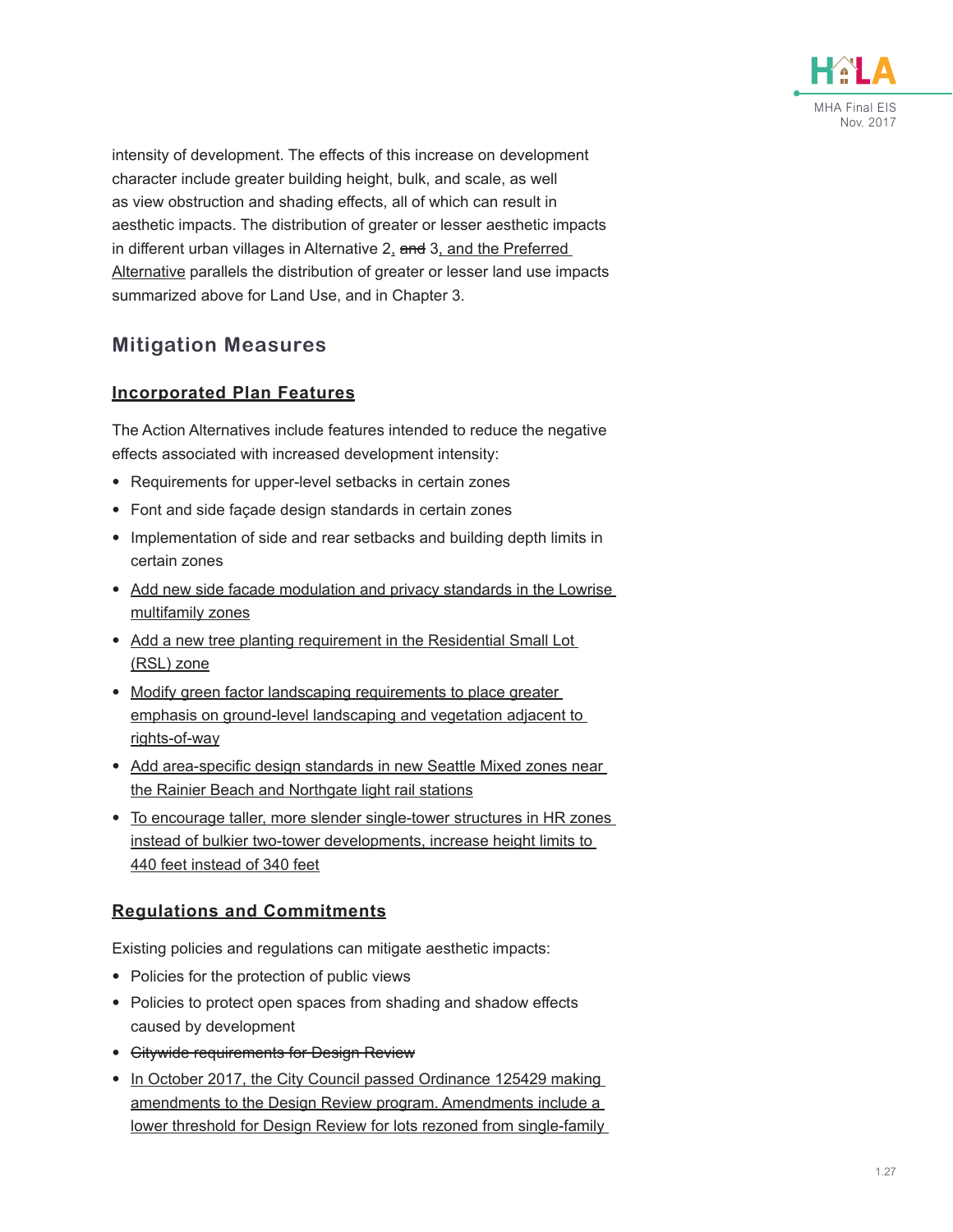![](_page_27_Picture_0.jpeg)

within five years of the ordinance date. The lowered threshold will mitigate land use impact for existing single-family zones where MHA is implemented.

#### **Other Potential Mitigation Measures**

Aesthetic and urban design impacts could be further mitigated through implementation of the following or similar measures:

- For high-rise development, apply lower height limits for "podium" portions of the buildings to maintain a lower-intensity appearance at street level and reduce bulk and scale impacts on the pedestrian environment;
- Through the Design Review process, incorporate ground-level open space or mid-block pedestrian pass-throughs, promote slimmer building forms that minimize blockage of light and views, and include streetscape improvements.
- Work with neighborhood groups to create and codify neighborhood design guidelines.

### **Significant Unavoidable Adverse Impacts**

Under all alternatives, additional growth would occur in the study area, leading to a general increase in building heights and development intensity over time, causing aesthetic impacts. The proposal includes a variety of features and development regulation amendments to minimize these impacts. In combination with the City's adopted development regulations, Design Review process, aesthetic impacts should be reduced to less than significant levels. Therefore, no significant unavoidable adverse impacts are anticipated. In the urban context of a rapidly growing city, such changes are substantial but are also subjective in nature and are not necessarily significant impacts pursuant to SEPA. Nevertheless, some residents may perceive such changes as adverse.

## **TRANSPORTATION**

## **Major Additions or Revisions in the FEIS**

The following substantial additions or revisions were added to Section 3.4 Transportation since the Draft EIS was published. Areas of additional analysis respond to comments received from agencies and the public.

- Analysis of the impacts of the Preferred Alternative
- Clarification of parking impacts and mitigation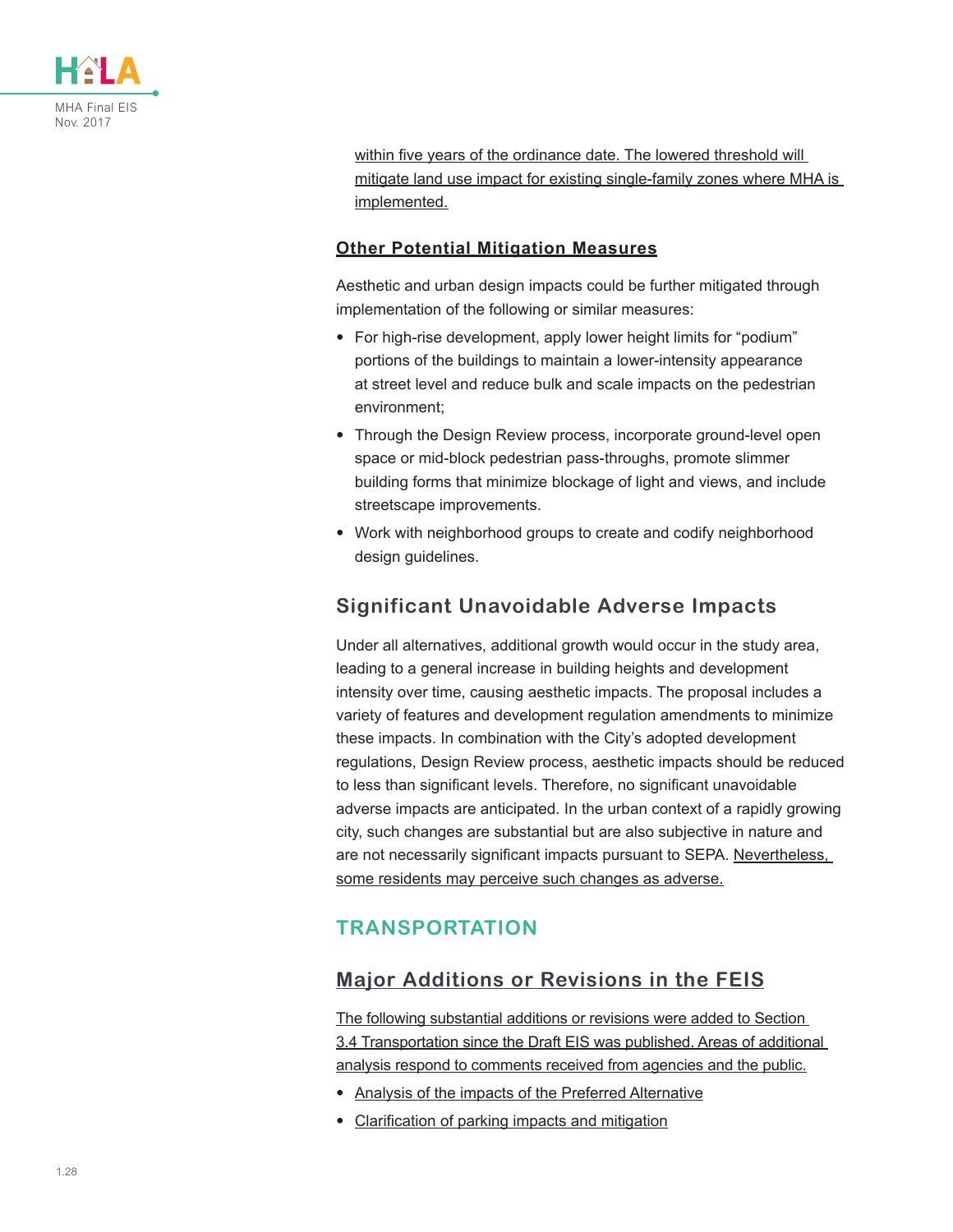![](_page_28_Picture_0.jpeg)

Four types of impacts were considered in this evaluation: auto and transit, pedestrian and bicycle, safety, and parking. An array of metrics were prepared for analysis purposes, including traffic operations on state highways, transit crowding, and travel time.

#### **Auto and Transit**

The analysis uses "screenlines" to evaluate auto (including freight) and transit operations for potential impacts. A screenline is an imaginary line across which the number of passing vehicles is counted. On each screenline a (v/c) ratio: the number of vehicles crossing compared to the designated capacity of the roadway, can be measured. Over the next twenty years, traffic volumes are expected to increase throughout the city due to growth that would occur regardless of the proposed alternatives. Three screenlines are expected to exceed their thresholds in the PM peak hour in 2035 in all alternatives:

- South City Limit–Martin Luther King Jr. Way to Rainier Ave S in the southbound direction
- Ship Canal–Ballard Bridge in the northbound direction
- South of S Jackson St–12th Ave S to Lakeside Ave S in the southbound direction

Deficiencies under the No Action alternative are expected for automobile traffic, freight, and transit at those locations. In Action Alternatives 2, and 3, and the Preferred Alternative, due to increased growth assumed, there would be a potentially significant adverse impact to automobile traffic, freight, and transit for these locations.

Mode share, a measure of the percentage of travelers using alternative to Single Occupancy Vehicles (SOV) is expected to decrease (a positive trend), in all alternatives. All of the sectors are expected to meet the 2035 SOV target under the three alternatives.

#### **Pedestrian and Bicycle**

The City has identified plans to improve the pedestrian and bicycle network through its Pedestrian Master Plan, Bicycle Master Plan and various subarea planning efforts. These plans are actively being implemented and are expected to continue to be implemented regardless of which land use alternative is selected. However, the prioritization and/ or phasing of projects may vary depending on the expected pattern of development. Although Alternatives 2, and 3, and the Preferred Alternative would result in increased numbers of pedestrian and bicycle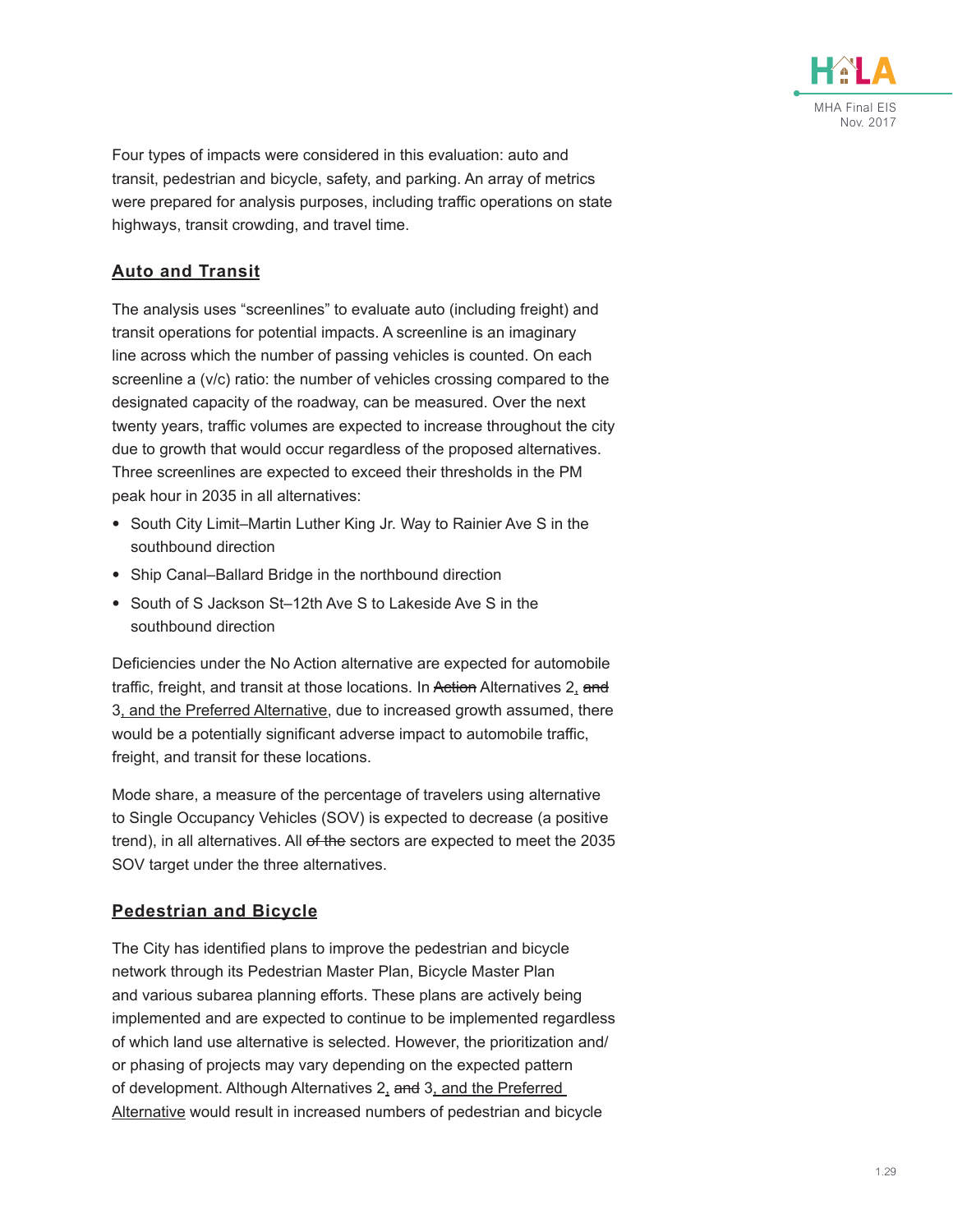![](_page_29_Picture_0.jpeg)

trips compared to the no action alternative, capacity constraints on nonmotorized facilities are not expected. Therefore, given that the pedestrian and bicycle environment is expected to become more robust regardless of alternative, no significant impacts are expected to the pedestrian and bicycle system under any of the alternatives.

#### **Safety**

The City has a goal of zero traffic fatalities and serious injuries by 2030. This goal, and the policies and strategies supporting it, will be pursued regardless of the land use alternative selected. The action alternatives are expected to have roughly two percent more vehicle trips than the no action alternative, which could potentially lead to an increase in the number of citywide collisions. The travel demand model indicates that speeds throughout the network would be slightly lower under the action alternatives, which could have a beneficial effect on safety. The minor magnitude of these safety indicators are not expected to substantively change the level of safety among the future year alternatives. Therefore, no significant impacts are expected under any of the alternatives.

#### **Parking**

There are currently some areas of the city where on-street parking demand exceeds parking supply. Given the projected growth in the city and the fact that the supply of on-street parking is unlikely to increase by 2035, a parking deficiency is expected under the no action alternative. With the increase in development expected under Alternatives 2, and 3, and the Preferred Alternative, particularly in urban villages which already tend to have high on-street parking utilization, parking demand will be higher than the no action alternative. Therefore, significant adverse parking impacts are expected under Alternatives 2, and 3, and the Preferred Alternative.

#### **Mitigation Measures**

The mitigation measures identified in the Seattle 2035 Comprehensive Plan EIS are applicable to MHA and will mitigate identified significant adverse impacts.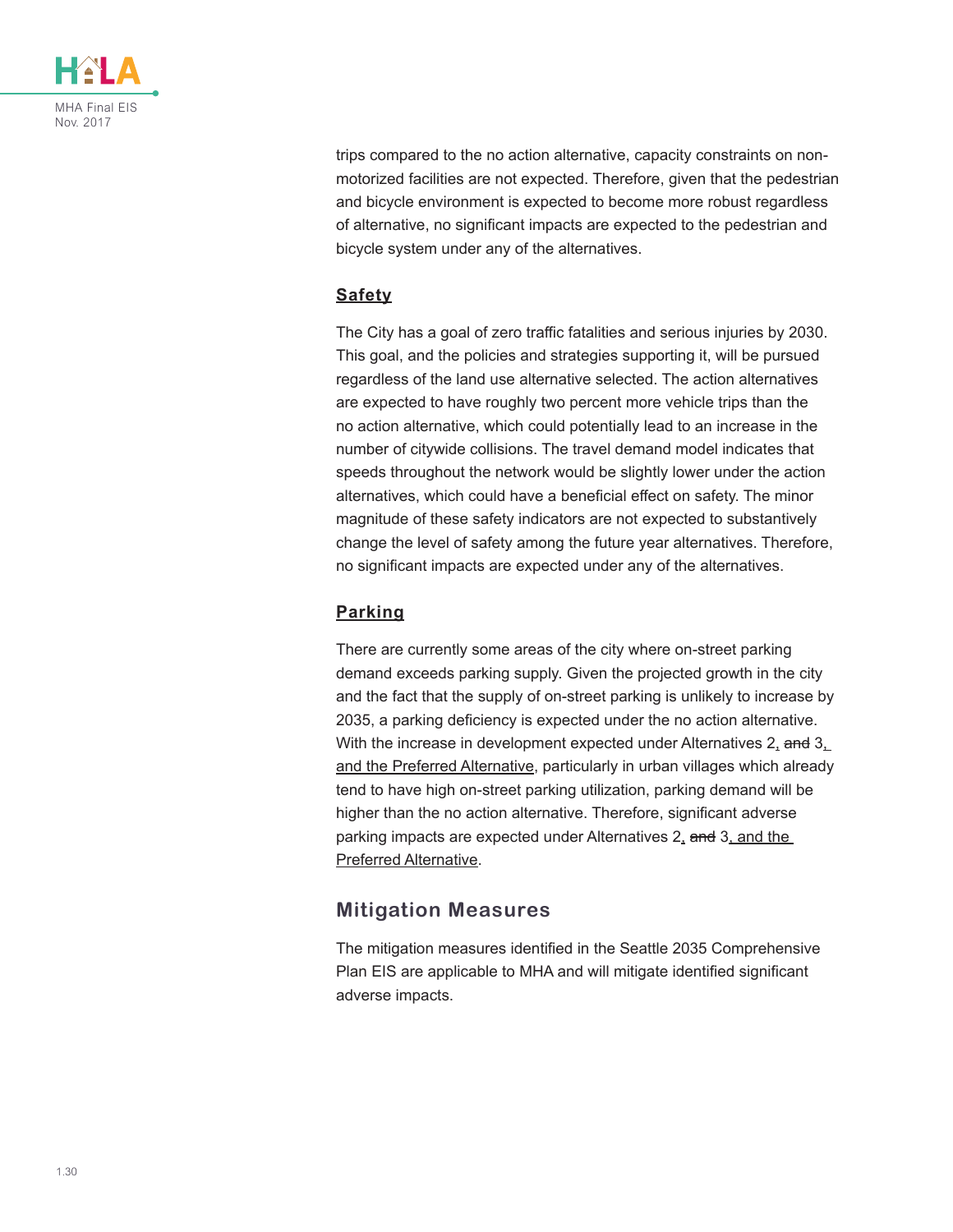![](_page_30_Picture_0.jpeg)

#### **Other Proposed Mitigation Measures**

The following additional mitigation measures would address impacts identified that would result from the action alternatives.

- Purchase additional bus service from King County Metro along affected corridors.
- Increase the screenline threshold from 1.0 to 1.2 to acknowledge the City is willing to accept higher congestion levels in certain areas. A screenline threshold of 1.2 is consistent with other higher density areas of the city.
- Continue ongoing monitoring of volumes across the Ballard Bridge and complete a feasibility study of a bridge replacement (or new Ship Canal crossing) with increased non-auto capacity if ongoing traffic monitoring identifies a substantial increase in PM peak hour traffic volumes across the bridge.
- Strengthen TDM requirements for new development to reduce SOV trips, particularly in the Ballard, Crown Hill, and Greenwood, Capitol Hill, First Hill, Central District, and Rainier Valley areas.
- Implement parking maximums that would limit the number of parking spaces which can be built with new development.
- Increase parking taxes/fees.
- Review and revise transit pass provision programs for employees.
- Encourage or require transit pass provision programs for residents.

### **Significant Unavoidable Adverse Impacts**

Travel demand and associated congestion is expected to increase over time regardless of the alternative pursued. With respect to the two three action alternatives studied in this **Draft Final EIS**, potentially significant adverse impacts are identified for screenline volumes and, significant adverse impacts are identified for on-street parking.

The parking impacts are anticipated to be brought to a less-thansignificant level by implementing a range of possible mitigation strategies such as those discussed. Potential mitigation measures for the three screenlines impacted by the action alternatives have been proposed. If one or more of those measures are implemented, it is expected that the impact could be reduced to a less-than-significant level. Therefore, no significant unavoidable impacts to screenlines are expected.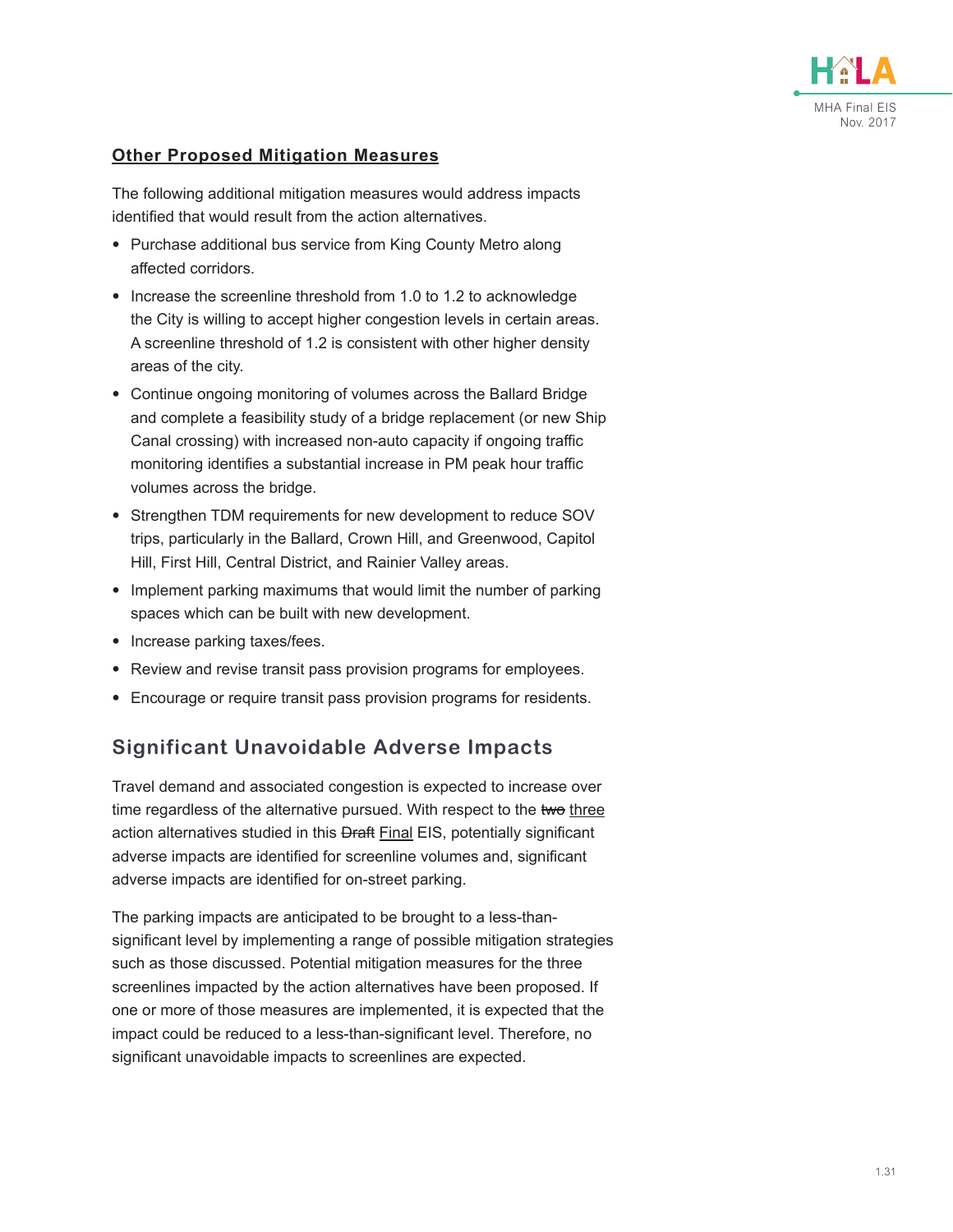![](_page_31_Picture_0.jpeg)

## **HISTORIC RESOURCES**

### **Major Additions or Revisions in the FEIS**

The following substantial additions or revisions were added to Section 3.5 Historic Resources since the Draft EIS was published. Areas of additional analysis respond to comments received from agencies and the public.

- Analysis of the impacts of the Preferred Alternative
- Expanded discussion of the unique history and associated resources in individual neighborhoods
- Expanded discussion of historic resources associated with underrepresented immigrant communities and racial and ethnic minority populations
- Expanded review of the effect of alternatives on unreinforced masonry (URM) buildings
- Additional mitigation measures for impacts to historic resources

#### **Impacts Common to All Alternatives**

Redevelopment, demolition, and new construction could occur in the study area under all alternatives; these projects could impact historic resources or result in ground disturbance. However, existing policies and regulations regarding review of historic and cultural resources would not change under any alternative. For development projects that would be subject to SEPA, potential impacts to historic and cultural resources would still be considered during project-level SEPA review. None of the alternatives proposes zoning changes within the boundaries of the eight designated Seattle historic districts or within the seven National Register historic districts that are located within and are abutting the study area. Potential decreases to the historic fabric of a neighborhood are likely to occur if historic buildings are redeveloped or demolished and new buildings are constructed that are not architecturally sympathetic to the existing historic characteristics of a neighborhood. Areas with a higher growth rate have the potential for more redevelopment than areas with lower projected growth rates. Systematic historic resource surveys have been completed for 11 neighborhoods in the study area, which can assist in the identification and protection of historic resources.

All urban villages in the study area likely contain resources associated with marginalized or underrepresented immigrant communities or racial and ethnic minority populations. These associations often contribute to a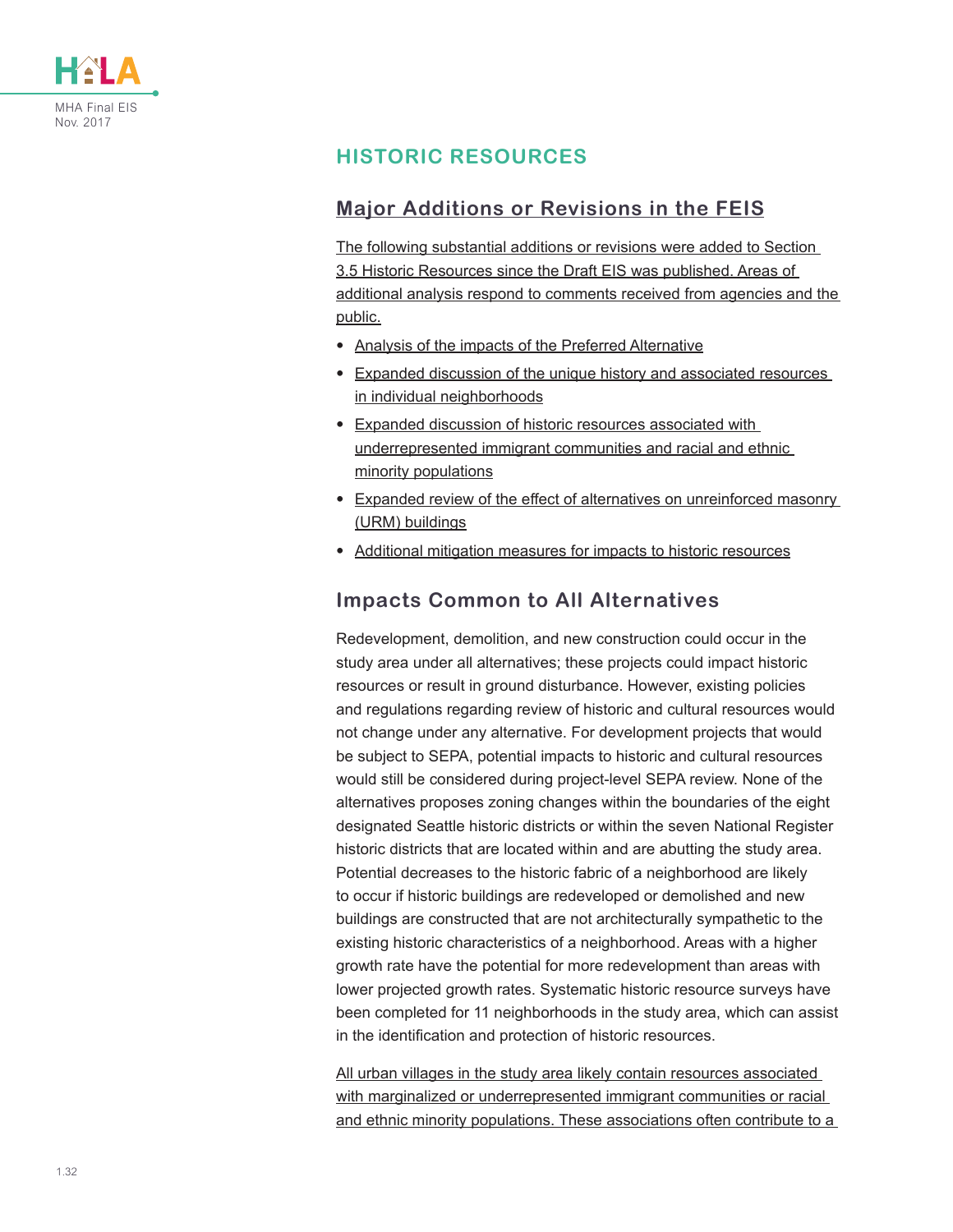![](_page_32_Picture_0.jpeg)

resource's historic eligibility. Some urban villages in the study area have a higher likelihood for containing these types of resources, such as 23rd & Union–Jackson and Columbia City. Other areas, like Licton Springs, have associations with the Duwamish people.

## **Alternative 1 No Action**

Under Alternative 1 No Action, redevelopment, demolition, and new construction projects could occur in the study area consistent with growth estimated in the Seattle 2035 Comprehensive Plan. These projects may be exempt from project-level SEPA review.

### **Alternative 2**

Alternative 2 estimates ten urban villages with high housing growth rates, where there could be a greater likelihood of greater impacts to historic resources due to development: 23rd & Union–Jackson, Columbia City, Crown Hill, First Hill–Capitol Hill, Morgan Junction, North Beacon Hill, Northgate, Othello, South Park, and Westwood-Highland Park. Of these, the oldest urban villages are 23rd & Union–Jackson and First Hill– Capitol Hill. These are likely to contain the oldest buildings. Systematic inventories have been conducted for four of the 10 urban villages.

## **Alternative 3**

Alternative 3 includes eight urban villages with high housing growth rates, where greater impacts to historic resources due to development may occur: Admiral, Crown Hill, Eastlake, Fremont, Green Lake, Madison–Miller, Morgan Junction, and Wallingford. Of these, the oldest urban villages are Eastlake and Madison–Miller. These are likely to contain a higher number of older buildings than the others which were incorporated in 1891 or later. Systematic inventories have been conducted for three of the eight urban villages.

## **Preferred Alternative**

The Preferred Alternative identifies seven urban villages with high housing growth rates where greater impacts to historic resources could occur as a result of development: Crown Hill, Eastlake, Fremont, Green Lake, Madison–Miller, Morgan Junction, North Beacon Hill, and Wallingford. Of these, the oldest urban village is Madison–Miller, followed by Fremont, Green Lake, and Wallingford. These older urban villages are likely to contain a higher number of older buildings than the others, which

#### **New to the FEIS**

*Preferred Alternative* is a new section since issuance of the DEIS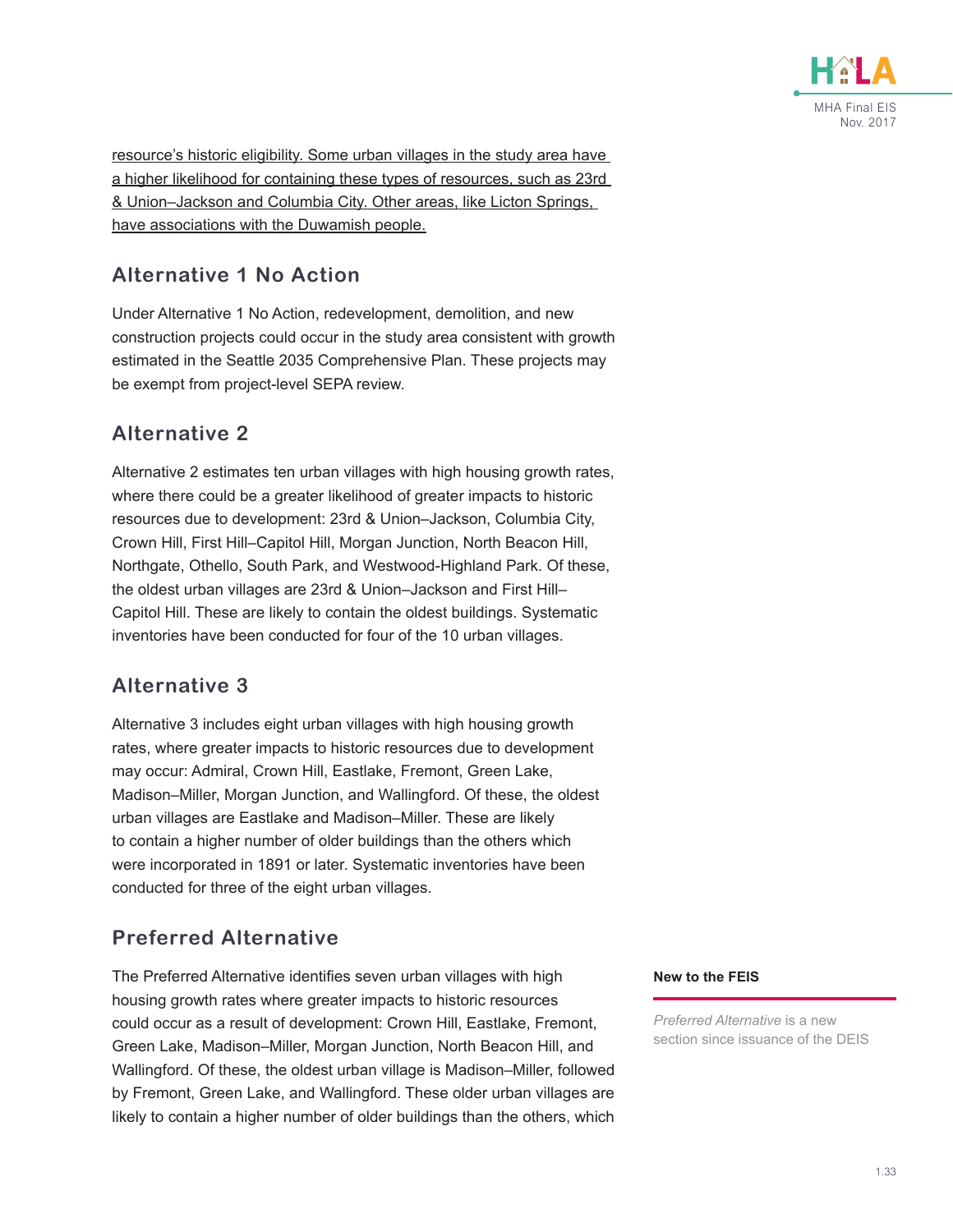![](_page_33_Picture_0.jpeg)

were incorporated in 1907 or later. Systematic inventories have been conducted for four of the seven urban villages.

#### **Mitigation Measures**

The following proposed and existing Mmitigation measures would to reduce potential impacts to historic and cultural resources. Several other specific measures are discussed in Section 3.5.3. include:

- Comprehensive Plan policies that promote new development consistent with the historic character of the neighborhood.
- City regulations including the Seattle City Landmark process and archaeological surveys.
- Funding continuation of the City-initiated comprehensive historic survey and inventory work that was begun in 2000.

Other mitigation measures that the city could elect to pursue could include:

- Funding City-led thematic historic context inventories focused on marginalized or underrepresented immigrant communities and preparing thematic context statements relating to those resources.
- Funding City-initiated proactive landmark nominations for properties and potential historic districts identified in new neighborhood surveys.
- Establishing new historic districts or new conservation districts such as the City's Pike/Pine Conservation District.
- Establishing Transfer of Development Rights (TDR) programs within new conservation districts to provide incentives for property owners to keep existing character structures;
- Requiring any structure over 25 years in age that is subject to demolition, including those undergoing SEPA-exempt development, to be assessed for Landmark eligibility.
- Requiring project proponents to nominate buildings for landmark review when demolition of properties more than 50 years old is proposed, regardless of City permitting requirements, by modifying the SEPA exemptions thresholds in the Seattle Municipal Code.

Proposed mitigation measures specific to reducing potential impacts to If seismic retrofitting is required for Uunreinforced Mmasonry (URM) Bbuildings (URM) include:

• Requiring, adherence to the Secretary of the Interior's Standards for the Treatment of Historic Properties.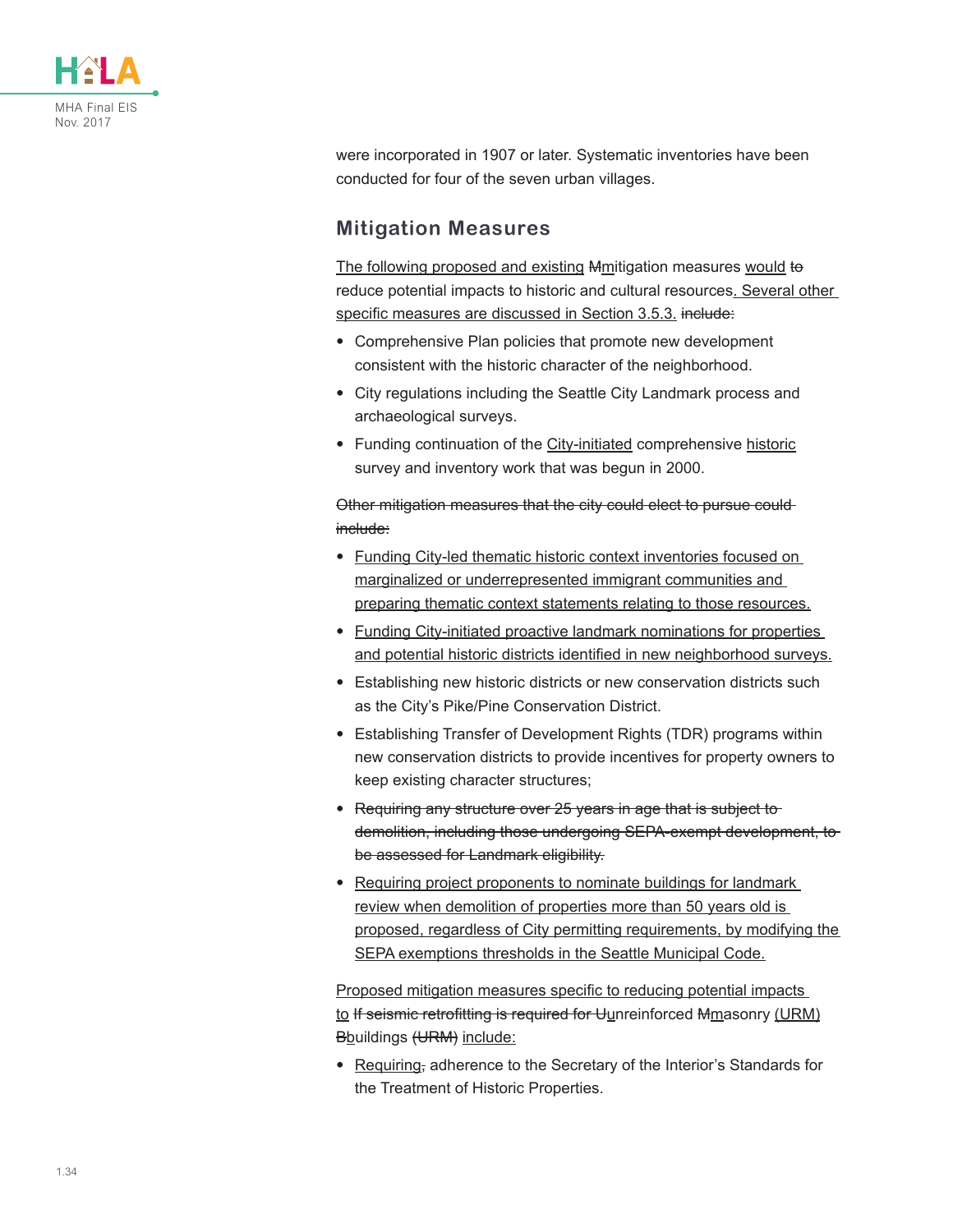![](_page_34_Picture_0.jpeg)

• Prioritizing City investments of affordable housing funds, and/or other public capital investments, for retrofitting URM buildings to those properties that meet eligibility requirements for designation as a landmark or for listing in the National Register of Historic Places.

## **Significant Unavoidable Adverse Impacts**

At the programmatic level of this analysis, no significant unavoidable impacts to historic and cultural resources are anticipated under any of the proposed alternatives.

## **BIOLOGICAL RESOURCES**

### **Major Additions or Revisions in the FEIS**

The following substantial additions or revisions were added to Section 3.6 Biological Resources since the Draft EIS was published. Areas of additional analysis respond to comments received from agencies and the public.

- Analysis of the impacts of the Preferred Alternative
- Updates to reflect Executive Order 2017-11: Tree Protection
- Additional mitigation measures for impacts to biological resources

The biological resources addressed in the EIS analysis include environmentally critical areas (ECAs), as defined by SMC 25.09, and the City's urban forest and tree cover.

## **Major Additions or Revisions in the FEIS**

### **Impacts Common to All Alternatives**

MHA would not directly impact any biological resources, but development allowed by the MHA program could affect these resources by affecting decisions to redevelop or expand properties containing trees or ECAs. All anticipated growth has the potential to affect these resources and would be required to comply with the existing regulations for protection of ECAs and trees. Development and redevelopment is expected to occur under all of the alternatives, although at different projected rates. In general, development of any kind has the potential to affect ECAs and tree canopy cover through site disturbance during construction and through land use activities after construction.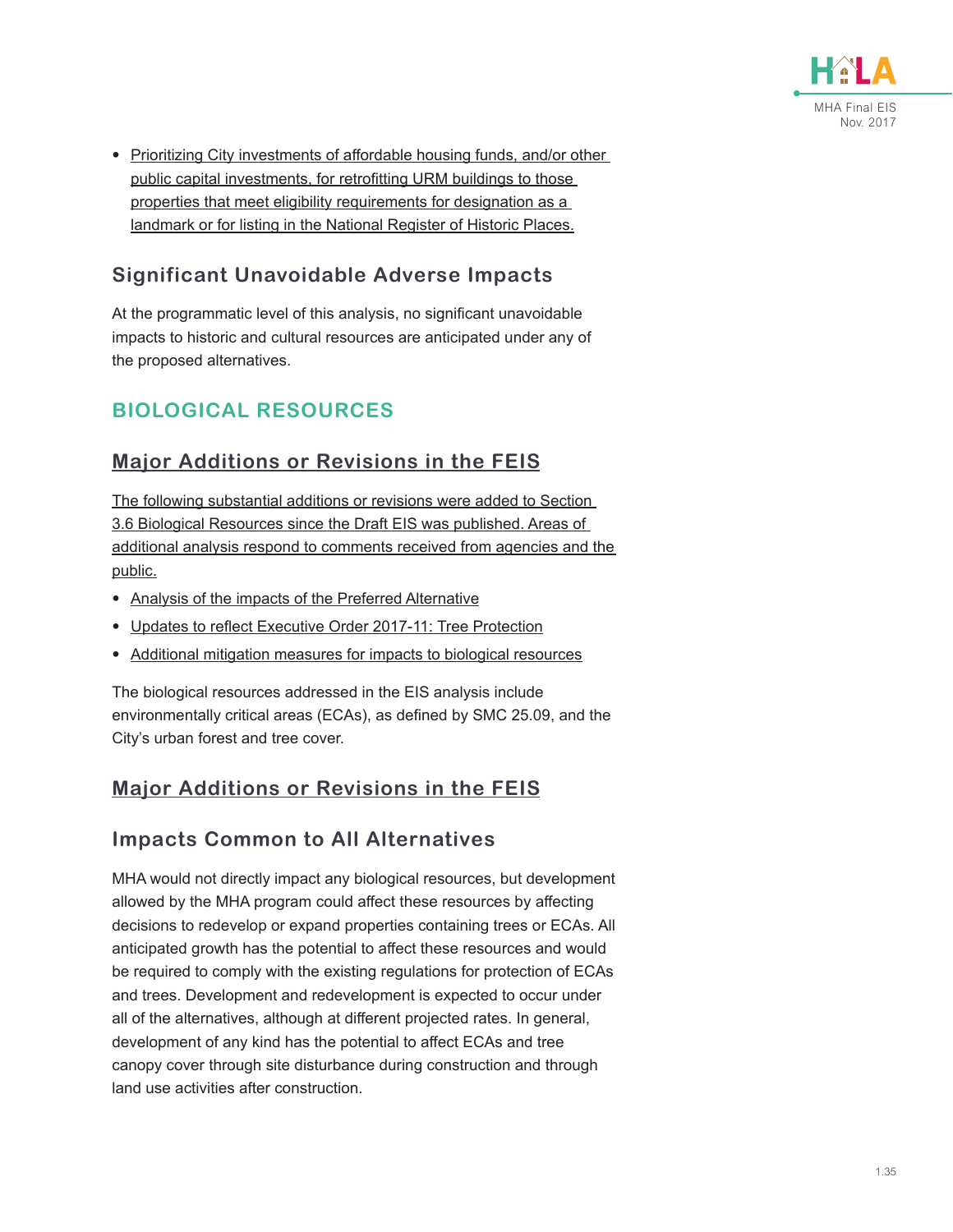![](_page_35_Picture_0.jpeg)

## **Alternative 1 No Action**

Under Alternative 1, redevelopment, demolition, and new construction projects could occur in the study area under existing zoning. All existing critical area regulations would continue to govern development in and near ECAs under the current zoning. Changes in tree canopy coverage would still be expected, but under current zoning and tree protection policies, codes, and development standards.

## **Alternative 2**

Growth will occur in all urban villages in varying amounts due to the proposed changes in zoning and urban village boundary expansion, creating potential for impacts to local ECAs and tree canopy during construction and by increased density of urban uses and activities after construction. Under Alternative 2, an additional 142 acres of mapped ECAs would occur within the boundaries of Urban Villages compared to No Action, and could potentially be impacted by development. Based on assumptions in Alternative 2, there is the potential for additional loss of between 5 and 11 acres of tree canopy cover within the study area compared to No Action. However, for every displacement risk and access to opportunity urban village type, there is less than one-half of one percent (<0.5 percent) difference between the existing tree canopy cover and the Alternative 2 scenario. This change is not considered a significant impact.

## **Alternative 3**

Growth will occur in all urban villages in varying amounts due to the proposed changes in zoning and urban village boundary expansion, creating potential for impacts to ECAs and tree canopy during future construction and by increased density of urban uses and activities after construction. Under Alternative 3, an additional 102 acres of mapped ECAs would occur within the boundaries of Urban Villages compared to No Action, and could potentially be impacted by development. Based on assumptions in Alternative  $32$ , there is the potential for additional loss of between 8 and 16 acres of tree canopy cover within the study area compared to No Action. However, for every every displacement risk and access to opportunity urban village type, there is less than one-half of one percent (<0.5 percent) difference between the existing tree canopy cover and the Alternative 3 scenario. This change is not considered a significant impact.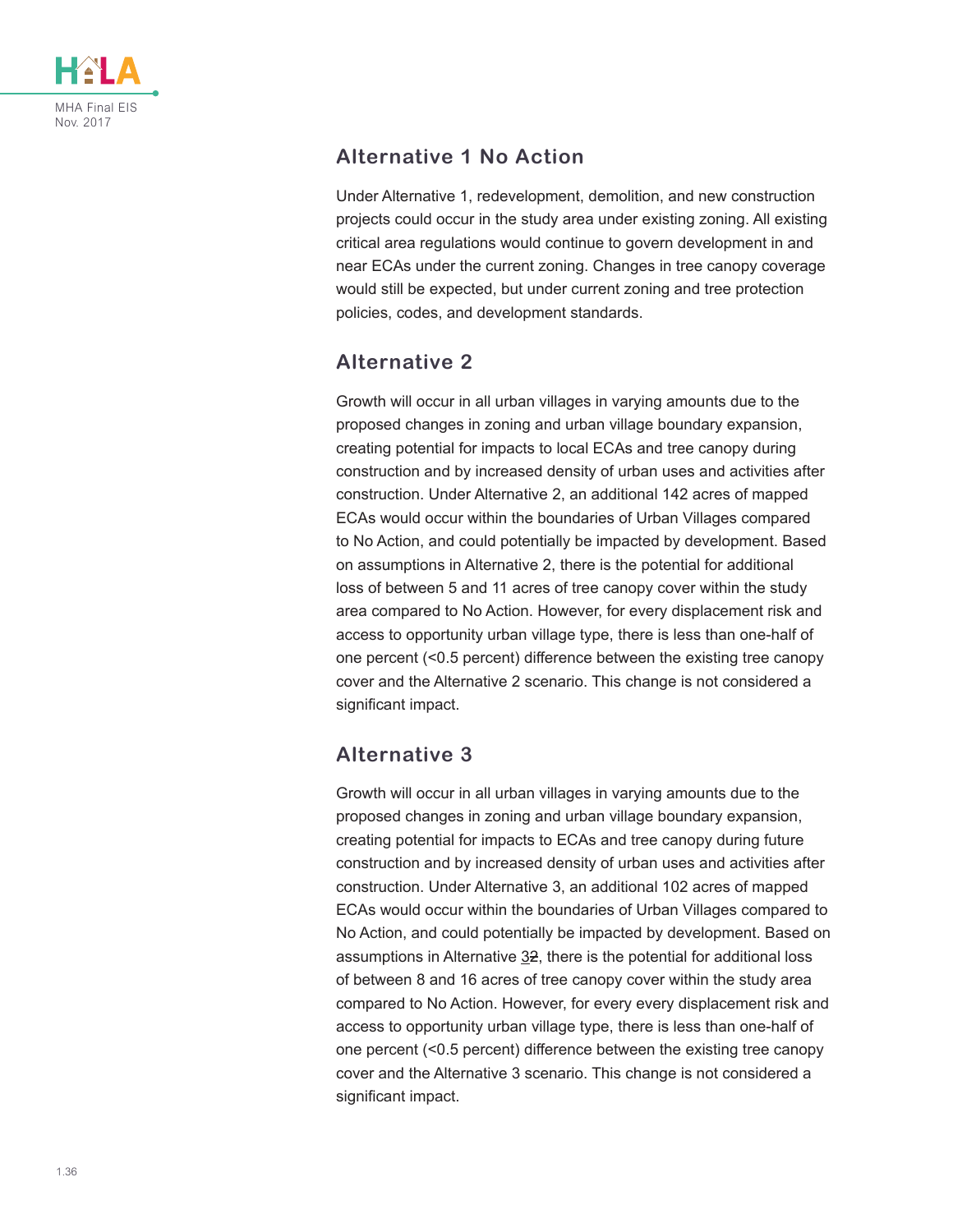![](_page_36_Picture_0.jpeg)

## **Preferred Alternative**

Growth in varying amounts would occur in all urban villages due to the proposed zoning changes and urban village boundary expansion, creating the potential for impacts to ECAs and tree canopy during construction, and from increased density of urban uses and activities after construction. Under the Preferred Alternative, 99 additional acres of mapped ECAs would occur within urban villages compared to Alternative 1 No Action and could potentially be impacted by development. Although the size of the urban village boundary expansions under the Preferred Alternative is significantly greater than Alternative 3, the amount of additional ECAs included is smaller due to specific adjustments made to proposed capacity increases to avoid sites with ECAs.

Based on assumptions in the Preferred Alternative, there is the potential for additional loss of between 6.3 and 12.5 acres of tree canopy cover within the study area compared to Alternative 1 No Action. However, for every displacement risk and access to opportunity urban village type, there is less than one-half of one percent (<0.5 percent) difference between the existing tree canopy cover and the Preferred Alternative scenario. This change is not considered a significant impact.

### **Mitigation Measures**

The continued application of the City's existing policies, review practices and regulations, would help to avoid and minimize the potential for significant adverse impacts to critical areas discussed in this section. For tree canopy, the City is evaluating a range of urban forestry policies and programs in preparation for the 2018 update of the Urban Forest Stewardship Plan (UFSP). Current options the City is exploring include Mitigation measures to reduce impacts include:

- Implement directives of Executive Order 2017-11: Tree Protection
- Improve enforcement of regulations and penalties.
- Improve and/or expand tree protections.
- Expand incentives and development standards to grow trees as development occurs, specifically in single-family and multifamily residential areas.
- Expand and enhance trees on public lands and in the right-of-way.
- Partner with the community to expand trees in low canopy areas to advance environmental justice and racial equity.

#### **New to the FEIS**

*Preferred Alternative* is a new section since issuance of the DEIS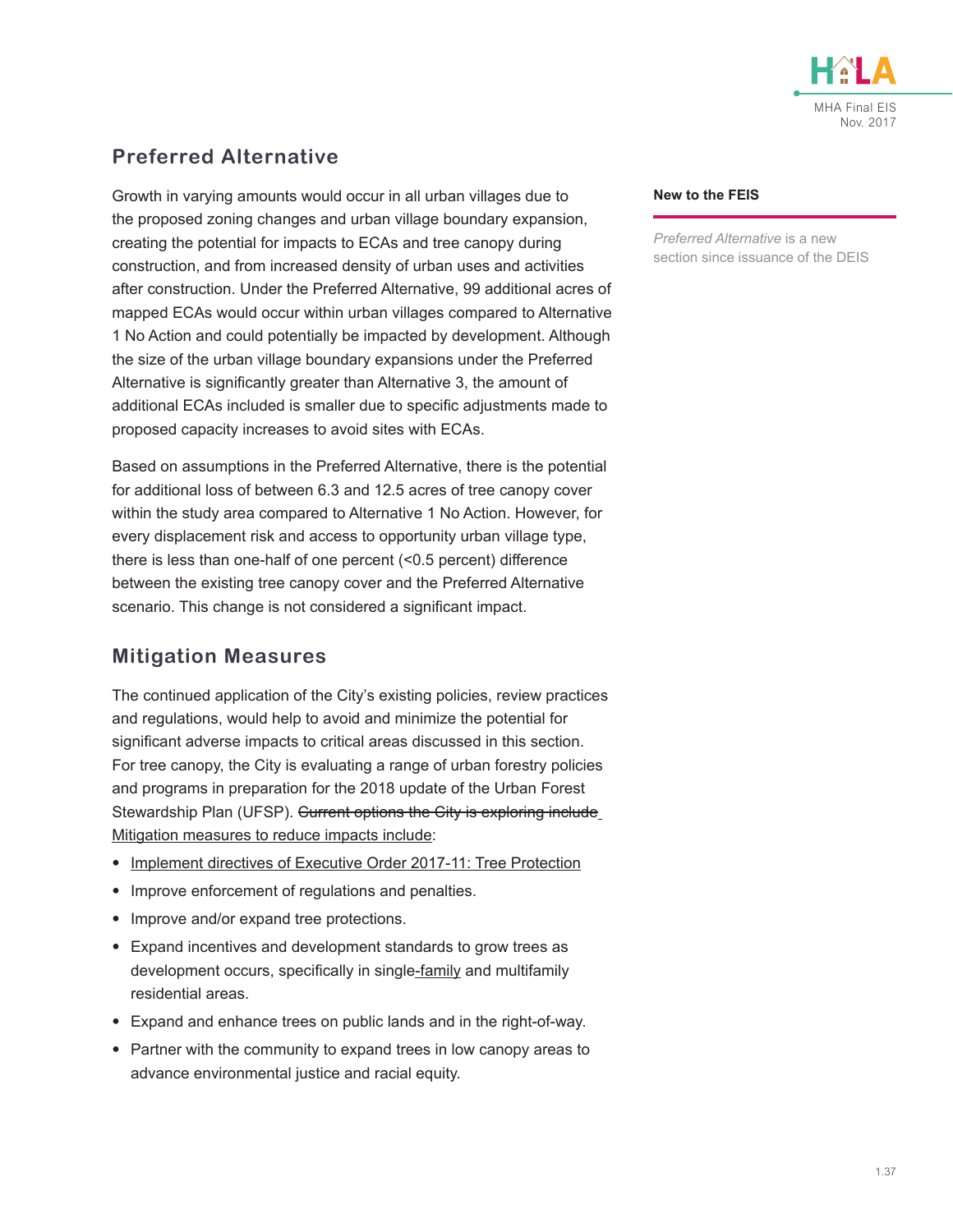![](_page_37_Picture_0.jpeg)

- Preserve and enhance tree groves to maximize environmental benefits.
- Strategically plant and care for trees to mitigate heat island effect and promote greater community resilience.
- Add a new tree planting requirement in the Residential Small Lot zone.
- Modify green factor landscaping scoring system to give greater weight for tree planting and preservation.

### **Significant Unavoidable Adverse Impacts**

No significant unavoidable adverse impacts to ECAs or tree canopy cover have been identified.

## **OPEN SPACE AND RECREATION**

## **Major Additions or Revisions in the FEIS**

The following substantial additions or revisions were added to Section 3.7 Open Space and Recreation since the Draft EIS was published. Areas of additional analysis respond to comments received from agencies and the public.

- Analysis of the impacts of the Preferred Alternative
- Updates to reflect the 2017 Parks and Open Space Plan
- Additional mitigation measures for impacts to open space and recreation

### **Impacts Common to All Alternatives**

No direct impacts to parks and open space in the form of physical disruptions, alteration, or removal of parks land would result from housing and job growth in the study area. Indirect impacts to parks and open space could occur from changes in the distribution, accessibility, use, or availability of parks and open space due to additional population growth. The primary impact to parks and open space under all alternatives would be a decrease in availability, i.e., greater crowding in parks, a need to wait to use facilities, unavailable programs, or a need to travel longer distances to reach an available park facility. The quality or level of services available within parks and open space is another factor in the determination of adequacy of parks and open space, but because measures of quality are difficult to obtain and subjective this analysis focuses on the amount of and walkability to parks and open space lands, and distribution of parks and open space.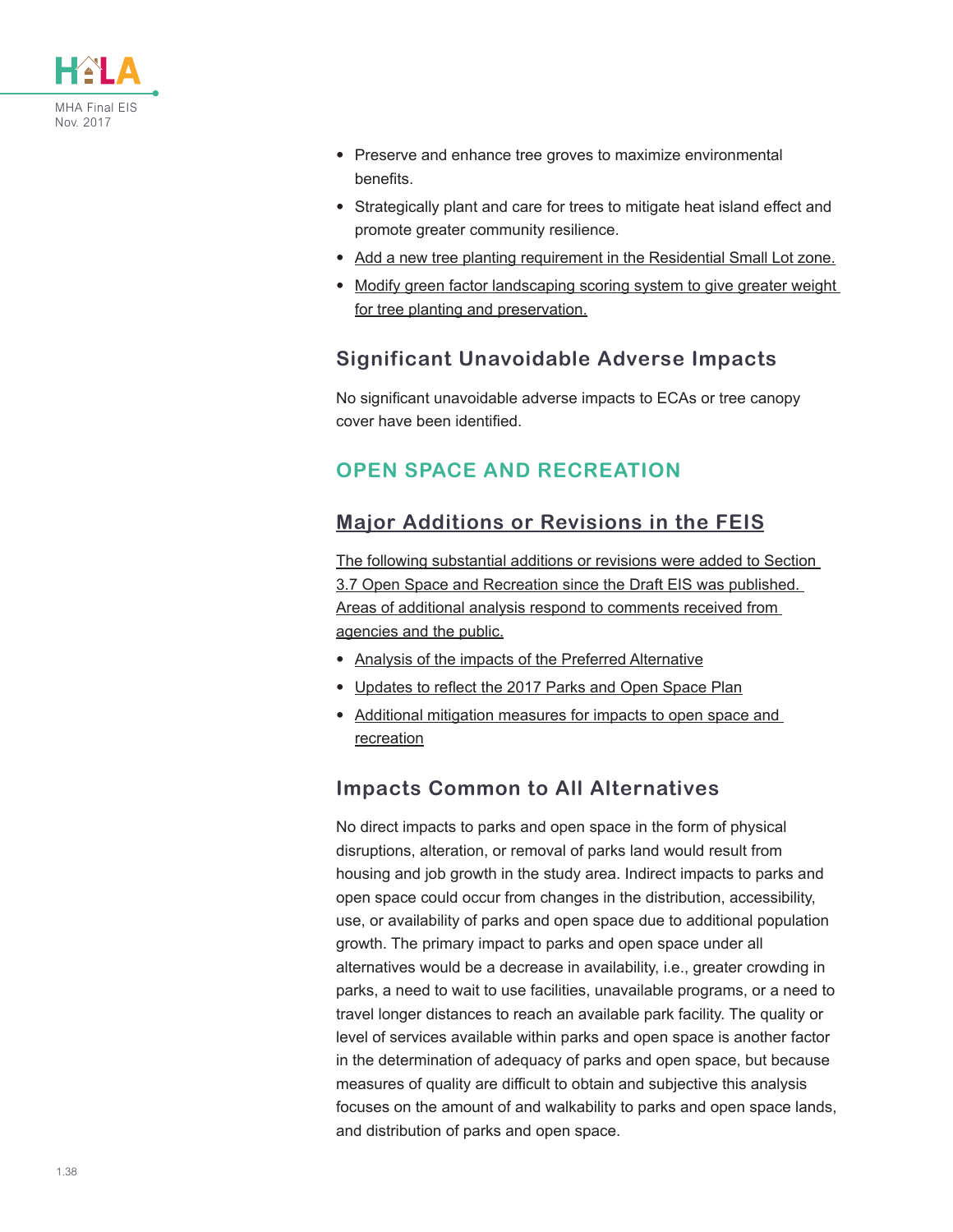![](_page_38_Picture_0.jpeg)

A DraftThe 2017 Parks and Open Space Plan was released in May adopted in August 2017. Although the 2017 Plan has not been finalized, it is likely to be adopted in fall  $2017$ , and  $t$  The analysis for this Seattle MHA FEIS uses the metrics from this plan to identify significant impacts.

## **Alternative 1 No Action**

Parks and open space impacts under Alternative 1 No Action would be the same as those evaluated for the Preferred Alternative in the Seattle 2035 Comprehensive Plan Final EIS (City of Seattle, 2016). Alternative 1 would not meet the 2017 citywide LOS in the year 2035, unless additional acres of park and open space land is acquired, as expected pursuant to the 2017 Draft Parks and Open Space Plan. Gaps in the geographic availability or shortfalls from optimal location, size, or number of parks could remain over the long-term, and the distribution of these gaps in different urban villages is described in Chapter 3.

### **Alternative 2**

Growth under Alternative 2 would have similar types of impacts to the availability of parks and open space as Alternative 1, but to a larger degree due to the potential for more growth. The City would have to add a greater amount of open space during the 20-year period to meet the 2017 citywide LOS. Gaps in geographic availability or shortfalls from optimal location, size, in different urban villages could occur. The impacts would be greatest in urban villages with the largest increases in growth under Alternative 2 compared to Alternative 1, such as Ballard, Northgate, First Hill-Capitol Hill, North Beacon Hill, North Rainier, and Aurora-Licton Springs.

### **Alternative 3**

Growth under Alternative 3 would have similar types of impacts to the availability of parks and open space as Alternative 1, but to a larger degree due to the potential for more growth. The City would have to add a greater amount of open space during the 20-year period to meet the 2017 citywide LOS. Overall there would be similar reductions in park and open space availability to Alternative 2. Gaps in geographic availability or shortfalls from optimal location, size, in different urban villages could occur. Under Alternative 3 there would be less of a decrease in availability in First Hill–Capitol Hill and North Beacon Hill.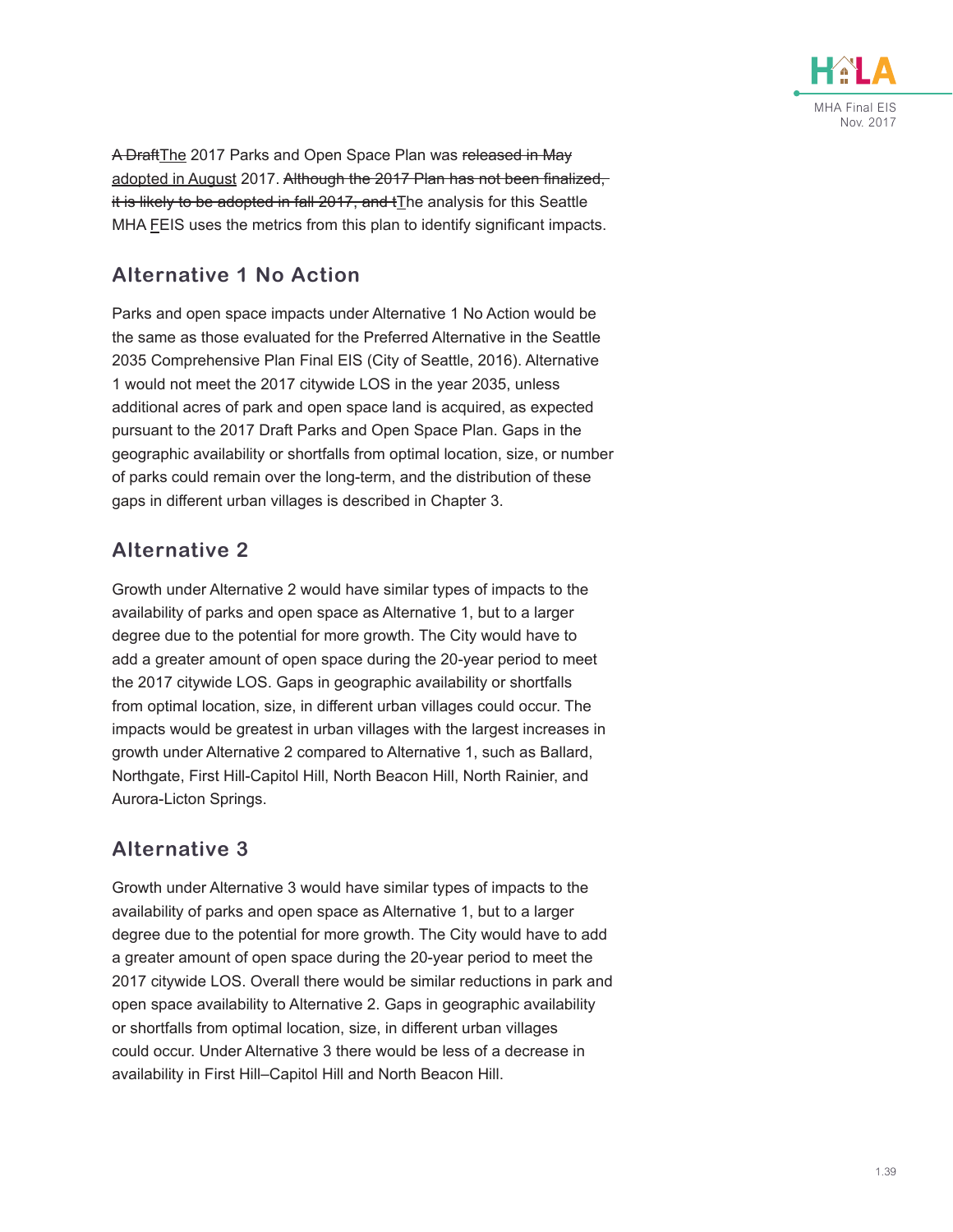![](_page_39_Picture_0.jpeg)

#### **New to the FEIS**

*Preferred Alternative* is a new section since issuance of the DEIS

### **Preferred Alternative**

Growth under the Preferred Alternative would have similar types of impacts to the availability of parks and open space as Alternative 1, but to a larger degree due to the potential for more growth. The City would have to add a greater amount of open space during the 20-year period to meet the 2017 citywide LOS. The Preferred Alternative would result in similar overall reductions in park and open space availability as Alternative 3. Gaps could occur in geographic availability or shortfalls from optimal location, size, in different urban villages.

#### **Mitigation Measures**

Given greater overall demand for parks and open space in the study area, Seattle Parks & Recreation (SPR) should consider MHA growth projections in the next open space gap analysis to address future potential impacts through the next Development Plan. According to the 2017 LOS, approximately 40 acres of new parks and open space land would be required under Alternative 1, and approximately 434 acres would be required under Alternatives 2, and 3, and the Preferred Alternative. Provision of additional parks and open space land should occur in urban villages with substantial walkability gaps that are underserved and that would see a reduction in park and open space availability.

The mitigation strategies outlined in the Seattle 2035 Comprehensive Plan EIS would provide tools necessary to accomplish the City's parks and open space goals. One of these strategies is to incorporate incentives and other regulatory tools to encourage and enforce developers to set aside publicly accessible usable open space. Examples of specific vehicles to achieve mitigation in this way include impact fees for open space, or a transfer of development rights (TDR) for open space that could be implemented in certain zones or locations. Additional mitigation measures include providing more activities and programs in existing parks and open spaces, increasing the acreage of public spaces through partnerships with other public entities, and improving accessibility to existing parks and open space.

### **Significant Unavoidable Adverse Impacts**

Development under all alternatives would have significant adverse impacts to parks and open space. However, these impacts can be avoided through mitigation as described above.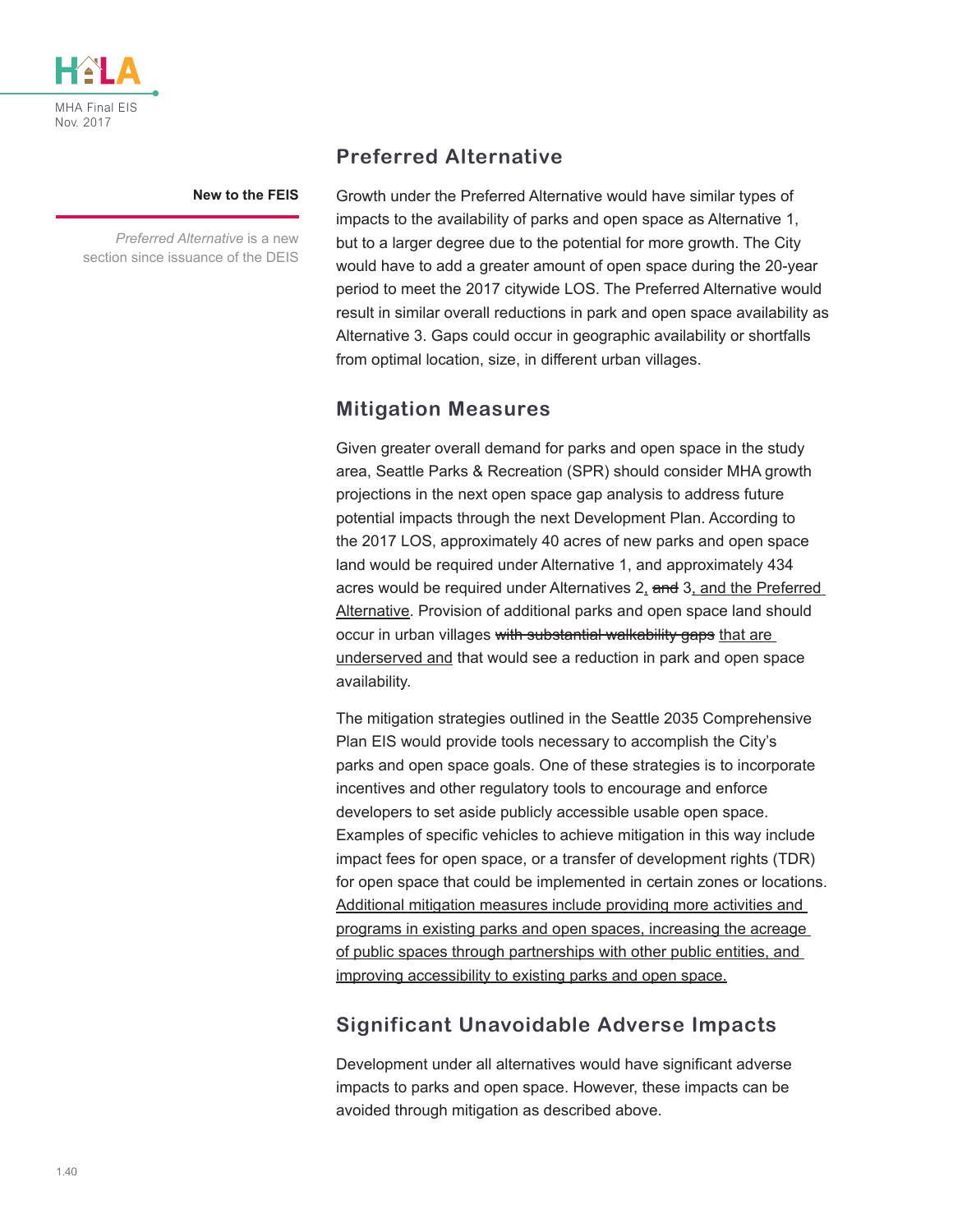![](_page_40_Picture_0.jpeg)

## **PUBLIC SERVICES AND UTILITIES**

### **Major Additions or Revisions in the FEIS**

The following substantial additions or revisions were added to Section 3.8 Public Services and Utilities since the Draft EIS was published. Areas of additional analysis respond to comments received from agencies and the public.

- Analysis of the impacts of the Preferred Alternative
- Additional analysis of public school capacity constraints in coordination with Seattle Public Schools
- Additional mitigation measures for impacts to public schools

Public services and utilities analyzed in the EIS include: Police Services, Fire and Emergency Medical, Public Schools, Water, Sewer, and Drainage and Electricity.

There would be no direct impacts to public services and utilities from the proposed zoning changes under the MHA program. Indirectly, however, development resulting from implementation of proposed zoning changes would cause substantial population increases in some areas. Population growth generally increases demand for public services, but more compact patterns of growth can also reduce the distances that emergency vehicles need to travel to respond to service calls. Similarly, population growth increases demand on utilities, regardless of density, but higher density can concentrate demand and cause local capacity problems.

#### **Water System, Sewer, and Drainage, Seattle City Light**

Future development under any of the alternatives would likely result in greater demands on localized areas of the water supply, sewer system, distribution system, and electric power. However, SPU and SPL SCL have methods in place that ensure development is not endorsed without identification of demand and availability of utilities. Development in areas of informal drainage could have an impact on localized stormwater drainage. All projects must comply with the minimum requirements in the Seattle Stormwater Code (SMC 28.805), even where drainage control review is not required.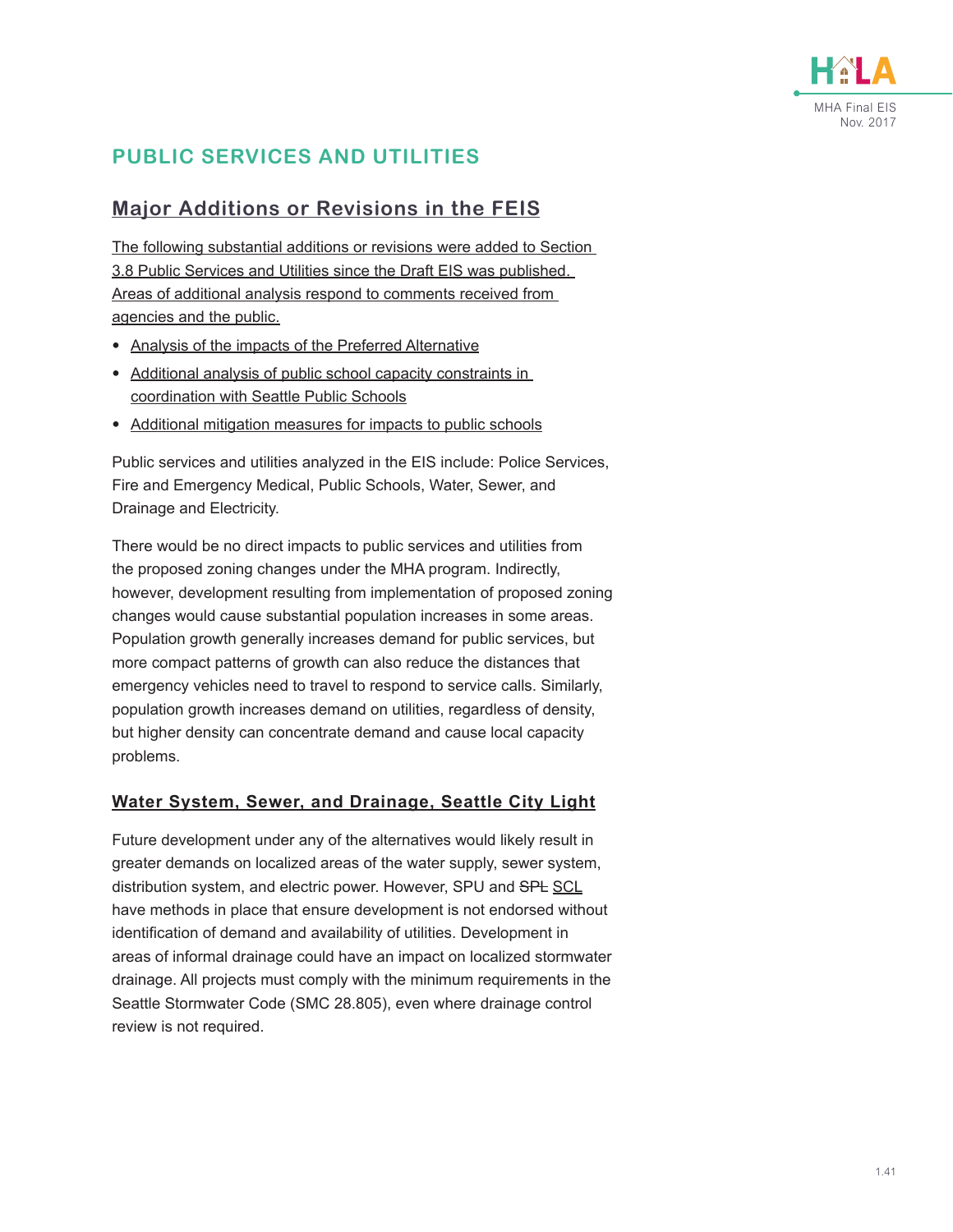![](_page_41_Picture_0.jpeg)

The following urban villages, all north of 85th St, are in areas with a large amount of informal drainage.

- Crown Hill
- Aurora–Licton Springs
- Northgate
- Bitter Lake
- Lake City

Of these villages, Bitter Lake and Aurora–Licton Springs also overlap capacity constrained areas, and all of these urban villages have portions served by ditch/culvert systems which are inherently capacity constrained. Crown Hill is the only urban village boundary expansion area of these villages. The expansion area would include blocks north of 85th St with informal drainage.

#### **Police**

The South Precinct is currently at capacity; any future growth would result in an impact to the South Precinct. If the planned North Precinct is built, it would provide adequate capacity for future growth. In other precincts, impacts would vary, depending on the distribution of growth under the alternatives. The pattern of growth under Alternatives  $2<sub>1</sub>$  and  $3<sub>1</sub>$ and the Preferred Alternative would be denser in some areas, resulting in a greater concentration of people within a precinct that the police department would have to serve.

#### **Fire and Emergency Medical Services**

The pattern of growth would result in a greater concentration of people within an area (Battalion) that fire and emergency would have to serve in the Action Alternatives. Existing growth trends in South Lake Union (Fire Station 2) and portions Bitter Lake, Aurora–Licton Springs, Crown Hill, and Greenwood–Phinney Ridge (Fire Station 31) could contribute to increased service call volumes and potential slower average response times in these areas. Implementation of the proposed project under Alternative 2, and 3, and the Preferred Alternative would result in a higher number of housing units that would need fire and emergency services and therefore could result in additional impacts to Fire Station 31. However, the City would continue to manage fire and EMS services in the city as a whole in view of planned housing and employment growth (City of Seattle, 2015).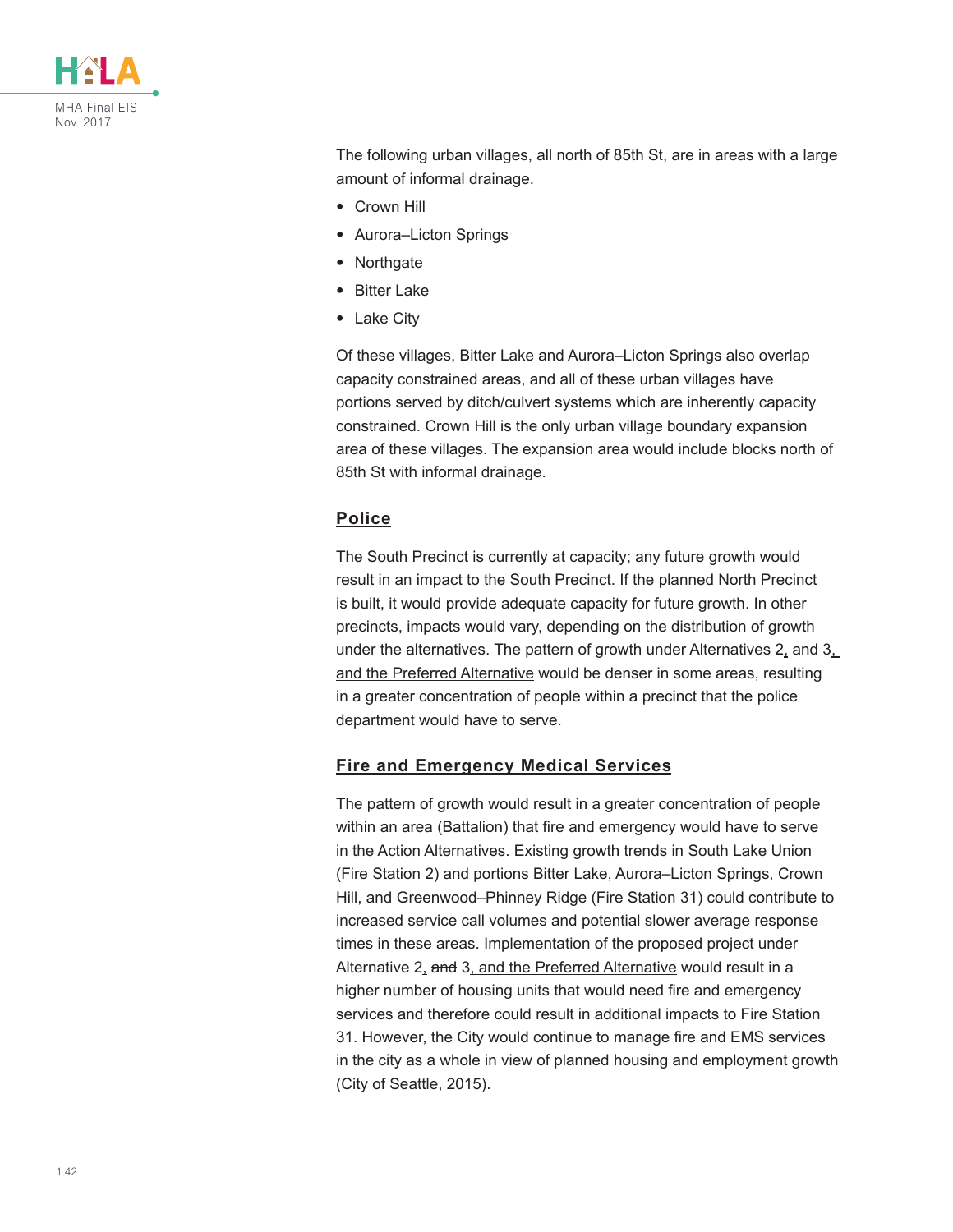![](_page_42_Picture_0.jpeg)

#### **Public Schools**

For SPS, growth is expected to be most evident in northwest Seattle, northeast Seattle, Downtown/South Lake Union and Capitol Hill/Central District. The northwest Seattle, northeast Seattle and Capitol Hill/ Central Districts currently have capacity to serve potential growth. The FEIS includes an analysis of school capacity by school service area, including estimates of net students generated from housing growth under the Preferred Alternative. The capacity analysis finds that five of the 12 school service areas (Denny, Eckstein, Eagle Staff, Madison, and Mercer) meet or exceed 90 percent of right size capacity in 2017/18 under existing conditions. The Preferred Alternative is estimated to increase net student enrollment by 77–136 students in those capacity constrained school service areas over the 20-year period, which could exacerbate existing capacity constraints.

SPS would respond to the exceedance of capacity as it has done in the past, by adjusting school boundaries and/or geographic zones, adding/ removing portables, adding/renovating buildings, reopening closed buildings or schools, and/or pursuing future capital programs. If the MHA program is adopted, SPS would adjust their enrollment projections accordingly for the next planning cycle. Potential additional mitigation of capacity constraints is discussed in this FEIS.

The rise in enrollment at public schools in urban villages will impact SPS transportation services. Northgate, Crown Hill, Bitter Lake, Lake City, North Beacon Hill, Othello, Rainier Beach, South Park, Greater Duwamish are currently experiencing strain on existing deficient sidewalk infrastructure. As a result, the increased school capacity in these villages would subsequently burden the existing sidewalk infrastructure even further, posing a safety risk to pedestrian students.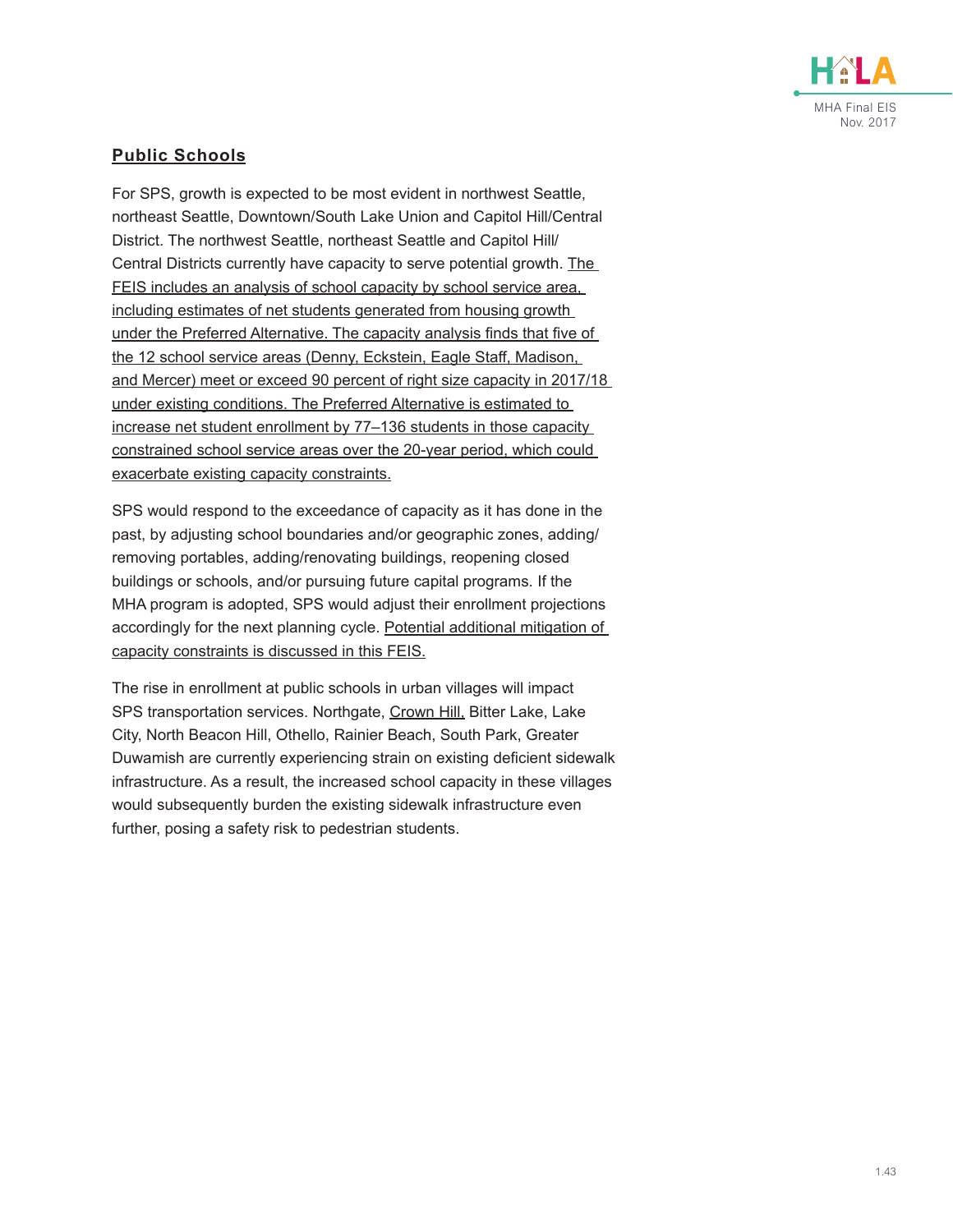![](_page_43_Picture_0.jpeg)

### **Mitigation Measures**

Mitigation recommendations proposed in Section 3.8.3 of the Seattle 2035 Comprehensive Plan EIS would also apply to the potential impacts identified for this project, including prioritizing identified needs in areas that currently experience deficiencies and are anticipated to grow in number of residences. No other mitigation would be required.

To address existing and future school capacity constraints, the City and School District can pursue additional mitigation.

- The City could provide assistance to identify and procure sites for new school facilities. This may include exploration of the reuse of existing publicly owned lands for school facilities.
- The City and SPS could investigate ways to strengthen integrated long-term planning efforts, which could include creation of new plans jointly approved by City and School District governing bodies.
- The City could study and develop a recommendation for a schools impact fee on new development to support the funding of public school facilities.

Additional mitigation measures to address stormwater drainage impacts in areas of informal drainage could be considered by the City. The City could strengthen tools and regulations to ensure that systematic stormwater drainage improvements are made at the time of small scale infill developments in areas of informal drainage. Tools could include incorporating drainage design techniques in the low-cost sidewalk improvements section of the Right-of-Way Improvements Manual.

Another potential tool is to establish a latecomer agreement mechanism for sidewalk / drainage improvements. This tool would allow homeowners and builders of small scale development projects to sign an agreement to contribute to future block-scale sidewalk / drainage improvements at the time the City is prepared to construct a block-scale improvement in the area. The tool could be combined with low-cost loan financing assistance from the city.

## **Significant Unavoidable Adverse Impacts**

No significant unavoidable impacts to public services or utilities are anticipated at this time for any alternative. Existing local or statewide regulatory framework would apply at the time of development that would identify any specific project-level impacts and would be addressed on a project-by-project analysis.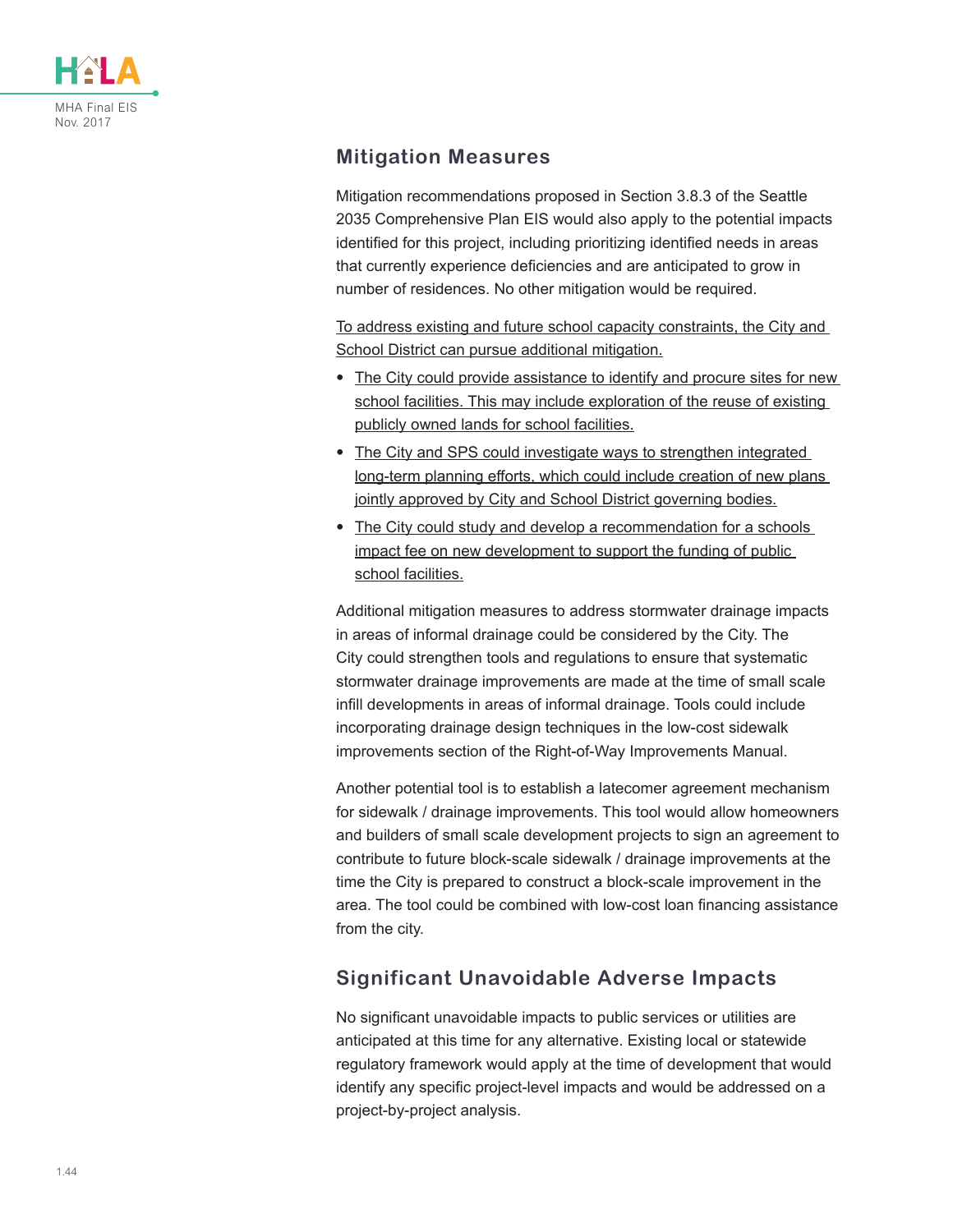![](_page_44_Picture_0.jpeg)

### **AIR QUALITY AND GREENHOUSE GAS EMISSIONS**

### **Major Additions or Revisions in the FEIS**

The following substantial additions or revisions were added to Section 3.9 Air Quality and Greenhouse Gas Emissions since the Draft EIS was published. Areas of additional analysis respond to comments received from agencies and the public.

- Analysis of the impacts of the Preferred Alternative
- Additional mitigation measures for air quality impacts

### **Air Quality**

**Construction-Related Emissions.** Future growth under any alternative would generate construction phase air emissions, such as exhaust emissions from heavy duty construction equipment and trucks, as well as fugitive dust emissions associated with earth-disturbing activities. Given the transient nature of construction-related emissions, construction related emissions associated with all alternatives are identified as a minor adverse air quality impact.

**Land Use Compatibility and Public Health Considerations.** Future growth could result in more people living near mobile and stationary sources of air toxics and particulate matter  $PM_{2.5}$ . Portions of Seattle located within 200 meters of major highways, rail lines that support diesel locomotive operations, and major industrial areas are exposed to relatively high cancer risk values of up to 800 in one million—fourteen urban villages are within this 200 meter buffer. The action alternatives would increase the potential number of people or other "sensitive receptors" (i.e. hospitals, schools, daycare facilities, senior housing) located near these existing sources of harmful air pollutants. To address potential land use compatibility and public health impacts, the City could consider separating residences and other sensitive uses (such as schools) from highway, rail lines, and port facilities by a buffer of 200 meters. Where separation by a buffer is not feasible, consider filtration systems for such uses.

## **Greenhouse Gas Emissions**

**Construction-Related Greenhouse Gas Emissions.** Greenhouse gas emissions (GHGs) would be emitted during construction activities from demolition and construction equipment, trucks used to haul construction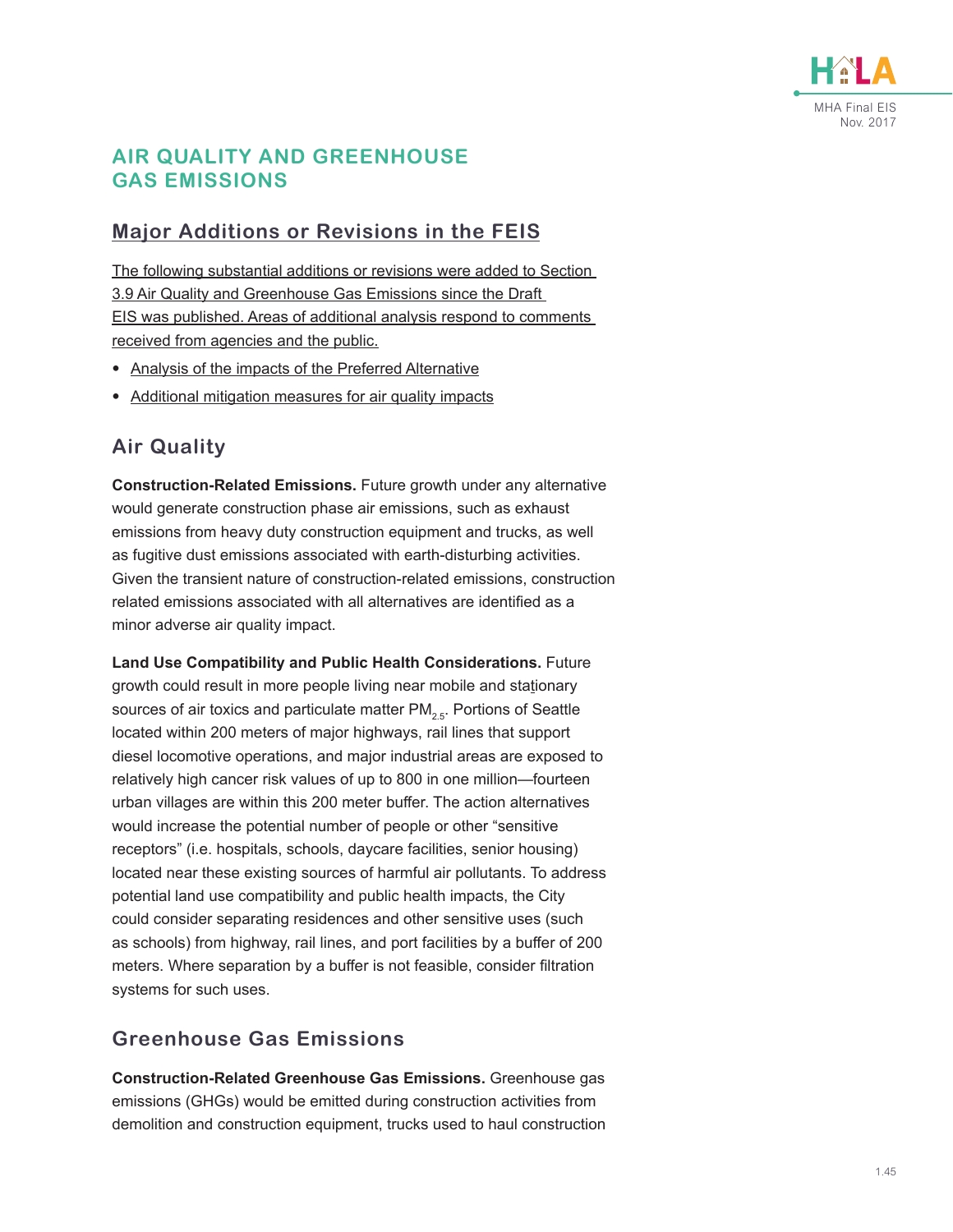![](_page_45_Picture_0.jpeg)

materials to and from sites, and from vehicle emissions generated during worker travel to and from construction sites. However, because of the combination of regulatory improvements and Climate Plan Actions under way, construction related GHG emissions associated with all three alternatives would be considered a minor adverse air quality impact.

**Transportation-related Greenhouse Gas Emissions.** Under all alternatives, projected improvements in fuel economy and a cleaner vehicle fleet outweigh the projected increase in vehicle miles traveled. For this reason, all of the alternatives are expected to generate lower GHG emissions than current emissions in 2015 and all would generate roughly the same annual GHG emissions.

### **Mitigation Measures**

Mitigation recommendations proposed in Section 3.2.3 of the Seattle 2035 Comprehensive Plan EIS would also apply to the potential impacts identified for the MHA proposal. In areas within 500 feet of freeways, the Preferred Alternative would apply the minimum zoning capacity increases necessary to implement MHA.

## **Significant Unavoidable Adverse Impacts**

No significant unavoidable impacts to air quality and greenhouse gas emissions are anticipated under any of the proposed alternatives.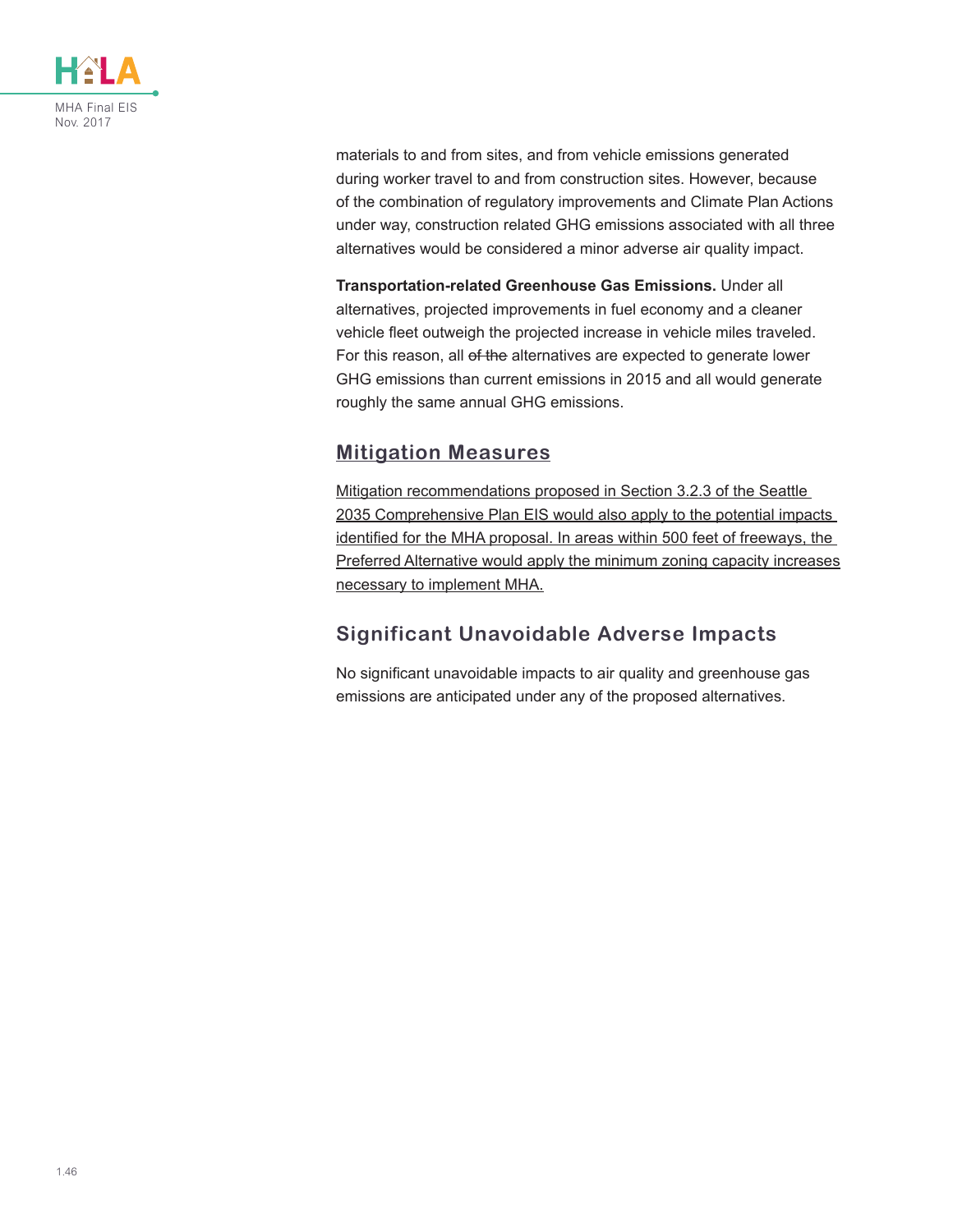![](_page_46_Picture_0.jpeg)

# **1.6 SIGNIFICANT AREAS OF CONTROVERSY AND UNCERTAINTY AND ISSUES TO BE RESOLVED**

The primary issues to be resolved are the specific pattern, distribution, and intensity of the development capacity increases that could be adopted in different urban villages, to effectively implement MHA in the study area. The basic approach of the proposed action, providing development capacity increases in order to implement MHA, is somewhat controversial. Aspects of the proposal with the most controversy include:

- The approach to MHA development capacity increases in urban villages of differing displacement risk and access to opportunity.
- The intensity of MHA rezones in areas currently zoned Single Family Residential in existing urban villages.
- The extent of proposed urban village boundary expansions.

# **1.7 BENEFITS AND DISADVANTAGES OF DELAYING IMPLEMENTATION**

Delaying MHA implementation in the study area and reserving action for a future time is possible. However, delay of the proposal would be likely to exacerbate the housing affordability problem. There is currently strong demand for housing, and significant housing development activity in Seattle. Delay of MHA implementation would forego opportunities for development activity to include rent and income restricted housing in the study area.

One possible benefit of implementing the action is to enable additional time for community engagement on proposed development capacity increases. However, substantial community engagement has been conducted already as summarized in Appendix B, and there will be additional opportunities for community engagement through this SEPA process, and at the time of City Council deliberation on the proposal.